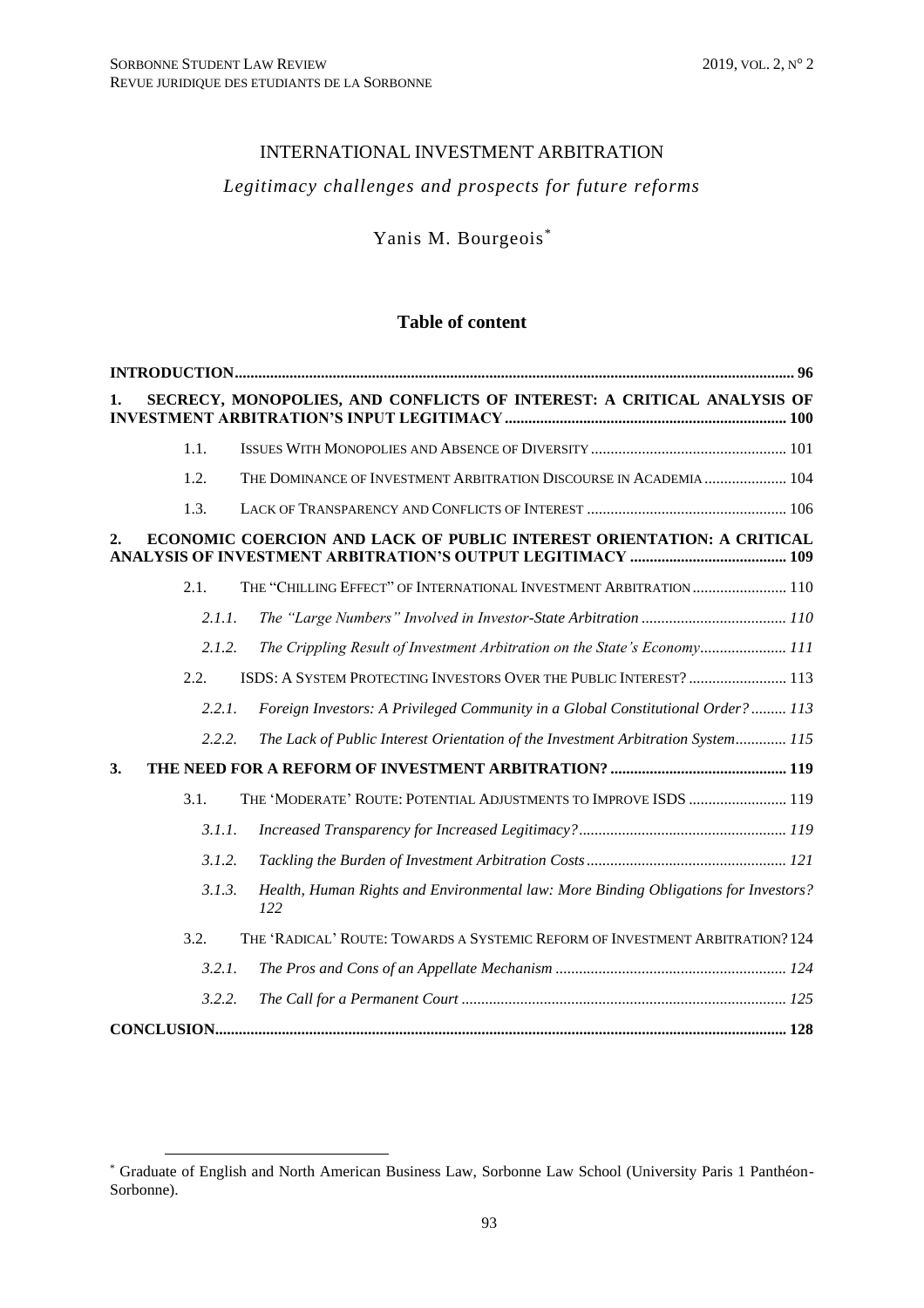#### INTERNATIONAL INVESTMENT ARBITRATION

#### **Abstract**

*Conflicts that arise between foreign investors and States are regularly adjudicated by a small community of lawyers. This costly process called arbitration seems inherently flawed in the context of investment law, especially from the standpoint of developing and third-world countries which cannot compete with the likes of multinational companies in this legal battle. Investor-State dispute settlement has been subject to abundant criticism in recent years, more particularly for its lack of transparency and the noxious effects it can have on weaker economies. Hence, talks of reforms, whether they are 'moderate' or more 'radical', are becoming increasingly important in relevant literature.*

*The following paper aims to provide a different outlook on investment dispute settlement than the traditional, purely legalistic, perspective offered in many law textbooks. This rather unconventional approach, supported by a rich array of data and illustrative examples, draws attention to several striking legitimacy issues that exist in the current context of international investment arbitration. For the purpose of this paper, and for reasons of clarity, a special emphasis is placed on the lack of both input and output legitimacy of investment arbitration. Analyzing the flaws pertaining to one particular legal mechanism is essential in order to provide a roadmap for future reforms.*

#### **Résumé**

Les différends émanant des relations entre investisseurs et États sont régulièrement *tranchés par un groupe restreint de juristes. Il semble que ce processus coûteux, dénommé arbitrage d'investissement, soit foncièrement imparfait. Cela est notamment visible lorsque l'on se place du point de vue des pays en voie de développement et des pays du tiers-monde qui ne peuvent rivaliser avec les firmes multinationales dans de telles batailles judiciaires. Ces dernières années, le processus de règlement des différends entre l'investisseur et l'État a fait l'objet de nombreuses critiques, particulièrement au sujet de son manque de transparence ainsi que sur les effets néfastes qu'il peut avoir sur les économies les plus vulnérables. Ainsi, les discours prônant une réforme du système, qu'elle soit 'modérée' ou bien plutôt 'radicale', sont de plus en plus fréquents.* 

*Le but de cet article est d'apporter une perspective qui se distingue de celle, plus traditionnelle et purement juridique, que l'on peut trouver dans les manuels portant sur*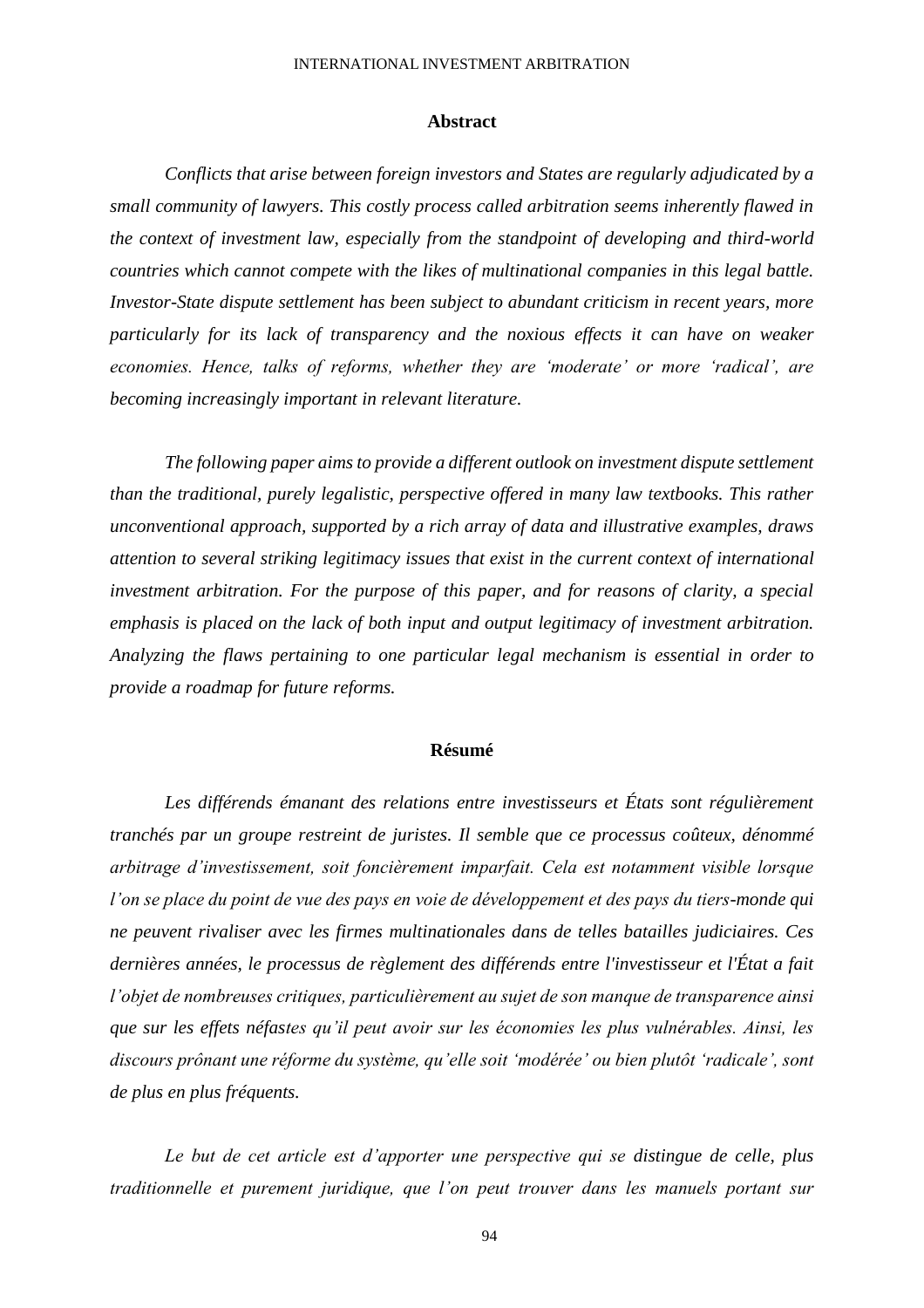*l'arbitrage d'investissement. L'approche peu conformiste qui est adoptée s'appuie sur des chiffres et des exemples qui mettent l'accent sur certains problèmes de légitimité qui existent dans le contexte actuel de l'arbitrage d'investissement. Dans un souci de clarté juridique et pour des raisons pratiques, le présent article s'intéresse aux principaux problèmes de légitimité qui affectent non seulement la procédure, mais aussi les effets de l'arbitrage d'investissement. Une telle analyse critique d'un système juridique donné est nécessaire avant d'établir un plan d'action pour de futures réformes.*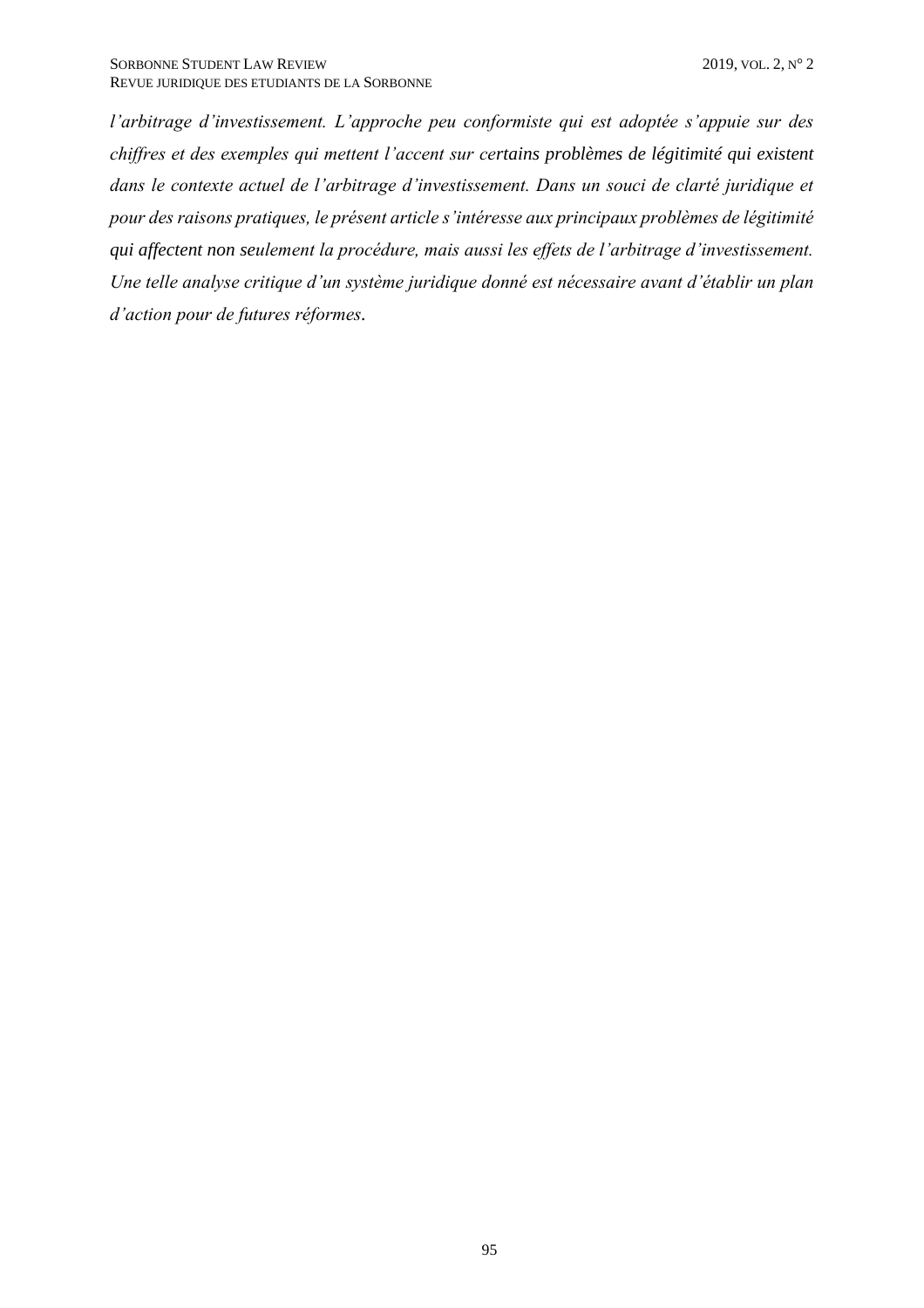#### INTERNATIONAL INVESTMENT ARBITRATION

#### **INTRODUCTION**

<span id="page-3-0"></span>International investment arbitration is largely based on the premise that it allows the resolution of disputes arising between States and foreign investors in an impartial, unbiased and fair context. Yet, this mechanism seems inherently flawed and raises numerous concerns which all point towards the need for change. Whether the reader is a jurist or a person with a non-legal background, my aim through writing this paper is to provide a clear picture of why the current framework of investment arbitration is unsatisfactory. This field involves large numbers and global players, which is why any curious person may find of interest what will be discussed. In order to adopt a different perspective than the traditional purely legalistic discourse that is usually found in law textbooks, turning a critical eye on this topic is a necessity. Hence, this work is not meant to be a purely technical study of arbitration and investment law. Nevertheless, a proper definition of the terms of the subject and providing a frame for this study are required and will be the object of this introduction.

A complex and fertile international investment regime has developed in the past decades with the aim to protect persons who make foreign investments. Those who benefit from this international legal protection are companies integrated and registered in another country and individual investors who are nationals of another State<sup>1</sup>. The main instruments used to provide this high level of protection are international investment agreements (IIAs). These treaties exist in two primary forms that ought to be mentioned. IIAs are either concluded at a regional level by groups of States within a particular region, for instance the COMESA investment agreement<sup>2</sup>, or at a bilateral scale, for example between Canada and Romania<sup>3</sup>. There has been an explosion of the number of investment agreements in the past decades, and particularly regarding Bilateral Investment Treaties (BITs). To date, around 3000 BITs have been signed<sup>4</sup>, and more are currently under negotiation, which demonstrates that they are privileged instruments of governance. Many are formed between developed and developing countries, but

<sup>1</sup> P. Muchlinski, "Policy Issues" *in* P. Muchlinski, F. Ortino & C Schreuer (eds.), *The Oxford Handbook of International Investment Law,* Oxford University Press, 2008, p. 82.

<sup>2</sup> The Investment Agreement for the Common Market for Eastern and Southern Africa (COMESA) was signed on the 23 May 2007 and has not yet entered into force.

<sup>&</sup>lt;sup>3</sup> Agreement between the Government of Canada and the Government of the Republic of Romania for the Promotion and Reciprocal Protection of Investments (Canada – Romania BIT), CTS 1997/47 (concluded 17 April 1996, entered into force 11 February 1997).

<sup>4</sup> United Nations Conference on Trade and Development (UNCTAD), 'Investor-State Dispute Settlement: A Sequel', *UNCTAD Series on Issues in International Investment Agreements II* (2014), p. 18. Available at: http://unctad.org/en/PublicationsLibrary/diaeia2013d2\_en.pdf accessed 18 July 2018.

*Also see* UNCTAD website (2018), *International Investment Agreements Navigator*. Available at: <http://investmentpolicyhub.unctad.org/IIA> accessed 18 July 2018.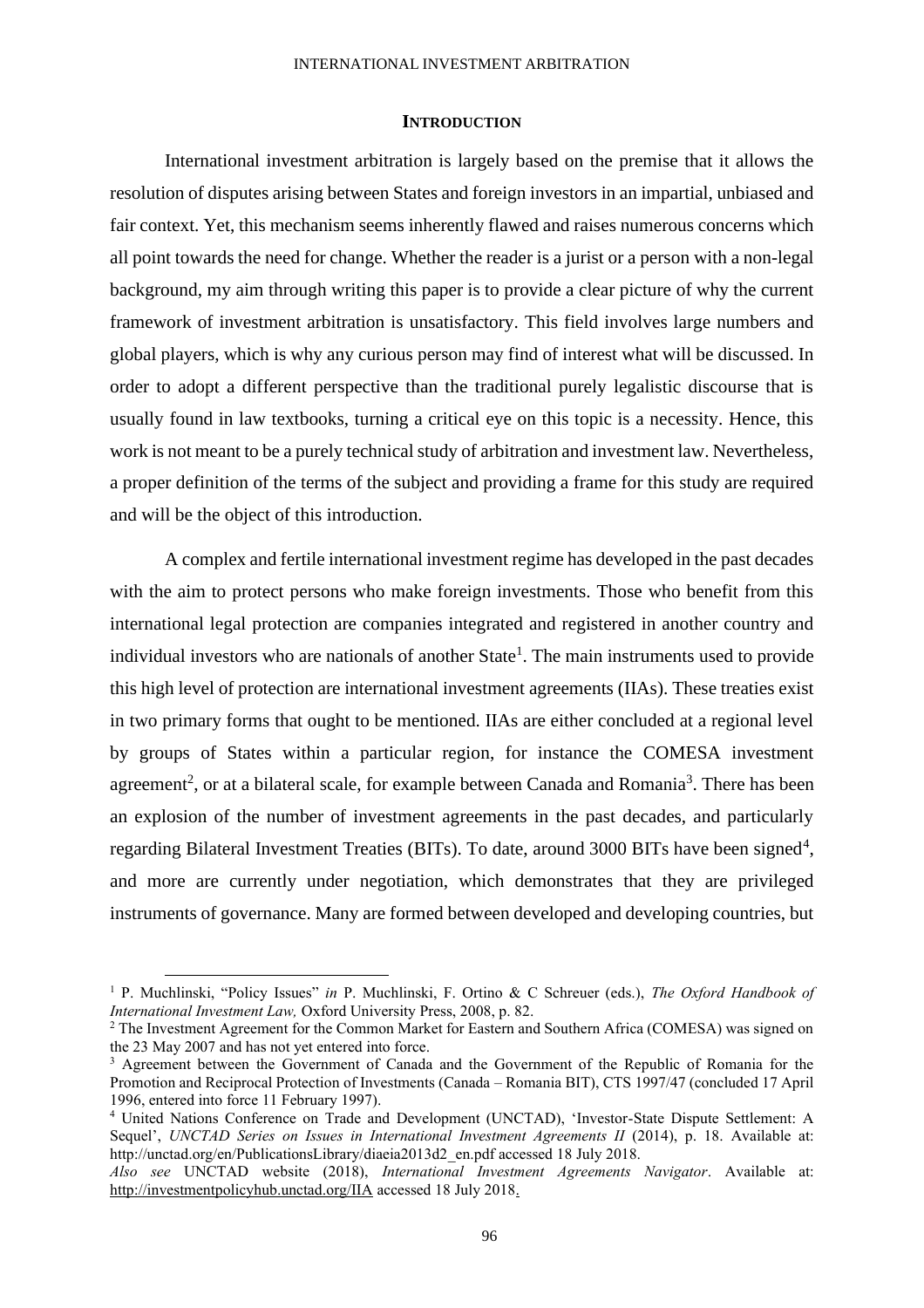there seems to be an increasing trend towards BITs and regional agreements among developing economies<sup>5</sup>. This surge, which occurred from the 1990s onwards, can largely be explained by an increase of capital movement across the globe after the end of the Cold War and the fall of communism<sup>6</sup>. The progression of the International Investment Law (IIL) regime through IIAs and domestic liberalization has resulted, over the past decades, in a considerable increase in the rights of multinational companies and their capacity to operate and expand globally<sup>7</sup>. With the prospect of providing foreign investors from the 'home State' with special international law rights and remedies aimed at the protection of investments made in the "host State", IIAs follow a fairly standard design<sup>8</sup>. They incorporate the usual substantive protections such as the requirement for host States to compensate an expropriated investment "promptly" and "according to its full business value"<sup>9</sup>. Also, most treaties will include provisions regarding the "fair and equitable treatment" and the "full and constant protection and security" of investments, as well as clauses which limit the imposition of "performance requirements" by the host State on foreign investments<sup>10</sup>. Parties to IIAs are obligated, according to international law rules on Treaties, to uphold and respect these principles $11$ .

One particular feature of IIL is that it lacks a permanent court to settle disputes arising between foreign investors and host States. Instead, it relies on private arbitration, where no appeal is possible. In the context of arbitration, the parties accept to resolve their dispute through a private process with a "disinterested third party", whereas litigation involves settling disputes through a court with judges (or a jury)<sup>12</sup>. The difference between investment arbitration and commercial arbitration must be mentioned as the latter deals with disputes between companies based on contracts. Corollary to the expansion of IIL, the practice of investment arbitration has surged. Well over 600 Investor-State Dispute Settlement (ISDS) cases have been

<sup>&</sup>lt;sup>5</sup> H. Mann, "International Investment Agreements, Business and Human Rights: Key Issues and Opportunities", *International Institute for Sustainable Development,* 2008, p. 3. Available at: https://www.iisd.org/pdf/2008/iia\_business\_human\_rights.pdf accessed 19 July 2018.

<sup>6</sup> P. Muchlinski, "Policy Issues", *op. cit.*, p.80.

<sup>7</sup> H. Mann, "International Investment Agreements, Business and Human Rights: Key Issues and Opportunities", *op. cit.*, p.6.

<sup>8</sup> *Ibid*, p.3.

<sup>9</sup> P. Muchlinski, "Policy Issues", *op. cit.*, p.101. *See also* ICSID, *Railroad Development Corp v. Republic of Guatemala*, Case No. ARB/07/23 (Award, 29 June 2012).

<sup>10</sup> Todd J. Grierson-Weiler, Ian A. Laird, "Standards of Treatment", *in* C. Schreuer, *The Oxford Handbook of International Investment Law*, p.483.

<sup>&</sup>lt;sup>11</sup> *See* Article 26 of the United Nations, Vienna Convention on the Law of Treaties, UN Treaty Series, Vol. 1155, p.331 (concluded 23 May 1969, entered into force 27 January 1980). The Convention provides that 'every treaty in force is binding upon the parties to it and must be performed by them in good faith'.

<sup>12</sup> J. Murray, "Arbitration vs. Litigation – What is the Difference?", *The Balance Small Business,* 8 April 2018. Available at: https://www.thebalancesmb.com/arbitration-vs-litigation-what-is-the-difference-398747 accessed 19 July 2018.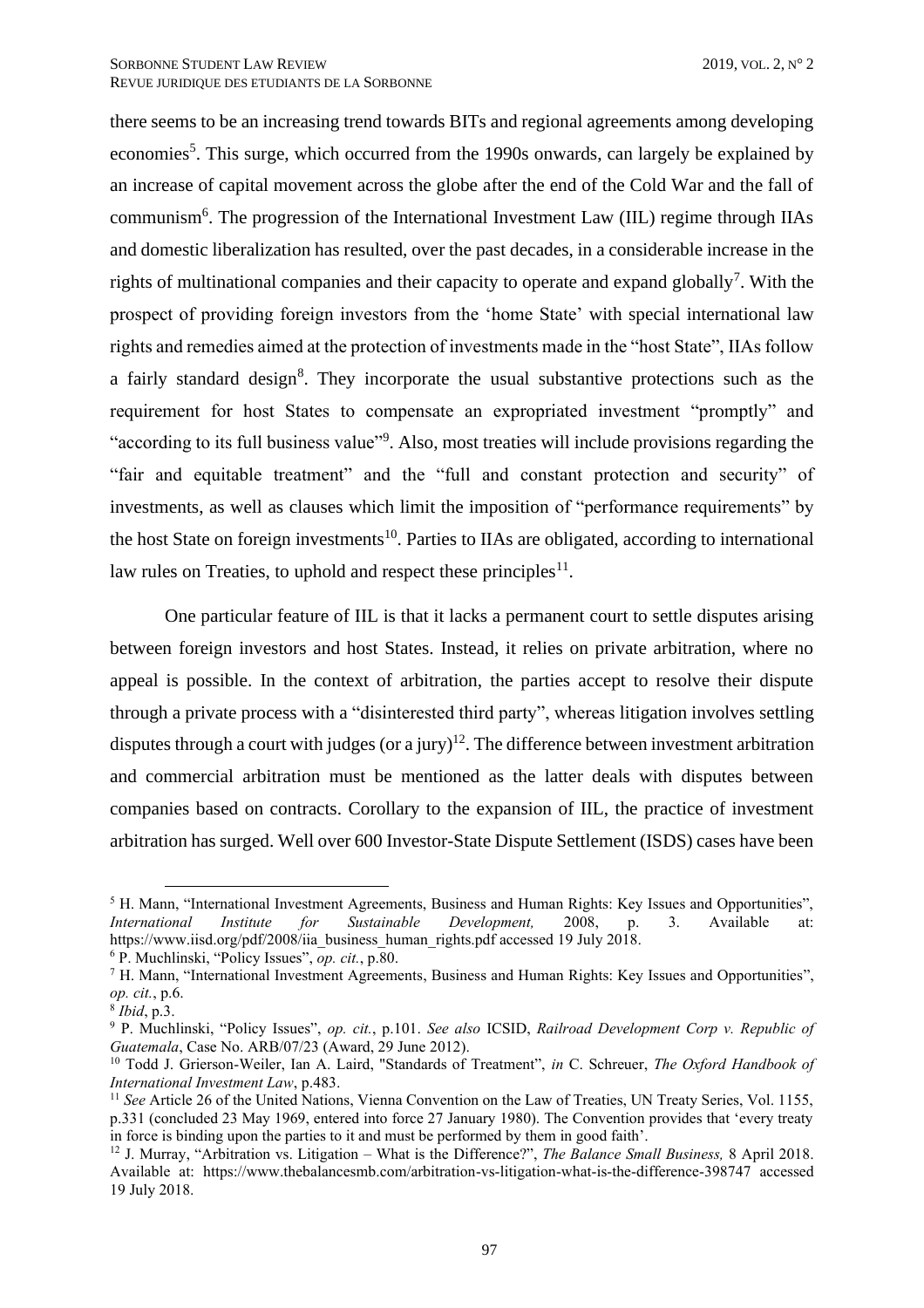settled up to date<sup>13</sup>. One of the main reasons for this seems to be the coming into force of NAFTA in 1994<sup>14</sup>, which introduced compulsory ISDS. Before that, ISDS provisions were only included in a few IIAs but have now become common<sup>15</sup>. Just as IIAs play a part in the enforcement of IIL rules and principles, the role of ISDS as a mechanism of governance – in the sense that it possesses a "law-making function" – cannot be denied<sup>16</sup>. This is even more true when looking at the enforceable character of the arbitrators' awards<sup>17</sup>. One should bear in mind, however, that significant variations in regulating ISDS may exist between  $IIAs^{18}$ . These include, for instance, the scope of ISDS (relating to which disputes can be submitted to arbitration), the costs of arbitration, waiting periods, or even the arbitral rules and forums that ought to be used (such as  $\text{ICSID}^{19}$  or UNCITRAL<sup>20</sup>).

Neutrality and de-politicization of the process were key objectives countries sought upon examining the possibility of creating a system for the settlement of IIL disputes. Furthermore, promptness, flexibility and lower costs for the proceedings were also expected advantages of arbitration<sup>21</sup>. One of the controversial characteristics of ISDS lies in the fact that only investors enjoy the right to initiate a procedure. In principle, States do not have the ability to file claims against investors which means they can rarely "win", they can often "not lose". On the other hand, investors rarely "lose" as they rarely have to pay compensation to the host State. They can, however, end up paying the legal costs owed by the State if the award goes in

<sup>13</sup> UNCTAD, "Reforming the International Investment Regime: An Action Menu", *in* UNCTAD series World Investment Report, 2015, p. 121. Available at: [https://www.un-ilibrary.org/international-trade-and-finance/world](https://www.un-ilibrary.org/international-trade-and-finance/world-investment-report-2015_4f5603a5-en)[investment-report-2015\\_4f5603a5-en](https://www.un-ilibrary.org/international-trade-and-finance/world-investment-report-2015_4f5603a5-en) accessed 19 July 2018.

<sup>&</sup>lt;sup>14</sup> See Chapter Eleven, section B on dispute settlement of the North American Free Trade Agreement (NAFTA), 32 ILM 289 (concluded 17 December 1992, entered into force 1 January 1994).

<sup>15</sup> UNCTAD, "Reforming the International Investment Regime: An Action Menu", *op. cit.*, p. 122.

<sup>16</sup> H. Mann, "International Investment Agreements", *op. cit.*, p.6.

<sup>&</sup>lt;sup>17</sup> *See*, for instance, Art. 54(1) of the International Convention on the Settlement of Investment Disputes Between States and Nationals of Other States (ICSID), 575 UNTS 159 (concluded 18 March 1965, entered into force 14 October 1966).'Each Contracting State shall recognize an award rendered pursuant to this Convention as binding and enforce the pecuniary obligations imposed by that award within its territories as if it were a final judgment of a court in that State'.

<sup>18</sup> *See* UNCTAD report, "Investor-State Dispute Settlement: A Sequel", *op. cit.*, p. 14.

<sup>&</sup>lt;sup>19</sup> The ICSID was concluded 18 March 1965 and entered into force 14 October 1966. It is set in Washington where it is part of, and funded by, the World Bank. It is a common venue for arbitration of investment disputes. As of 2012, approximately 60% of all known ISDS cases were settled in the context of ICSID arbitration (*See* UNCTAD report, "Investor-State Dispute Settlement: A Sequel", *op. cit.*, p.65). However, the ICSID is not the only setting for such cases as there are resembling ISDS forums in Paris, London and Hong Kong for example.

<sup>&</sup>lt;sup>20</sup> The United Nations Commission on International Trade Law (UNCITRAL) was established by United Nations General Assembly Resolution 2205 (XXI), the 17 December 1966. The UNCITRAL Arbitration Rules were adopted on 15 December 1976, initially for the purposes of commercial arbitration between private parties, but regularly serve as the basis for rules governing IIL dispute settlement. As of 2012, approximately 25% of all known ISDS cases were settled in the context of UNCITRAL arbitration (*See* UNCTAD report, "Investor-State Dispute Settlement: A Sequel", *op. cit.*, p. 65).

<sup>21</sup> *See* UNCTAD report, "Investor-State Dispute Settlement: A Sequel", *op. cit.*, p. 13.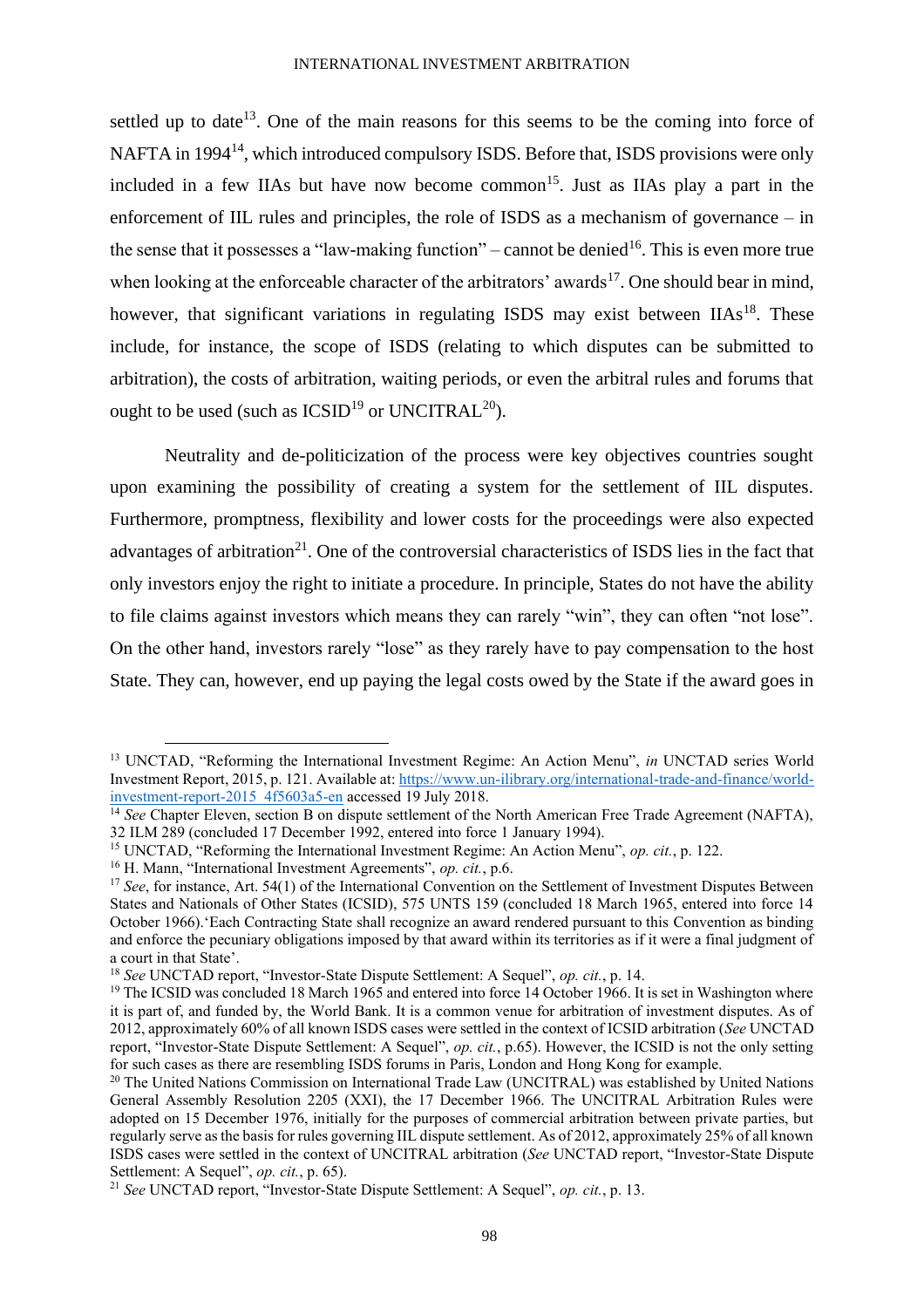the latter's favor<sup>22</sup>. One exception where a State may have the ability to initiate the arbitral process lies in their counterclaim ability<sup>23</sup>. This ability is, nevertheless, strongly limited by the condition that the claim must be within the scope of the parties' consent. It follows that this mechanism contains inherent legitimacy issues, which have been subject to abundant criticism in the past few years. These problems entail that many of the presupposed advantages of arbitration appear to be misconceptions in the present context. Two important questions will be tackled in this perspective:

#### *What are the main legitimacy issues affecting ISDS?*

# *How could the current system be improved?*

In order to go further, a definition of legitimacy is required as it is an essential part of the subject matter. For the aim of this paper, I use a broad definition of the concept provided by Mark C. Suchman. He describes legitimacy as "a generalized perception or assumption that the actions of an entity are desirable, proper, or appropriate within some socially constructed system of norms, values, beliefs, and definitions"<sup>24</sup>. Out of this interpretation, different "faces" of legitimacy may therefore be considered. Andrew Hurrell conceptualized five dimensions of legitimacy<sup>25</sup>. For practical reasons, this paper will not focus specifically on, but may cover indirectly, "substantive values" legitimacy *vis à vis* a particular legal system, nor will it consider expressly questions of "specialized knowledge" and "persuasion and giving reasons" legitimacy. I will focus on two 'faces' of legitimacy in particular as they illustrate well the current issues pertaining to investment arbitration and clearly indicate the need to rethink the current system.

First, ISDS is to be challenged regarding its lack of "input legitimacy", which entails the study of process and procedure. As a matter of example, I will focus extensively on the alarming observation that a handful of arbitrators exercise a monopoly on the settlement of disputes in IIL. Moreover, the lack of transparency and the risks pertaining to conflicts of interest are considered. Finally, apparent lack of diversity present in the world of investment arbitration, including in academia, are also covered. Second, "output legitimacy", that is to say

<sup>22</sup> H. Mann, "ISDS: Who Wins More, Investors or States?"*, Investment Treaty News (International Institute for Sustainable Development),* June 2015. Available at: https://www.iisd.org/itn/wp-content/uploads/2015/06/itnbreaking-news-june-2015-isds-who-wins-more-investors-or-state.pdf accessed 19 July 2018.

<sup>23</sup> *See*, for instance, Art. 46 of the ICSID Convention.

<sup>24</sup> M. C. Suchman, "Managing Legitimacy: Strategic and Institutional Approaches", *The Academy of Management Review*, vol. 20, n. 3, 1995, p. 574.

<sup>25</sup> A. Hurrell, "Legitimacy and the Use of Force: Can the Circle Be Squared?", *Review of International Studies*, vol. 31, Force and Legitimacy in World Politics, 2005, p. 18.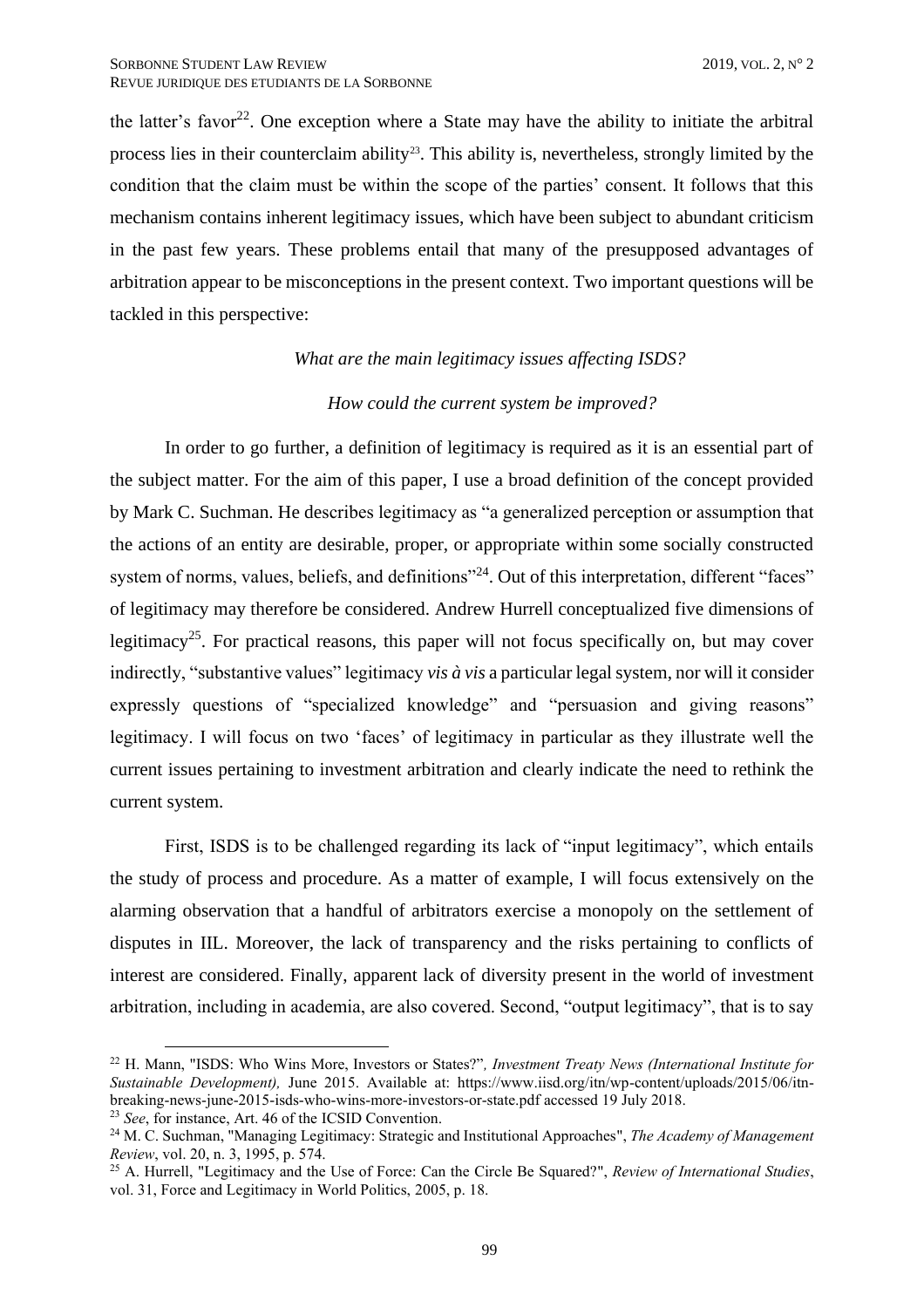effectiveness or result legitimacy, is also examined. As it will be discussed, output legitimacy also has an important democratic dimension. In this perspective, I consider the "overprotection" of private interests over the public good, and the "crippling effect" of arbitral costs especially for developing countries.

The assessment of investor-State arbitration is essential because it has a direct impact on the lives of the citizens of host States. Claims brought by investors relate to sovereign acts taken by the host State which, as it will be examined, often relate to human rights, health and the protection of the environment. The input/output approach seems relevant for the analytical purposes of this paper, with an aim to get a genuine glimpse of the main issues pertaining to this dispute settlement mechanism. With regard to the methodology used throughout this dissertation, focusing on particular "faces" of legitimacy, and the lack thereof, presents a clear description of what is wrong with the system and also provides a roadmap of what ought to be done in order to improve the situation<sup>26</sup>. So as to enrich the content of this paper and back up my thesis, empirical data as well as illustrative examples will regularly be included. Unfortunately, for pragmatic reasons this approach inevitably implies a certain selection of the topics that ought to be covered. This, however, does not affect the final conclusion that ISDS requires a profound process of reform.

With this in mind, investment arbitration's input legitimacy ought to be questioned first (1), while its output legitimacy is challenged in a second part (2). But no paper assessing the imperfections of a legal system would be complete without addressing the desirability of a reform. Should the approach be 'moderate' or more 'radical? This will be the object of a third part (3).

# <span id="page-7-0"></span>**1. SECRECY, MONOPOLIES, AND CONFLICTS OF INTEREST: A CRITICAL ANALYSIS OF INVESTMENT ARBITRATION'S INPUT LEGITIMACY**

Adopting a critical perspective is necessary in order to assess the legitimacy of a dispute settlement mechanism such as ISDS and therefore question the need to reform it. As mentioned in the introduction, this first chapter is solely aimed at tackling the main input legitimacy issues

<sup>26</sup> H. E. Brady, "Causation and Explanation in Social Science", *in* J. M. Box-Steffensmeier, H. E. Brady, and D. Collier (eds.)*, The Oxford Handbook of Political Methodology,* Oxford University Press, 2008, p. 215. 'Causal approaches that emphasize mechanisms and capacities provide guidance on how to solve the pairing problem and how to get at the connections between events'.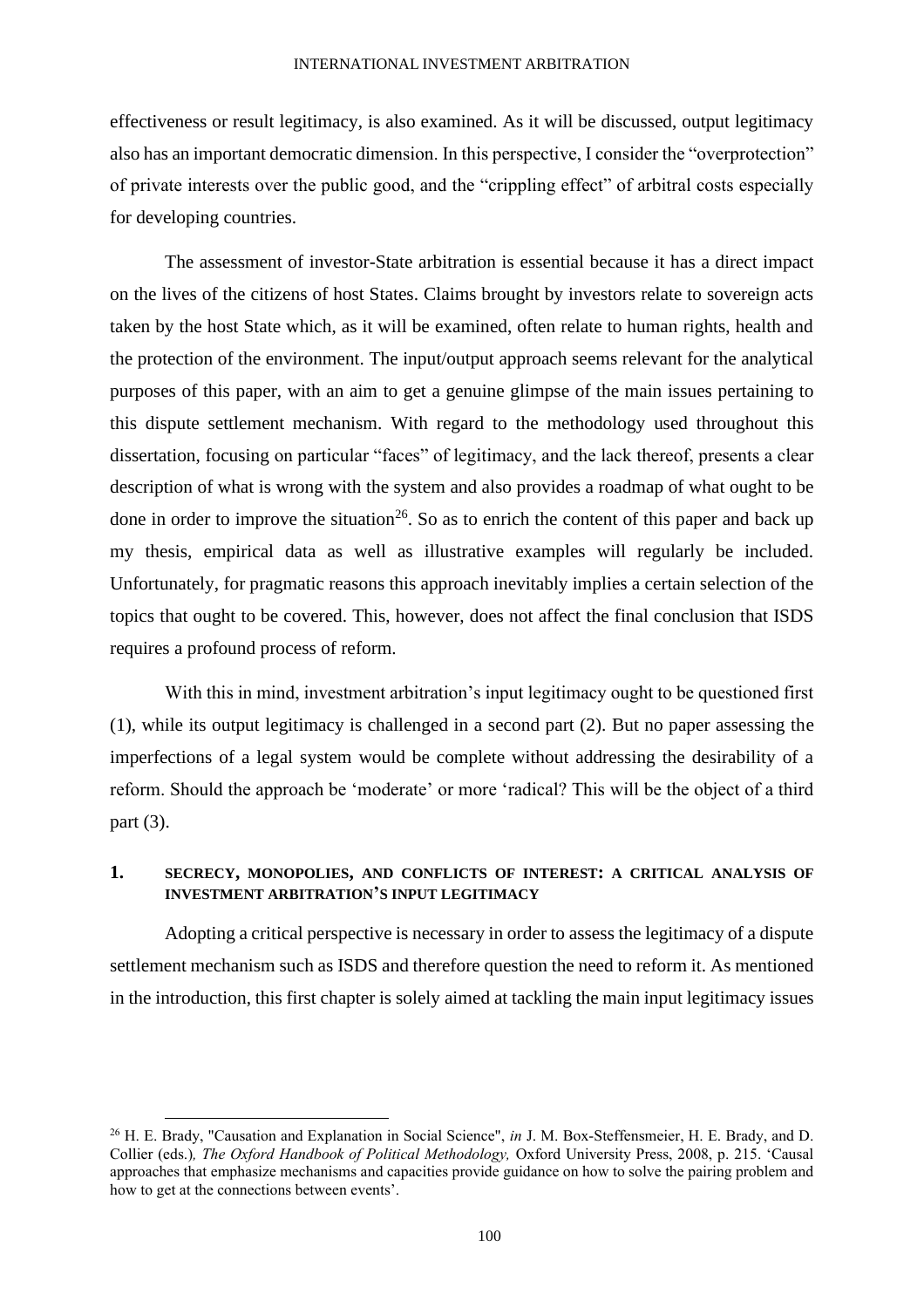facing the current system investor-state dispute settlement. This demands a thorough study of procedure and of how "interests, values and ideas" are conveyed in this system<sup>27</sup>.

Several elements are striking when it comes to assessing input legitimacy in the context of investment arbitration. For practical reasons pertaining to the structural requirements of this dissertation, three important issues are considered. First, I will cover some of the main problems arising with regard to the process and procedure of arbitration. In this perspective, the apparent lack of diversity in the industry and the monopoly of a few arbitrators will be subject to scrutiny (1.1). The opaque context of arbitration is then studied as it can potentially lead to issues of conflicts of interest as demonstrated through an interesting example involving Argentina and several multinational corporations (1.2). Finally, many arbitrators wear several hats, including the hat of legal scholar. While this might not seem to be problematic, the possible crowding out of other disciplines such as human rights in the context of IIL discourse could be questioned (1.3).

## **1.1. Issues With Monopolies and Absence of Diversity**

<span id="page-8-0"></span>Most treaties do not provide guidance regarding the selection of arbitrators. Therefore, their nomination is governed by the applicable arbitration rules. In general, disputes are decided by a panel of three arbitrators. Each party to the dispute must appoint one and the third panelist is appointed either by both parties (e.g. ICSID Rules) or by the already appointed arbitrators (e.g. UNCITRAL Rules). An appointing authority can be named in the relevant agreement in the event the parties cannot agree<sup>28</sup>. While arbitrators can come from law firms, academia, or have often held a position in government<sup>29</sup>, their experience and qualifications, but also their previous decisions, can influence the choice made by the parties<sup>30</sup>.

However, it seems that only a small group of arbitrators are regularly deciding the world's biggest investment disputes, and this has been the case for the past two decades $31$ . Several reports provide some alarming statistics in this regard<sup>32</sup>. A "small community" of

<sup>&</sup>lt;sup>27</sup> J. Steffek, "The output legitimacy of international organizations and the global public interest", *International Theory*, vol. 7, n. 2, 2015), p. 264.

<sup>28</sup> *See* UNCTAD report, "Investor-State Dispute Settlement: A Sequel", *op. cit.*, p. 91.

<sup>29</sup> P. Eberhardt and C. Olivet, "Profiting from Injustice: How Law Firms, Arbitrators and Financiers are Fuelling an Investment Arbitration Boom", Report for the *Corporate Europe Observatory* and the *Transnational Institute*  (November 2012), p. 35. Available at: https://www.tni.org/files/download/profitingfrominjustice.pdf accessed 21 July 2018.

<sup>30</sup> *Ibid.*

<sup>31</sup> W. L. Kidane (ed.), *The Culture of International Arbitration*, *Oxford University Press*, 2017, p. 111.

<sup>&</sup>lt;sup>32</sup> See P. Eberhardt and C. Olivet, "Profiting from Injustice: How Law Firms, Arbitrators and Financiers are Fuelling an Investment Arbitration Boom", *op. cit*.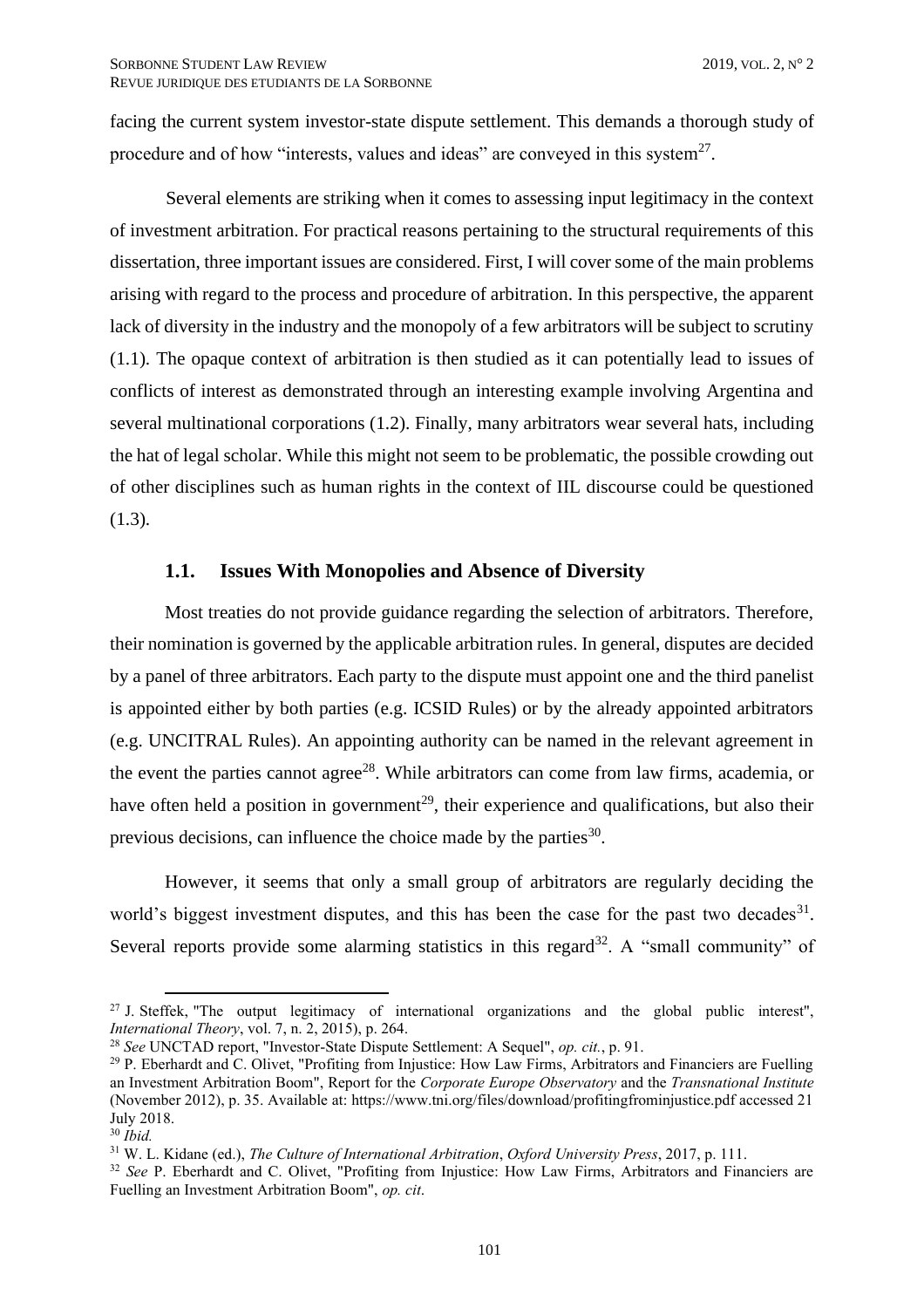arbitrators, just about fifteen, have decided over 55% of all known investment treaty disputes $^{33}$ . For instance, Brigitte Stern had been involved, by 2012, in over 8% of all known IIL disputes. Charles Brower (over 7%), Marc Lalonde (over 6%) or Gabrielle Kaufmann-Kohler (over 6%) are also some of the dominant players in the field<sup>34</sup>. The data provided is equally striking regarding the law firms involved with ISDS. A monopoly exercised by a few firms is clearly visible, among which *Freshfields* (UK), *White & Case* (US) and *King & Spalding* (US) wield a particular influence as they were involved in around 130 IIL cases in 2011 alone, out of the 330-odd cases processed by the twenty most proficient firms in the field until then<sup>35</sup>. These apparent monopolies could be explained by the quality of the legal services provided by these arbitrators and law firms, their wisdom and integrity<sup>36</sup>. Indeed, having acquired a certain measure of expertise and influence in the field over many years of practice, it is only natural that parties frequently solicit these renowned experts to represent them. But the existence of monopolies in the particular context of investment arbitration can be problematic for several reasons.

Elasticity in the composition of the bench is often cited as one of the elements that differentiates arbitration from courts. Nevertheless, it seems that investment arbitration's ability to provide more flexibility than courts is an illusion. The data provided demonstrates that the current situation in ISDS strangely resembles that of a permanent court with sitting judges, due to the 'unacceptably low' pool of qualified arbitrators that are chosen to settle disputes. This situation is problematic because most cases require the ability to determine local facts and apply local law<sup>37</sup>. If arbitrators were picked not only regarding their expertise in the sense of "volume" of cases, publications and public speeches", but also regarding their "familiarity" with the relevant cultures and laws that apply in a particular case or domain<sup>38</sup>, then arbitration

*See also* Allen & Overy, 'Who is the most influential arbitrator in the world?', *Global Arbitration Review* (14 January 2016). Available at: http://www.allenovery.com/SiteCollectionDocuments/Who\_is\_the\_most\_influential\_arbitrator\_in\_the\_world\_.p

df accessed 21 July 2018.

<sup>&</sup>lt;sup>33</sup> P. Eberhardt, C. Olivet, "Profiting from Injustice: How Law Firms, Arbitrators and Financiers are Fuelling an Investment Arbitration Boom", p. 8. *See also* M. D. Goldhaber, "Deciding the world's biggest disputes", *Focus Europe: Arbitration Scorecard,* July 2015.

<sup>&</sup>lt;sup>34</sup> P. Eberhardt, C. Olivet, "Profiting from Injustice: How Law Firms, Arbitrators and Financiers are Fuelling an Investment Arbitration Boom", *op. cit.*, p. 38.

<sup>&</sup>lt;sup>35</sup> P. Eberhardt, C. Olivet, "Profiting from Injustice: How Law Firms, Arbitrators and Financiers are Fuelling an Investment Arbitration Boom", *op. cit.*, p. 8 and p. 20.

<sup>36</sup> W. L. Kidane (ed.), "The Culture of International Arbitration", *op. cit.*, p. 109.

<sup>37</sup> *Ibid*., p. 115.

<sup>38</sup> *Ibid.*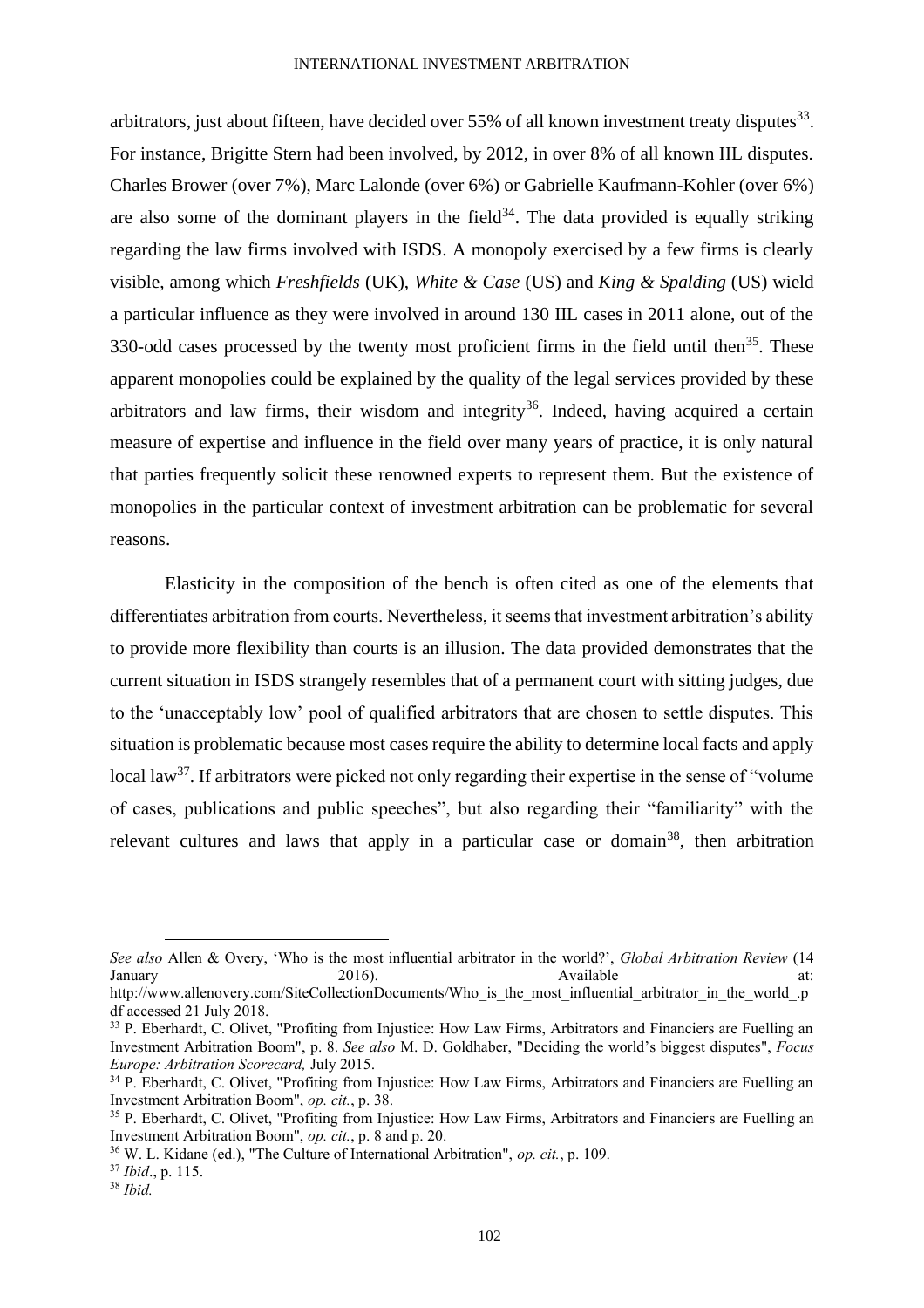adaptability might be put to the test. For now, however, it does not appear to have substantially more flexibility than a standing permanent court.

Along the same line, monopolies in the context of ISDS can lead to a questionable lack of diversity. Some would rather describe this situation as that of "a big family"<sup>39</sup>, but a more critical eye would probably portray this more as an "inner mafia"<sup>40</sup> . Regardless, the large majority of arbitrators in the context of ISDS are from Western Europe and North America which could be criticized as many disputes in IIL involve developing countries<sup>41</sup>. Indeed, these lawyers and firms are mostly from the UK or the US, and leave very little room for Non-Western law firms or lawyers to prove their worth and make use of their competence<sup>42</sup>. This absence of cultural diversity and inclusiveness could raise doubts as to the adaptability of ISDS proceedings. Indeed, an arbitrator with a cultural link towards the party to the dispute is "more likely to understand the issues involved", they could be in a better position to provide "necessary explanations", and even "make an unfavorable award more acceptable"<sup>43</sup>. Emphasizing the perspective of developing States, who are regularly confronted to arbitral procedures, would potentially increase the legitimacy of ISDS. Moreover, men tower above this small "club" of arbitrators. Hence, feminist approaches to international law would likely push towards a greater role for women in this process, as they only accounted for only 4% of the total of arbitrators in 2012. Gabrielle Kaufman-Kohler and Brigitte Stern decided most of the disputes resolved by women<sup>44</sup>. In an age where gender equality is considered as central to the functioning of democracy and the respect for the rule of  $law<sup>45</sup>$ , this apparent imbalance in investment arbitration could be problematic for equally competent women arbitrators.

Finally, the fact that one arbitrator can be solicited for so many cases raises questions of practicality. Could one arbitrator be fully committed to handle personally all of these situations for their clients (States or investors)? Just like judges in regular courts, delegation of work to clerks seems inevitable in the context of arbitration, especially for the most proficient

<sup>39</sup> Quote from B. Stern in M. D. Goldhaber, "Deciding the world's biggest disputes", *Focus Europe: Arbitration Scorecard,* 2015.

<sup>40</sup> Y. Dezalay & B. G. Garth (eds.), *Dealing in virtue: international commercial arbitration and the construction of a transnational legal order*, *University of Chicago Press*, 1996, p. 50. An arbitrator is reported to have described the world of arbitration as a 'mafia' because 'people appoint one another'. Sometimes they act as counsel and sometimes as arbitrators, but they always appoint their 'friends' – people they know. <sup>41</sup> *Ibid.*

<sup>42</sup> *Ibid, p.22.*

<sup>43</sup> W. L. Kidane (ed.), *The Culture of International Arbitration*, *op. cit.*, p.154.

<sup>44</sup> P. Eberhardt, C. Olivet, "Profiting from Injustice: How Law Firms, Arbitrators and Financiers are Fuelling an Investment Arbitration Boom", *op. cit.*, p.36.

<sup>45</sup> Council of Europe, *Gender Equality and Women's Rights: Council of Europe Standards*, 2015, p.1. Available at: https://rm.coe.int/168058feef accessed 8 August 2018.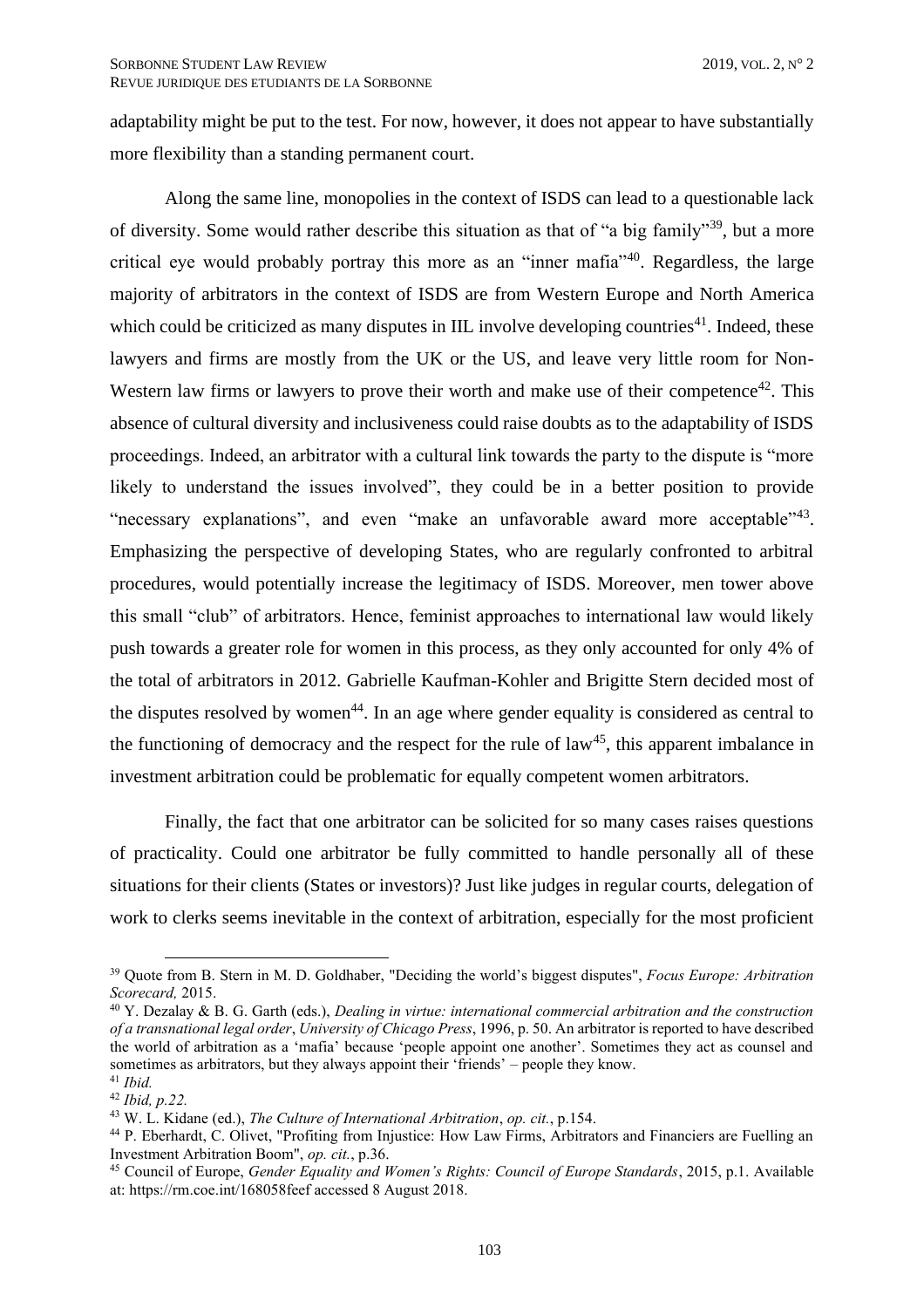panelists<sup>46</sup>. However, for the latter it seems to be more problematic. Indeed, parties choose arbitration in order to make use of a panel specially constituted for their needs and consisting of members who are going to consider the relevant case as their primary concern. This is all the more true as judges do not benefit directly from payments by the parties, but arbitrators do. Moreover, as it will be covered in the second chapter of this paper, the costs of arbitration are often exorbitant. Arbitrators who possess the required skills and have sufficient time could thus be chosen to handle these disputes instead. But more than these apparent monopolies and serious lack of diversity in the context of arbitration, the discourse of arbitrators seems to be predominant in academia.

## **1.2. The Dominance of Investment Arbitration Discourse in Academia**

<span id="page-11-0"></span>Arbitrators hold a "firm grip on academic discourse"<sup>47</sup>. This dominance of arbitrators' voices is expressed both in international investment law literature and in academia.

First, journals and reviews pertinent to the field are greatly influenced by arbitrators who often publish articles and hold positions on their boards. On average, as of 2012, approximately three quarters of the editorial boards of relevant journals are either arbitrators or have a "background" in the arbitrator industry<sup>48</sup>. For example, the ICSID Review, the Journal of International Arbitration, or the Journal of World Trade and Investment all have an incredibly high percentage of arbitrators among their board members (between 67% and 100%). Arbitrators such as Gabrielle Kaufmann-Kohler, James Crawford or Emmanuel Gaillard are right in the middle of this closed circle of publishing arbitrators<sup>49</sup>.

Second, arbitrators often occupy a position of strength in the field of academia. Some of the most influent arbitrators are present in several notorious law schools, either as permanent or guest lecturers. As a matter of example, Professor Brigitte Stern holds a position at the University of Paris I Panthéon-Sorbonne<sup>50</sup>, Professor Jan Paulsson holds a chair at the

<sup>46</sup> R. Howse, "The Fourth Man: An Intriguing Sub-Plot in the Yukos Arbitration", *International Economic Law and Policy Blog,* 29 March 2017. Available at: http://worldtradelaw.typepad.com/ielpblog/2017/03/the-fourthman-an-intriguing-sub-plot-in-the-yukos-arbitration-.html accessed 22 July 2018.

<sup>47</sup> P. Eberhardt, C. Olivet, "Profiting from Injustice: How Law Firms, Arbitrators and Financiers are Fuelling an Investment Arbitration Boom", op. cit., p. 65.

<sup>&</sup>lt;sup>48</sup> P. Eberhardt, C. Olivet, "Profiting from Injustice: How Law Firms, Arbitrators and Financiers are Fuelling an Investment Arbitration Boom", *op. cit.*, p. 65-66.

<sup>49</sup> *Ibid.*

<sup>50</sup> *See* International Arbitration Institution (IAI) Paris website, 2018, *B. Stern.* Available at: http://www.iaiparis.com/profile/brigitte.stern accessed 22 July 2018.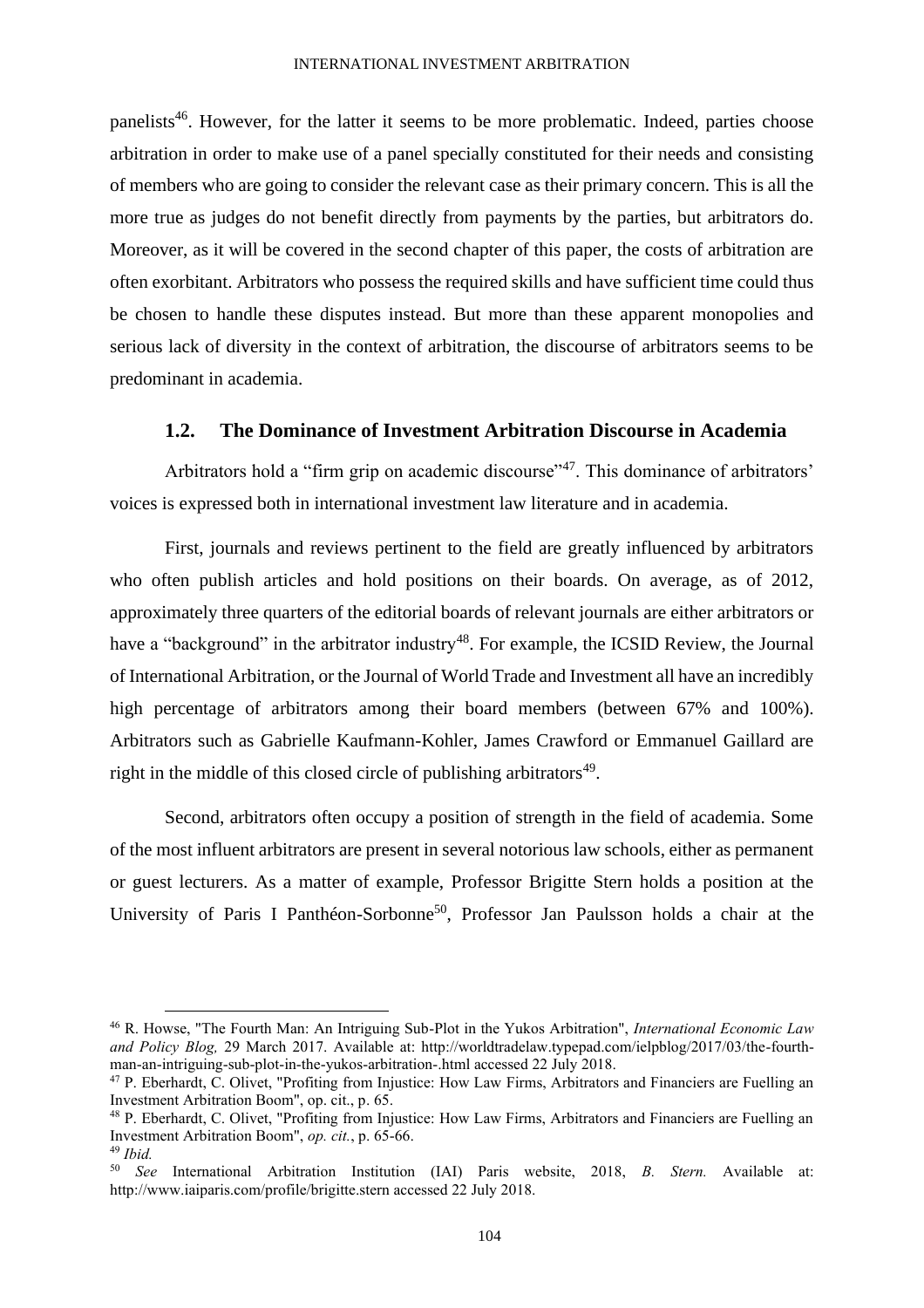University of Miami School of  $Law<sup>51</sup>$ , Professor Emmanuel Gaillard is a professor in the Transnational Arbitration & Dispute Settlement Masters at the University of Sciences Po Law School<sup>52</sup>, Professor Bernard Hanotiau teaches at the Catholic University of Louvain<sup>53</sup>, and this list could go on.

The issue does not reside, *per* se, in the fact that arbitrators regularly get published and hold positions either in universities or on the boards of investment journals. It is only natural that renowned specialists regularly address specific issues and nourish investment law literature. Undeniably, readers and future investment lawyers have much to learn from the insight and contributions of practicing arbitrators such as Brigitte Stern or James Crawford who have had a long career in the field and who have many ideas to share on IIL and its intricacies.

The issue lies in the fact that the current dominance of arbitrators' discourse could crowd out the perspectives and insight coming from other fields which are inherently tied to IIL, such as human rights, environmental law or other extralegal disciplines (social economics, demographics, etc.). Setting aside these discourses is probably not done purposefully, but it ought to be called into question. One meaningful example of this apparent crowding out in academia could be found in the University of Geneva's International Dispute Settlement LL.M. curriculum<sup>54</sup>. It is quasi-exclusively composed of "star" arbitrators, among which we can find in the 2018 roster Professor Gabrielle Kaufmann-Kohler as the programme director<sup>55</sup>, as well as Professor Albert Jan van den Berg, Professor Emmanuel Gaillard, and Professor Brigitte Stern as a visiting professor $56$ .

One could contend that human rights and investment law perspectives do not belong together. However, this assumption is flawed. As the examples regarding Togo and Romania will illustrate in the second chapter, IIL can have considerable impacts on the daily lives of the citizens of host States, their rights, their health, and with regard to the environment they live in.

<sup>51</sup> *See* University of Miami School of Law website, 2018, *Professor J. Paulsson*. Available at: https://www.law.miami.edu/faculty/jan-paulsson accessed 22 July 2018.

<sup>52</sup> *See* Sciences Po Law School website, 2018, *LLM in Transnational Arbitration & Dispute Settlement*.

Available at: http://www.sciencespo.fr/ecole-de-droit/en/content/llm-transnational-arbitration-dispute-settlement accessed 22 July 2018.

<sup>53</sup> *See* IAI Paris website, 2018, *B. Hanotiau.* Available at: <http://www.iaiparis.com/profile/bernard.hanotiau> accessed 22 July 2018.

<sup>54</sup> P. Eberhardt, C. Olivet, "Profiting from Injustice: How Law Firms, Arbitrators and Financiers are Fuelling an Investment Arbitration Boom", *op. cit.*, p.68.

<sup>55</sup> *See* University of Geneva website, 2018, *International Dispute Settlement Masters (MIDS)*. Available at: <https://www.unige.ch/formcont/cours/mas-international-dispute-settlement-mids-2018> accessed 22 July 2018.

<sup>56</sup> *See* Geneva Center for International Dispute Settlement (CIDS) website, 2018, *MIDS Curriculum Overview*. Available at[: http://www.mids.ch/mids/curriculum/seminars](http://www.mids.ch/mids/curriculum/seminars) accessed 22 July 2018.

*Also see*: http://www.mids.ch/mids/curriculum/intensive-courses accessed 22 July 2018.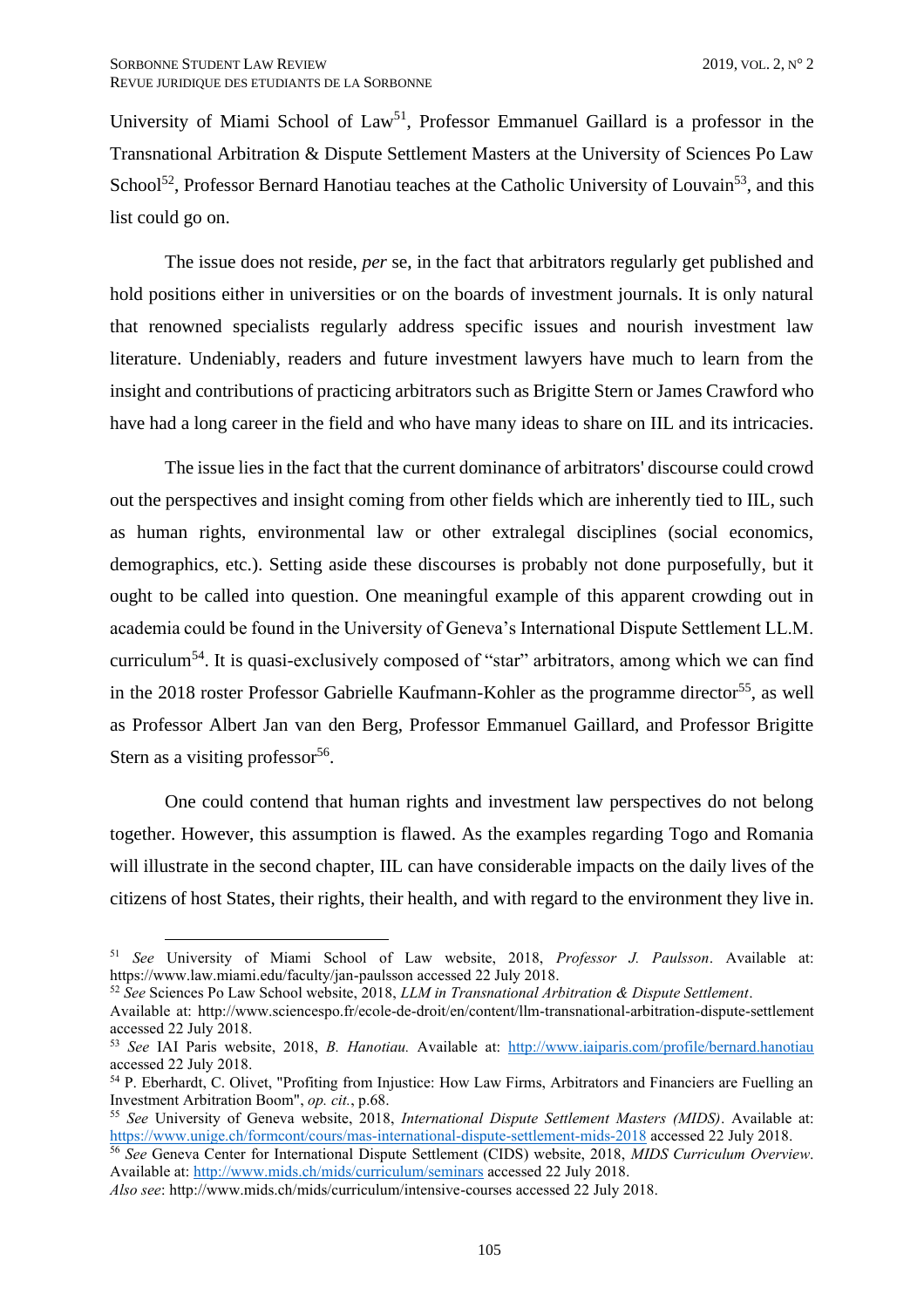Increasing awareness regarding these impacts is of the essence. Other discipline's contributions necessarily need to be included and heard in the context of IIL discourse. In light of Dezalay and Garth's analysis on international commercial arbitration, one could argue that academia is a space that provides 'strategic opportunities for competitive struggles'<sup>57</sup>. From this angle, the relevant "struggles" could be whether arbitration should be more reflective of third-world perspectives, or the place given to human rights and environmental concerns. Yet, for these struggles to be heard, a more multidisciplinary and inclusive approach would be required in IIL literature and academia.

# **1.3. Lack of Transparency and Conflicts of Interest**

<span id="page-13-0"></span>The opaque process of arbitration can lead to disconcerting consequences. The absence of public access to information as well as the lack of involvement by non-parties to adjudication have been widely criticized in the field of investment arbitration<sup>58</sup>. Participation in this "behind" closed doors" process is indeed problematic from a legitimacy standpoint. Transparency, public participation and accountability are often described as the necessary conditions for good governance<sup>59</sup>. Indeed, when all the protagonists (arbitrators, parties, representatives...) know that what they are doing is subject to scrutiny by the public, they are more likely to proceed with caution so as to avoid any negative criticism.

In this view, relatively recent regulations have been made in an effort to enhance and popularize values of openness and transparency in the industry. In 2006, ICSID Arbitration Rules were amended to provide for a more transparent procedure<sup>60</sup>. The ISDS case law confirmed this 'move to transparency'<sup>61</sup> and the trend continued with the 2014 UNCITRAL Rules on Transparency in Treaty-based Investor-State Arbitration. Even so, there are still signs showing that more should be done.

<sup>58</sup> G. V. Harten (ed.), "Investment treaty arbitration and public law", *Oxford University Press*, 2007, p.159.

<sup>59</sup> *See* UN General Assembly, *United Nations Convention Against Corruption* (UNCAC), A/58/422 (concluded 31 October 2003, entered into force 14 December 2005). Article 5 of the UNCAC establishes 'fairness, equality, transparency, accountability and public participation' as the foundational principles to avoid corruption.

<sup>57</sup> Y. Dezalay & B. G. Garth (eds.), *Dealing in virtue*, *op. cit.*, p. 3-4.

*Also see* Council of Europe, *European Convention for the Protection of Human Rights and Fundamental Freedoms, as amended by Protocols Nos. 11 and 14*, ETS 5 (concluded 4 November 1950, entered into force 3 September 1953). Article 40 of the Convention provides that the Court's hearings 'shall be held in public' and that documents 'shall be accessible to the public'.

<sup>60</sup> ICSID website, 2018, *About ICSID Amendments*. Available at: https://icsid.worldbank.org/en/amendments/Pages/About/about.aspx accessed 21 July 18.

<sup>61</sup> *See for instance* ICSID, *Biwater Gauff (Tanzania) Ltd. v. United Republic of Tanzania,* Case n° ARB/05/22 (Award, 24 July 2008). It is one of the first cases in which the ICSID tribunal accepted *amicus curiae* briefs from Non-Governmental Organizations (NGOs) with regard to the environment, human rights and sustainable development.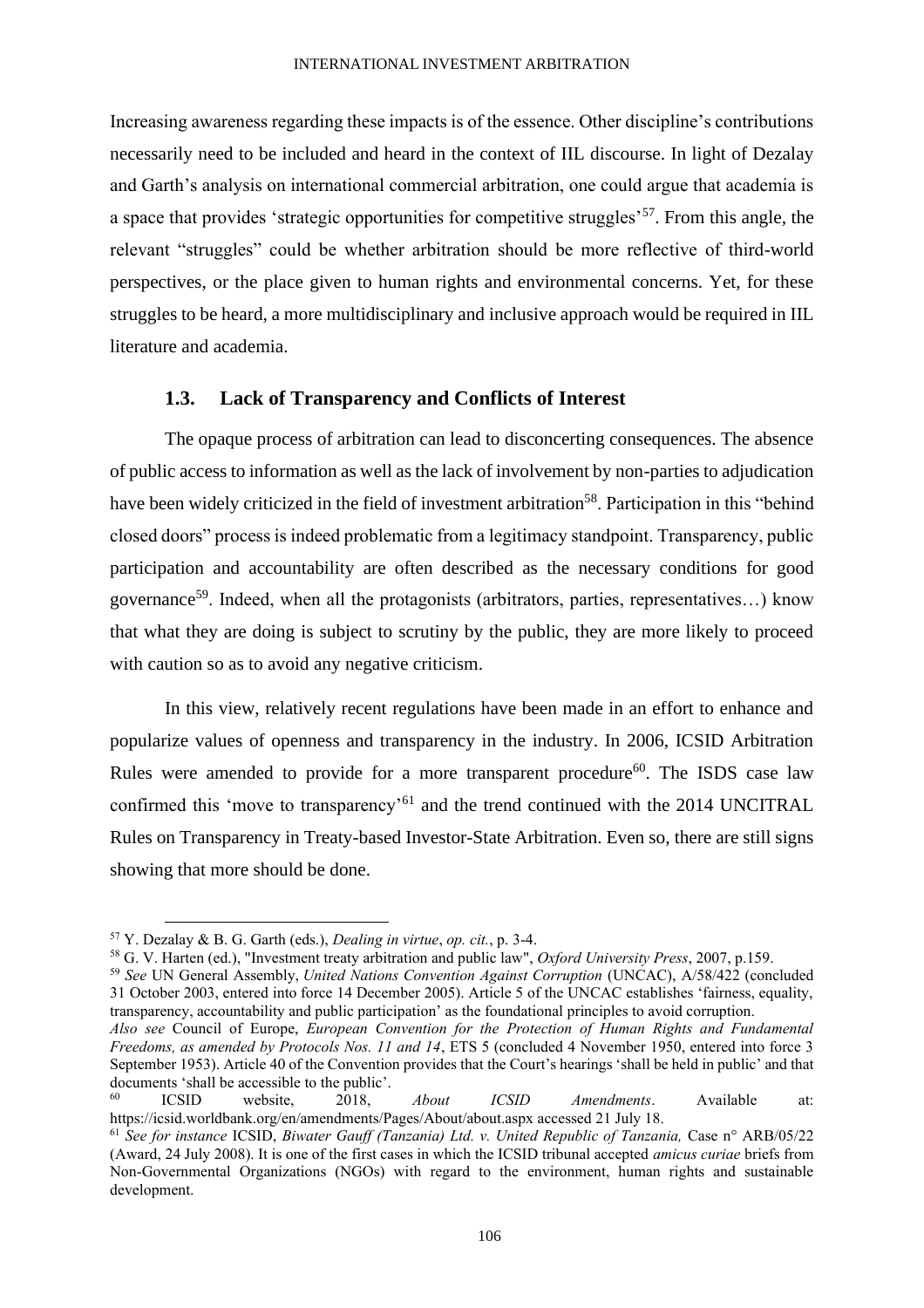Indeed, in a context of secrecy and opacity, conflicts of interests could potentially prosper. This situation arises when the interest of a person tends to interfere with their objectivity in the "exercise of their judgement on another's behalf<sup>562</sup>. The study of Gabrielle Kaufmann-Kohler's role as an arbitrator in several cases involving French multinational companies and Argentina will serve as a good illustrative example of this issue.

➢ *An Illustration of the Conflict of Interest Issue: The Vivendi v. Argentina Case*

In 2001, Argentina was in the midst of a serious economic crisis, largely due to the devaluation of the dollar-pegged peso and extensive borrowing done by the government of Carlos Menem. Poverty rates were around 50% by 2002. With the aim to reform the country, however, Argentina's decisions affected foreign investments<sup>63</sup>. In response, investors brought multiple claims against the host State under ISDS, calling for reparation. By 2006, 30 claims were pending for an estimated total of \$17 billion in compensation<sup>64</sup>.

At that time, Vivendi controlled part of the water supplies of the country. After a disagreement on the price and quality of water, and in this context of economic turmoil, Argentinian authorities terminated the contract that bound them to the company. In response, Vivendi took the case to an arbitration panel in 2004 and chose Gabrielle Kaufmann-Kohler as their arbitrator. Gabrielle Kaufmann-Kohler is a prolific arbitrator and had decided over 26 cases up until July 2015, mostly representing investors. She has also been described as "the most influential arbitrator" in the field of IIL based on the impact of her decisions, as well as the number of cited decisions and appointments she was involved in<sup>65</sup>.

But to what extent is this choice an issue? Gabrielle Kaufmann-Kohler had "two hats" during the time she was supposed to arbitrate this dispute. She was appointed to sit on the board of directors of the Swiss bank UBS in 2006 which is, surprisingly, the single largest shareholder in Vivendi<sup>66</sup>. Gabrielle Kaufmann-Kohler did not deem necessary to mention this to any other panelists, which seems controversial given the dubious nature of this situation. Argentina challenged Gabrielle Kaufmann-Kohler's impartiality in this case. However, the committee in

<sup>62</sup> A. Peters, "Conflict of interest as a cross-cutting problem of governance" *in* A. Peters, L. Handschin (eds.), *Conflict of Interest in Global, Public and Corporate Governance*, Cambridge University Press, 2012, p. 5. <sup>63</sup> G. V. Harten (ed.), *Investment treaty arbitration and public law*, *op. cit.*, p. 2.

<sup>64</sup> *Ibid.*, p.2.

<sup>65</sup> *See* Allen & Overy, "Who is the most influential arbitrator in the world?", *op. cit*.

<sup>&</sup>lt;sup>66</sup> P. Eberhardt, C. Olivet, "Profiting from Injustice: How Law Firms, Arbitrators and Financiers are Fuelling an Investment Arbitration Boom", *op. cit.*, p. 40.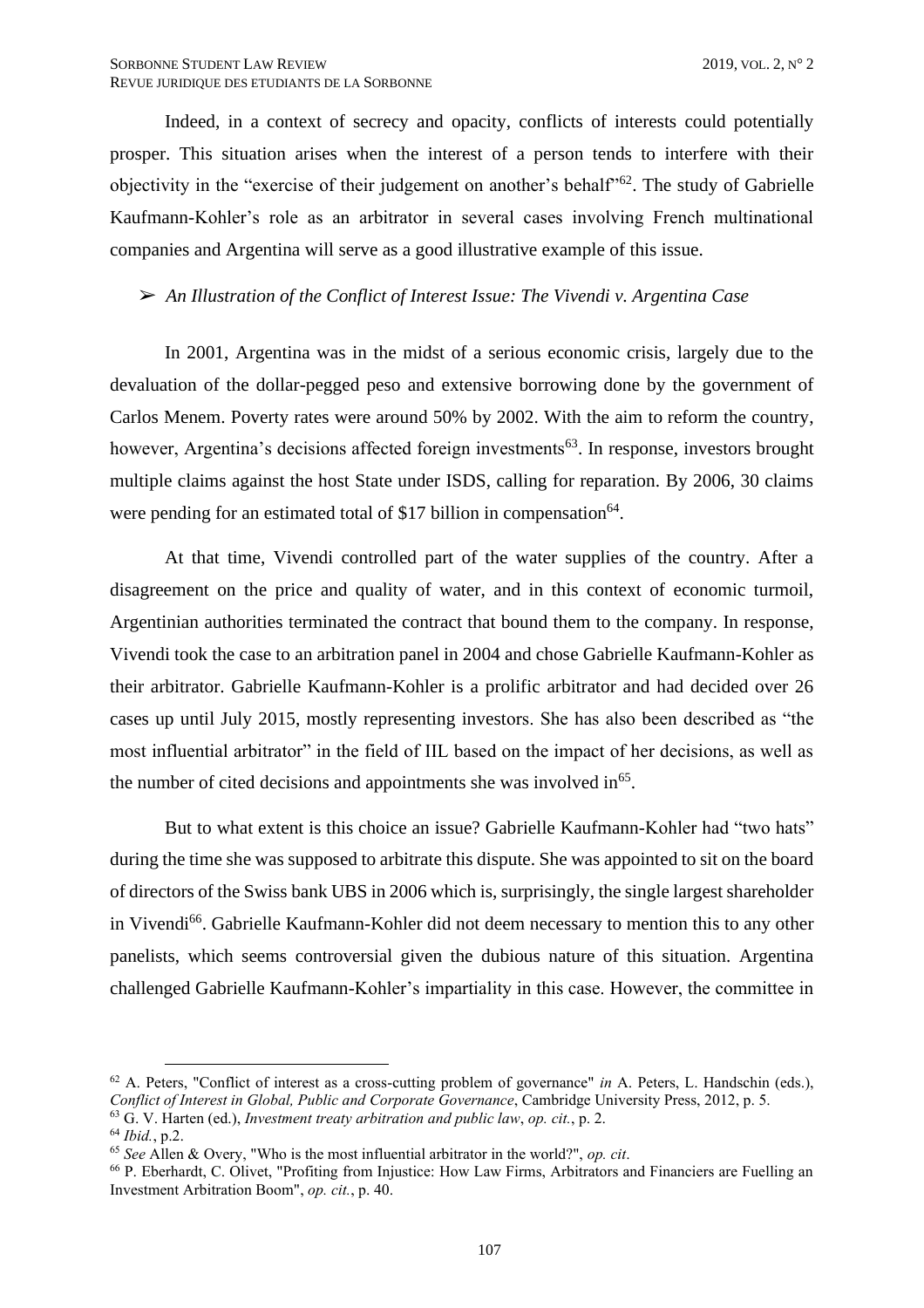charge of deciding on this matter responded negatively to the country's claim<sup>67</sup>. Still, she resigned from the UBS board in 2009 after several critics<sup>68</sup>. However, this is only one example. UBS was also a shareholder in Suez, another company also represented, at that time, by Gabrielle Kaufmann-Kohler against Argentina<sup>69</sup>. *In fine*, the panel decided that the total losses sustained by Suez to be of approximately \$223 million, and Vivendi's losses were evaluated to be around \$37 million, all this at the expense of Argentina<sup>70</sup>.

Confidentiality from public scrutiny in investment arbitration is often justified by the will of the parties and arbitrators to avoid "trial by press release"<sup>71</sup>. But are judicial independence and procedural fairness worth risking over secrecy? Confidentiality could shield questionable practices from the public eye. It is not the aim of this paper to assert that the entire investment arbitration system is corrupt. However, there is a growing case law on arbitrator challenges<sup>72</sup>. It can definitely be argued that the requirements of judicial independence and impartiality are undermined in these situations. Indeed, the whole dispute settlement process could be compromised. *Nemo iudex in causa sua* ("No one should be judge in their own cause"). Under ICSID, it is the peers of the challenged arbitrator that have to decide on the latter's apparent lack of independence, which could explain the rare success of such challenges. Perhaps making these choices public more frequently would help ensure that the "proper administration of justice" is complied with $73$ .

Hence, between secrecy, monopolies and the apparent lack of diversity, the input legitimacy of ISDS can be called into question. The same could be argued regarding the coercive effects of investment arbitration on States.

 $67$  J. Ng, "When the Arbitrator Creates the Conflict: Understanding Arbitrator Ethics through the IBA Guidelines on Conflict of Interest and Published Challenges", *McGill Journal of Dispute Resolution,* 2015, vol. 2, n. 1, p.36. Available at: https://papers.ssrn.com/sol3/papers.cfm?abstract\_id=2811192 accessed 22 July 2018.

<sup>68</sup> *See* Global Custodian, "UBS Continues Board Shake-Up", *Global Custodian website*, 16 March 2009. Available at: https://www.globalcustodian.com/ubs-continues-board-shake-up accessed 22 July 2018.

<sup>69</sup> Skadden, Arps, Slate, Meagher & Flom LLP, *Challenging Arbitrators for Alleged 'Conflict of Interest' in US-Based International Arbitrations*, 12 October 2016. Available at: <https://www.skadden.com/insights/publications/2016/10/challenging-arbitrators-for-alleged-conflict-of-in> accessed 25 July 2018.

<sup>70</sup> *See* ICSID, *Suez, Sociedad General de Aguas de Barcelona S.A. & Vivendi Universal S.A. v. Argentina*, Case N° ARB/03/19 (Award, 9 April 2015), para. 105.

<sup>71</sup> W. L. Kidane (ed.), *The Culture of International Arbitration*, *op. cit.*, p.105.

<sup>72</sup> A. Reinisch, C. Knahr, "Conflict of Interest in International Investment Arbitration" *in* A. Peters and L. Handschin (eds.), *Conflict of Interest in Global, Public and Corporate Governance*, Cambridge University Press, 2012, p. 103.

<sup>73</sup> *Ibid*. p.123.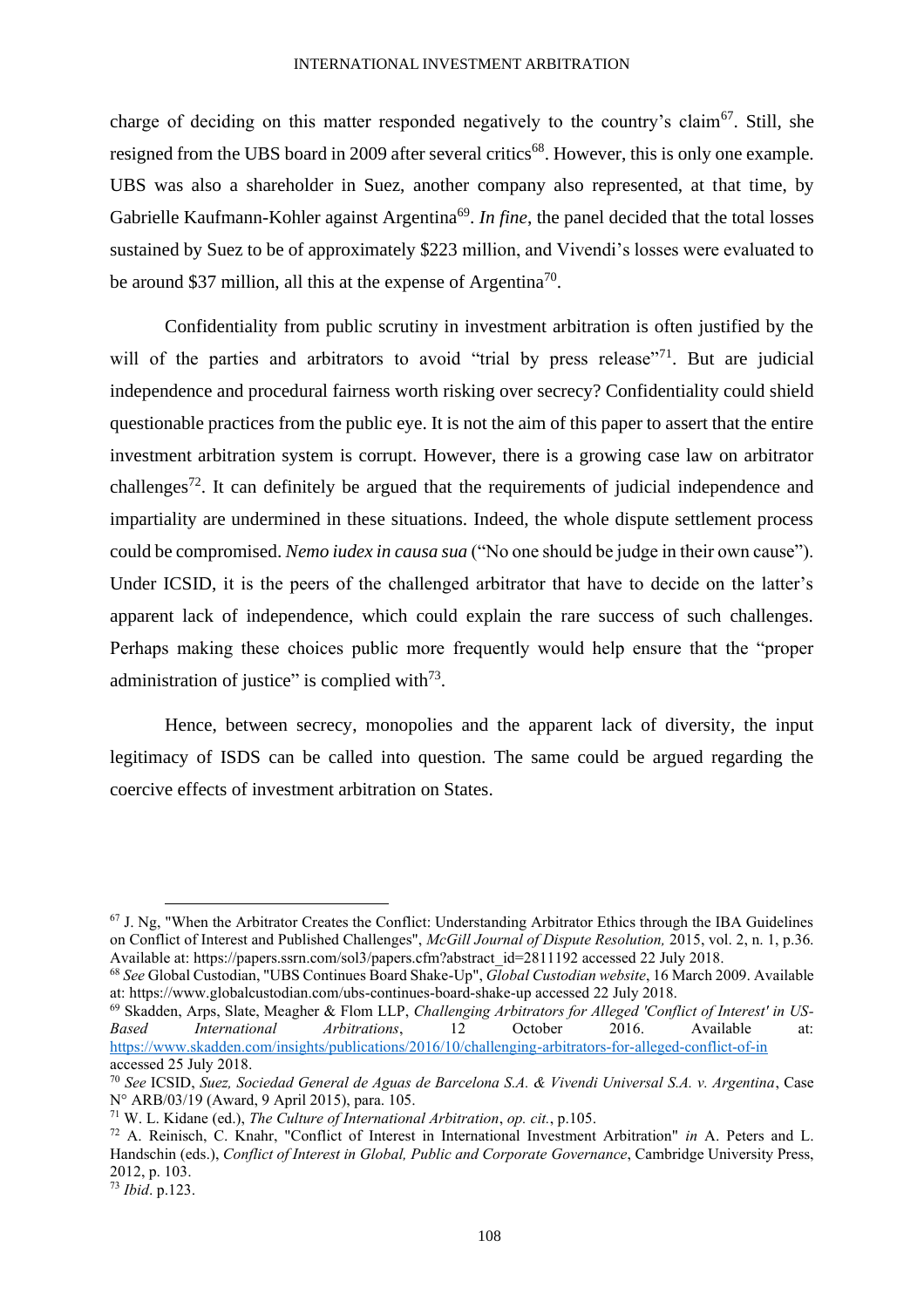# <span id="page-16-0"></span>**2. ECONOMIC COERCION AND LACK OF PUBLIC INTEREST ORIENTATION: A CRITICAL ANALYSIS OF INVESTMENT ARBITRATION'S OUTPUT LEGITIMACY**

Companies can use arbitration as a means to coerce governments and get them to reconsider measures that potentially could have negative effects on investments. Before getting to the heart of this debate, a definition of the term 'economic coercion' is necessary. Broadly speaking, this term can be defined as the use, or threat to use, "measures of an economic – as contrasted with diplomatic or military – character taken to induce [a target State] to change some policy or practices or even its governmental structure"<sup>74</sup>. This coercion should be seen more as a form of "background constraint on available choices" than a "direct" form of coercion<sup>75</sup>.

Investment arbitration's role as a dispute settlement mechanism has often been criticized for the economic pressure it could impose on States, especially with regard to developing and third world countries. This is even more blatant when studying the high costs of arbitration and their 'chilling effect' over sovereigns, as illustrated by the situation in Togo regarding its plain cigarette packaging policy (2.1). Furthermore, the apparent overprotection of investors through the current system of ISDS, often happens to the detriment of the public interest. States who wish to protect legitimate interests, such as health or the environment, are often impeded by the threat or use of arbitration. The *Philip Morris v. Australia* case will serve as an example (2.2).

But tackling these particular issues first requires a proper definition of "output legitimacy". One dimension of this term is the study of the "effectiveness" of a particular mechanism of governance<sup>76</sup>. However, one must not omit the "democratic" element inherent to output legitimacy, which often seems to be the case in the dominant literature on International Organizations<sup>77</sup>. Therefore, this chapter will develop more on this 'democratic' side to output legitimacy, which entails an in-depth focus on the "substantial rationality" and "public interest" orientation, or lack thereof, of the investment arbitration system<sup>78</sup>.

<sup>74</sup> A.F. Lowenfeld, *International Economic Law*, Oxford University Press, 2002, p. 698.

<sup>75</sup> B. H. Fried (ed.), *The Progressive Assault on Laissez-Faire: Robert Hale and the First Law and Economics Movement*, Harvard University Press, 2001, p. 17-18.

<sup>76</sup> A. Hurrell, "Legitimacy and the Use of Force: Can the Circle Be Squared?", *op. cit.*, p.18.

<sup>77</sup> J. Steffek, "The output legitimacy of international organizations", *International Theory*, vol. 7, n. 2, 2015, p. 263-264.

<sup>78</sup> *Ibid,* p. 264.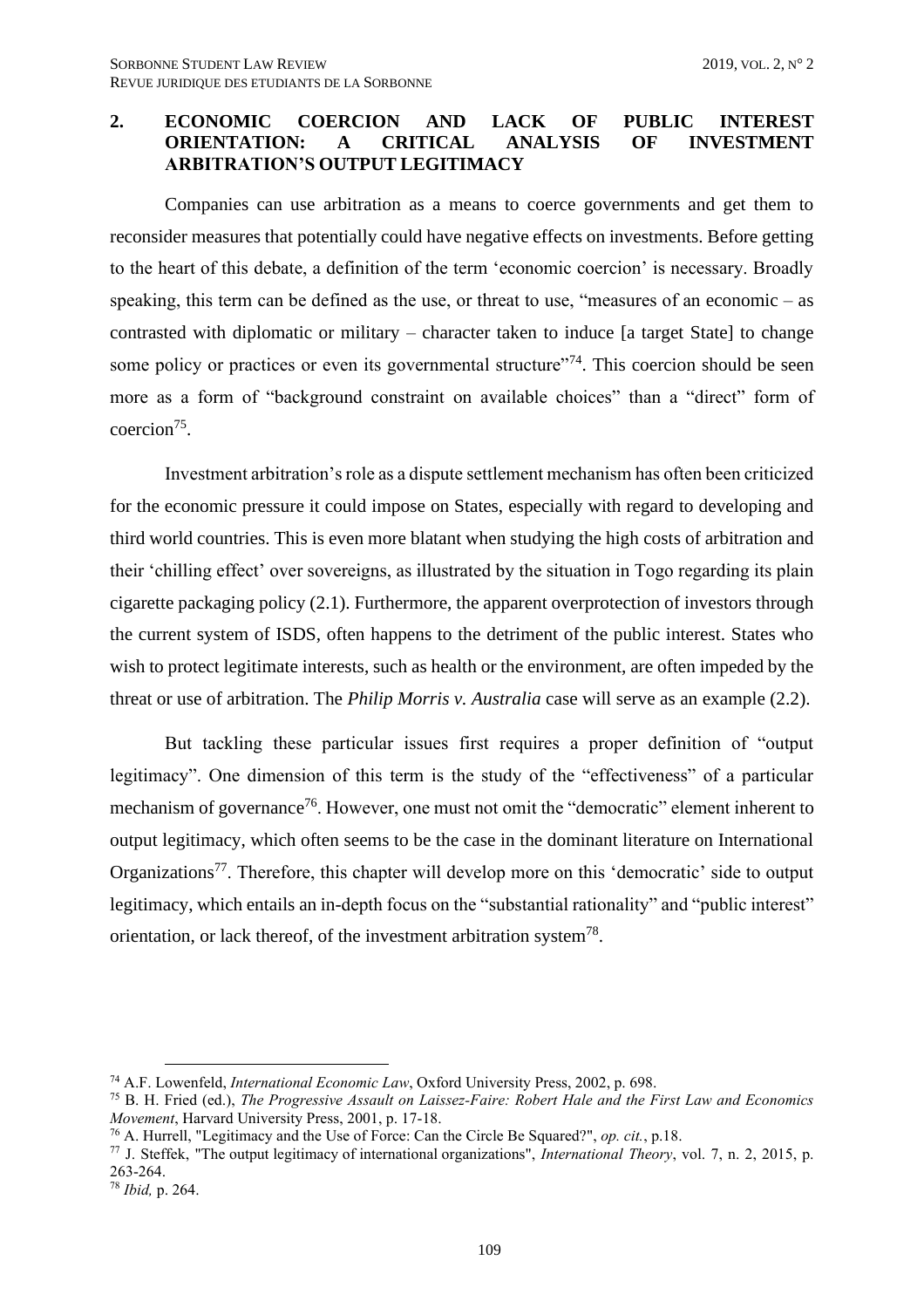## **2.1. The "Chilling Effect" of International Investment Arbitration**

<span id="page-17-0"></span>Investor-State arbitration is a costly process (2.1.1). These expenses are problematic from a legitimacy standpoint, particularly from a developing country's point of view. Indeed, ISDS can sometimes discourage governments from taking public policy measures, as illustrated by the recent situation in Togo (2.1.2).

#### 2.1.1. The "Large Numbers" Involved in Investor-State Arbitration

<span id="page-17-1"></span>Getting familiar with the sums at stake in the context of ISDS can help understand the "economic coercion" argument sustained in this paper. The costs incurred by both the claimant and the respondent are often substantial. With regard to legal fees and tribunal expenses, the Organization for Economic Co-operation and Development (OECD) concluded in 2012 that, on average, an ISDS case would cost over \$8 million per party per case. These costs can sometimes exceed \$30 million<sup>79</sup>. Costs and fees in *Philip Morris v. Australia* are said to have stacked up to \$37 million for the Australian government<sup>80</sup>. An overwhelming majority of these sums are incurred for legal counsel and experts (82% of the total amount). Arbitrator fees (16%) and institutional costs (2%) make up for the rest<sup>81</sup>.

With regard to monetary claims and compensations awarded, a complete overview is difficult to obtain as this information is not always disclosed, even in cases that are made public<sup>82</sup>. In a 2017 note<sup>83</sup>, UNCTAD reveals that a successful claimant was awarded some \$522 million on average per case, which is approximately 40% of what the original claims amounted to. But how frequently does an investor win? Approximately 25% of all ISDS cases were ruled in favor of the investor with monetary compensation involved, and in these cases, only a small part of the original claim is usually granted. In 2% of the cases recorded investors won the case without any compensation awarded. For other cases, 28% were settled, 37% decided in favor of States, and  $8\%$  were discontinued<sup>84</sup>. Based on these official numbers, one

<sup>79</sup> D. Gaukrodgeri, K. Gordon, "Investor-State Dispute Settlement: A Scoping Paper for the Investment Policy Community"*, OECD Working Papers on International Investment*, 2012/03, (OECD Publishing, Paris, 2012), p. 19.

<sup>80</sup> [D. Desierto,](https://www.ejiltalk.org/author/ddesierto/) "Rising Legal Costs Claimed by States in Investor-State Arbitrations: The Test of 'Reasonableness' in Philip Morris v. Australia", *EJIL: Talk!*, 12 July 2017.

<sup>81</sup> European Commission, *Investor-to-State Dispute Settlement (ISDS) Some facts and figures*, 12 March 2015, p. 9. Available at[: http://trade.ec.europa.eu/doclib/docs/2015/january/tradoc\\_153046.pdf](http://trade.ec.europa.eu/doclib/docs/2015/january/tradoc_153046.pdf) accessed 24 July 2018.

<sup>82</sup> *Ibid.* p.7.

<sup>83</sup> UNCTAD, "Special Update on Investor-State Dispute Settlement: Facts and Figures", *UNCTAD IIA Issues Note*, Issue 3, November 2017, p.1. Available at: http://unctad.org/en/PublicationsLibrary/diaepcb2017d7\_en.pdf accessed 25 July 2018.

<sup>84</sup> European Commission, *Investor-to-State Dispute Settlement (ISDS) Some facts and figures*, *op. cit.*, p.8.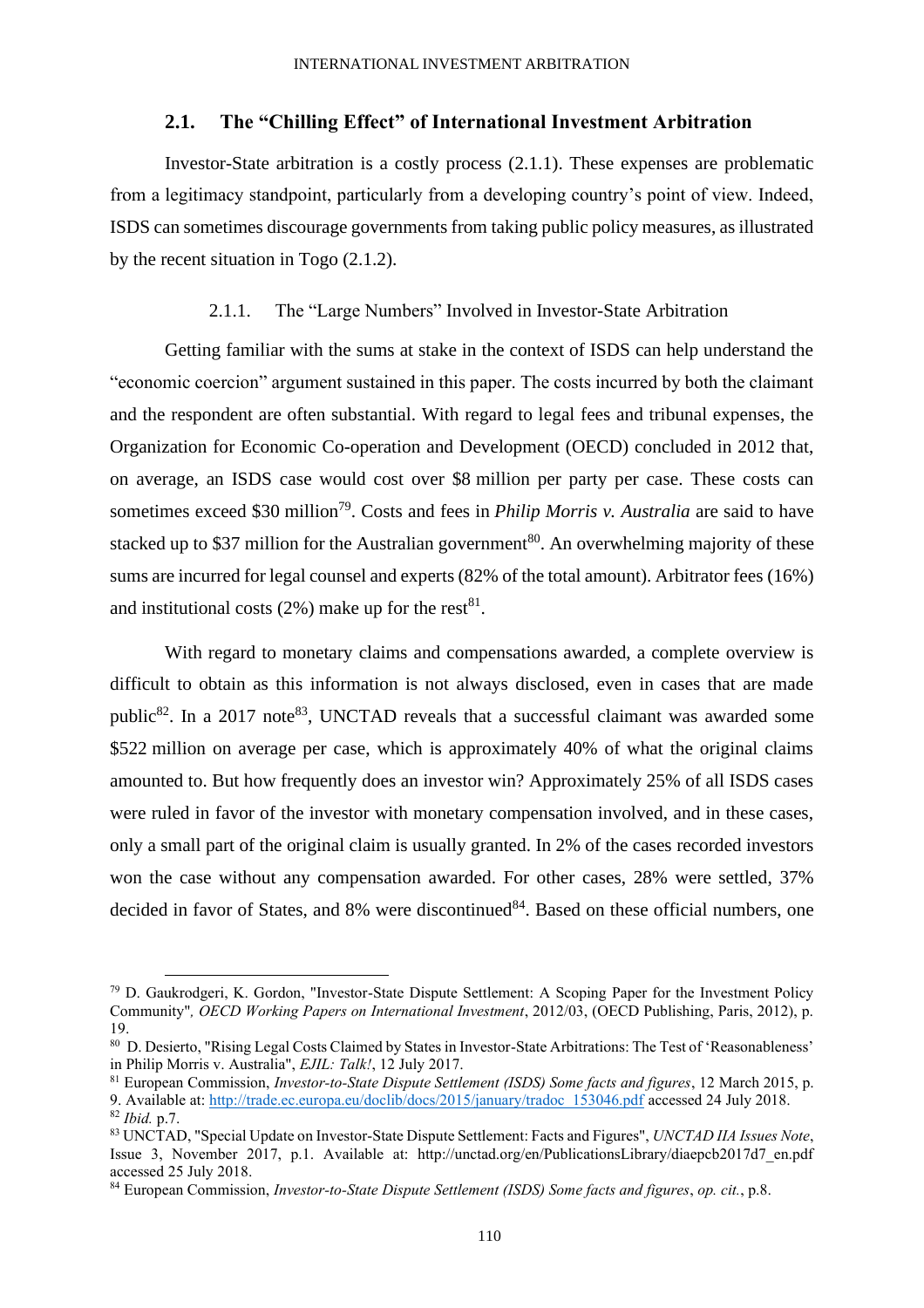could argue that the system is fair as States win more than investors do. However, a distinction is to be made between decisions on jurisdiction (does the matter fall within the competence of the panel?) and on merits (is the investor entitled to have the claim?). Win rates for investors regarding former are generally closer to 70%. Taking away the jurisdictional decisions that ended the arbitration (i.e. the 30% decided in favor of States), approximately 60% of the panels' decisions regarding merits went in favor of investors<sup>85</sup>.

## 2.1.2. The Crippling Result of Investment Arbitration on the State's Economy

<span id="page-18-0"></span>The combination of both high win rates for investors and the amounts of money involved with ISDS are sufficient to scare risk-averse governments from lawsuits, especially weaker economies. This is where the "crippling effect" of arbitration comes in. Indeed, the sums associated with this procedure (fees and potential compensation) would be a burden for any government in crisis or with insufficient funds to start a legal battle with a multinational company. This is even more true when many corporations' net revenue can often come close, or even surpass, a State's total gross domestic product (GDP), in particular that of third world countries. In order to get an idea of the economic edge these corporations possess over "weaker" States, the relationship between Togo and Philip Morris International (PMI) is an example that will be covered with more consideration below.

The economic pressure exercised on States as a result of the astronomical amounts involved with international investment arbitration thus greatly undermines the legitimacy of the system. The 'chilling effects' of this mechanism should be a matter of concern. This term entails a "discouraging effect" as a consequence of the "potential or threatened prosecution under, or application of, a law or sanction"<sup>86</sup>. The probable liabilities resulting from the ISDS process can indeed be crippling for any developing country, thus creating a system where access to justice is a privilege of those who possess capital. Furthermore, all the money that would go into investment lawsuits could be used by these countries for domestic, public-oriented, purposes. For instance, the \$37 million paid in fees by Australia for the proceedings against PMI could have gone into the refurbishment of the Royal Perth hospital estimated at around 20 million AUD in 2018 (approximately \$14.8 million USD) $^{87}$ . Consequently, the result is that many States would rather bend the knee to corporations and reconsider their policies knowing

<sup>85</sup> H. Mann, "ISDS: Who Wins More, Investors or States?", *op. cit*.

<sup>86</sup> S. E. Wild (ed.), *Webster's New World Law Dictionary*, Wiley, Hoboken, NJ, 2006, p. 70.

<sup>87</sup> *The Guardian*, "The Complete 2018 Australian Budget: Choose What Matters to You", 2018.

Available at: https://www.theguardian.com/australia-news/ng-interactive/2018/may/08/the-complete-2018 budget-choose-what-matters-to-you accessed 25 July 2018.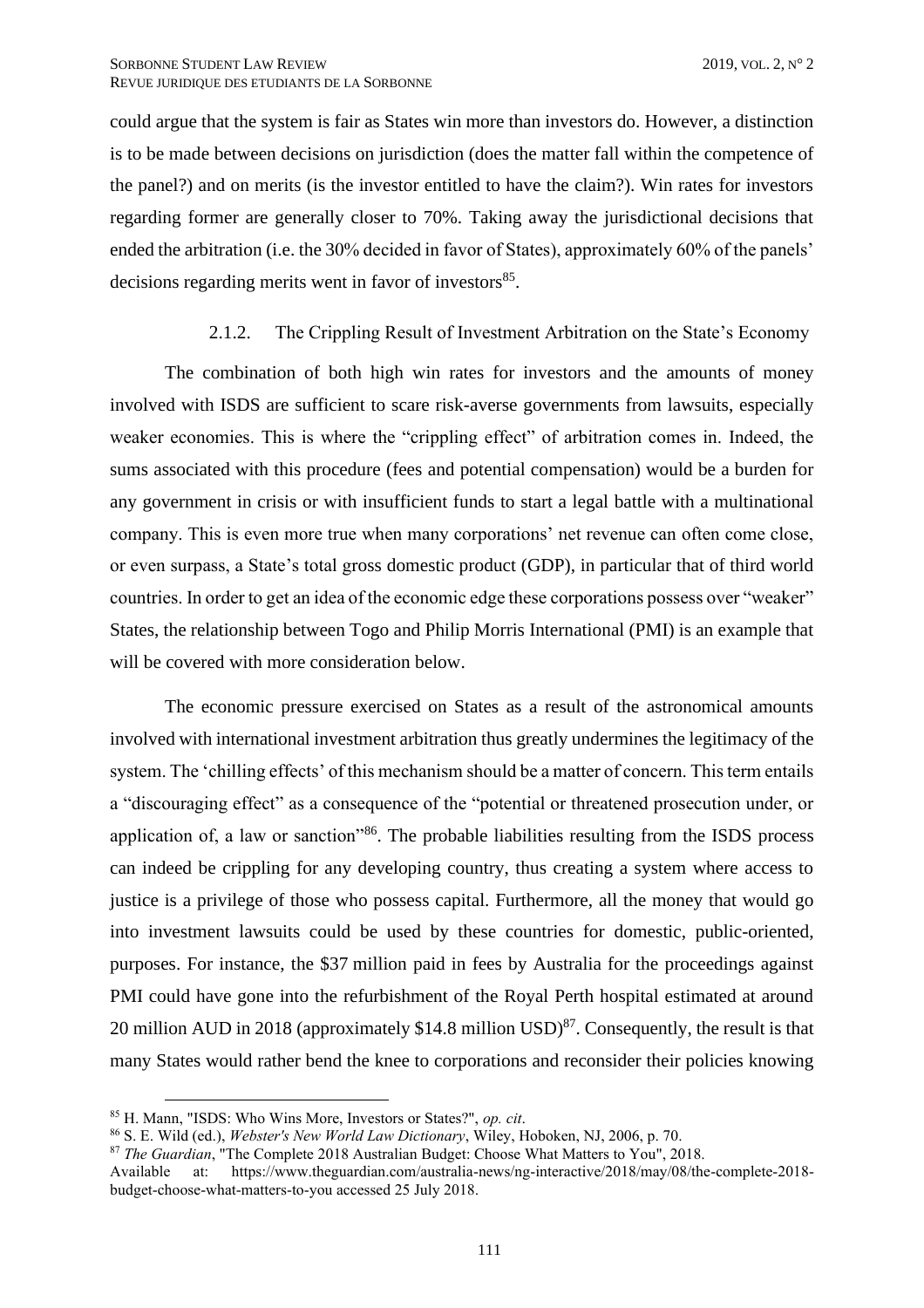that they cannot rival with the latter in this legal battle. The economic pressure is big enough to coerce States, who are often left with no choice but to cave in to investor demands whenever a threat of litigation arises. The example of Togo is striking.

# ➢ *An Example of Investment Arbitration's 'Chilling Effect': the Philip Morris v. Togo situation*

The tobacco industry knows how ISDS can be used to inflict a "chilling effect" on States. In an effort to tackle the problem of tobacco smoking, Togo adopted legislation with the objective to only allow plain cigarette packaging, the branding being replaced with upsetting graphic health-related warning labels and pictures. Since the law was passed in December 2010, however, not much change has resulted from this particular measure. Indeed, through rather intimidating letters sent to the Togolese government, PMI disregarded the adopted legislation and threatened<sup>88</sup> to sue in front of an arbitral tribunal on the ground of a fifty-year-old BIT between Togo and Switzerland<sup>89</sup>, home of Philip Morris S.A. and PMI's worldwide operations center<sup>90</sup>. The agreement does not even contain a dispute settlement provision, but the threat was enough to induce a "chilling effect" on the government. The coercive effect of the simple threat of an ISDS process is clearly visible through this example. Philip Morris International has a revenue of approximately  $$80$  billion<sup>91</sup>. In comparison, Togo is one of the smallest States in Africa and one of the poorest countries in the world, with a GDP of approximately \$5 billion<sup>92</sup>. Many States do not have the necessary funds to pay the fees required for such a procedure. As a consequence of these threats to engage in a legal battle, States could abandon the pursuit of legitimate goals such as public health, just as Togo did. ISDS could, *in fine*, also lead to a certain "regulatory chill" where governments avoid introducing new public policy measures out of fear

<sup>88</sup> S. Boseley, "Threats, bullying, lawsuits: tobacco industry's dirty war for the African market", *The Guardian*, 10 July 2017, The Guardian official website[: https://www.theguardian.com/world/2017/jul/12/big-tobacco-dirty-war](https://www.theguardian.com/world/2017/jul/12/big-tobacco-dirty-war-africa-market)[africa-market](https://www.theguardian.com/world/2017/jul/12/big-tobacco-dirty-war-africa-market) accessed 28 July 2018. Philip Morris West Africa issued a letter stating that Togo would have to pay a 'considerable amount of compensation' to PMI, and that 'as a country whose economy heavily relies on exports, Togo can ill afford to anger its international partners by introducing plain packaging.'

<sup>8</sup>ee Philip Morris International (PMI) website, 2018, *PMI Switzerland*. Available https://www.pmi.com/markets/switzerland/en/overview-en accessed 28 July 2018.

<sup>90</sup> Accord de commerce, de protection des investissements et de coopération technique entre la Confédération Suisse et la République Togolaise (Switzerland – Togo BIT), RO 1966 1443 (concluded 17 January 1964, entered into force 9 August 1966).

*Also see* UNCTAD official website: [<http://investmentpolicyhub.unctad.org/IIA/country/209/treaty/2995>](http://investmentpolicyhub.unctad.org/IIA/country/209/treaty/2995) accessed 28 July 2018.

<sup>91</sup> U.S Securities and Exchange Commission, *US SEC: Form 10-K Philip Morris International Inc*, 2017 revenue. <sup>92</sup> *See* Trading Economics website, 2018, *Togo's GDP*. Available at: https://tradingeconomics.com/togo/gdp accessed 24 July 2018.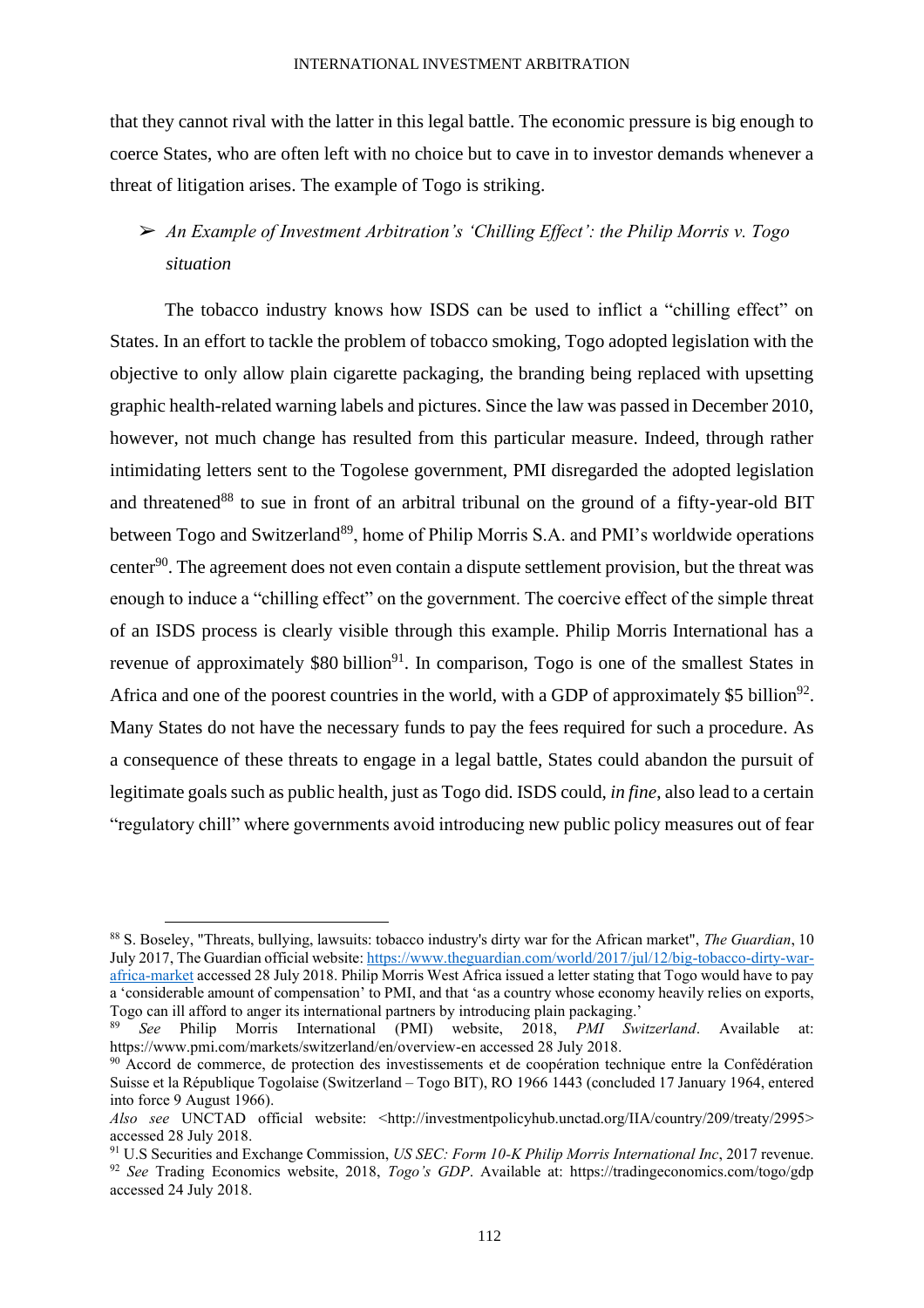from foreign investors who could challenge them<sup>93</sup>. As it will be further discussed in the next section of this chapter, one can wonder if, in this context, corporate interests are not overprotected in comparison to public interests.

# **2.2. ISDS: A System Protecting Investors Over the Public Interest?**

<span id="page-20-0"></span>It seems that the community of investors benefits from a high level of protection from State action. In this perspective, a parallel could be made between constitutional law and ISDS, as well as IIL in general (2.2.1). While such a degree of protection is essential, it can also be argued that it affects the pursuit of legitimate goals and policies by countries. Indeed, the effects of investment arbitration in this regard ought to be discussed (2.2.2).

# 2.2.1. Foreign Investors: A Privileged Community in a Global Constitutional Order?

<span id="page-20-1"></span>Most IIAs allow for investors to sue governments for compensation of alleged expropriation of property (land and factories for instance)<sup>94</sup>. Initially, this mechanism was destined to "boost" the confidence of investors and help promote foreign investments so as to bring "jobs, revenue or technology" to countries, which would also allow them to develop their economy. If investors have a feeling that their activities are backed up by a "fair and impartial" dispute settlement mechanism, then foreign investments are likely to prosper<sup>95</sup>. Furthermore, regulatory risks involved with host States can be high for investors (for instance with a sudden change of government policy). Therefore, IIAs help ensure that a certain level of political stability is maintained for investors to proceed in their enterprise.

From a domestic legal standpoint, a comparison could be made between IIL and constitutional law<sup>96</sup>. The global network of IIAs seems to serve a role similar to that of constitutions in that it provides "limits" to "governmental capacity". In this perspective, several elements, play an essential role in the protection of investors against illegitimate coercion from States. For example, the law on expropriation and nationalization, as well as the "fair and equitable treatment" (FET) requirement *vis à vis* investors, have a restrictive impact on the

<sup>93</sup> *See* A. Scram, S. Friel, T. VanDuzer, A. Ruckert & R. Labonté, "Internalisation of International Investment Agreements in Public Policymaking: Developing a Conceptual Framework of Regulatory Chill", *Global Policy*, vol. 9, n. 2.

<sup>94</sup> S. E. Wild (ed.), *Webster's New World Law Dictionary*, *op. cit.*, p. 139. Expropriation is defined as 'the action of forcibly divesting another of a property interest', i.e. whenever the government takes possession of private property by means of 'eminent domain', for public use.

<sup>95</sup> *Ibid.*

<sup>96</sup> D. Schneiderman (ed.), *Constitutionalizing Economic Globalization: Investment Rules and Democracy's Promise*, Cambridge University Press, 2008, p. 69-70.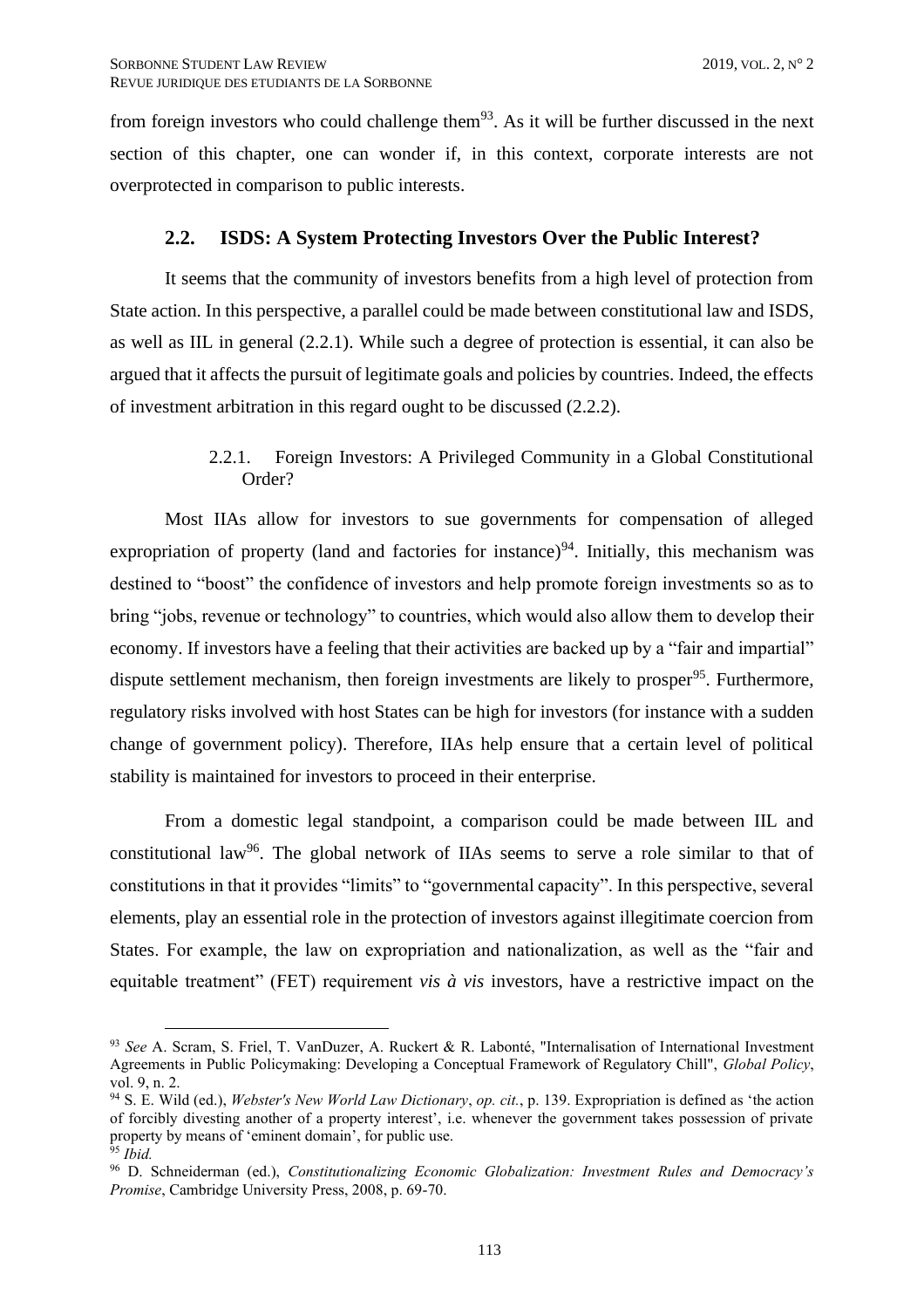#### INTERNATIONAL INVESTMENT ARBITRATION

regulatory sovereignty of States. The FET standard, more particularly, is the "treatment that does not affect the basic expectations that were taken into account by the foreign investor to make the investment"<sup>97</sup>. Also, stabilization clauses have a "freezing effect" on business relationships' terms and conditions for a certain amount of time. The law that applies between the parties is thus "frozen", regardless of any future legislative or regulatory developments. If IIAs act as a "constitution", then ISDS can be compared to a "supreme" domestic jurisdiction, with a binding enforcement mechanism. It provides non-State actors with a direct means of international action to defend themselves against arbitrary decisions of the host State and enables them to avoid relying on diplomatic protection from their home country.

How did this extensive protection of investors develop? One could link this situation to Duncan Kennedy's argument on the centrality of the identity/rights discourse in contemporary legal thought<sup>98</sup>. Behind Kennedy's reasoning lies the assumption that because of their identity (because of who they are), certain groups of legal subjects are entitled to a particular set of rights. This legal thinking developed first in the field of human rights (with minority rights, women's rights, or indigenous rights for instance), and then spread to IIL as well. The premise that the investor community deserved specific rights and protections, just as there exists minority rights and protections, caught on. Thus, leading to the current IIL system with its numerous agreements and a prolific dispute settlement mechanism, providing investors with a context favorable to their activities.

From a more general perspective, it can be argued that liberal interests dominate the global legal order and the judicialization (through international courts and tribunals) that has been associated with it until now<sup>99</sup>. IIL is only an example of this perceptible phenomenon, through its extensive protection of investor property rights as well as its aim to increase flows of private funds. Altogether, these protection mechanisms and safeguards are particularly important for investments made in unstable political or economic systems, where the rate of expropriations and the risk of corruption are high $100$ . Hence, protecting foreign businesses from

<sup>97</sup> ICSID, *Técnicas Medioambientales Tecmed, S.A. v. The United Mexican States* (TECMED Case), Case N° ARB (AF)/00/2 (Award, 29 May 2003), para. 154.

<sup>98</sup> D. Kennedy, "Three Globalizations of Law and Legal Thought: 1850-2000", *in* D. M. Trubek, A. Santos (eds.), *The New Law and Economic Development: A Critical Appraisal*, Cambridge University Press, 2006, p. 66-67.

<sup>99</sup> B. Kingsbury, "International Courts: Uneven Judicialization in Global Order", *in* J. Crawford, M. Koskenniemi (ed.), *Cambridge Companion to International Law*, Cambridge University Press, 2012, p. 211. Kingsbury evokes the 'economy of a freer trade', 'intellectual property' or 'civil and political rights (including for corporations and associations)' as examples of the liberal paradigm.

<sup>100</sup> M. Azzimonti, P-D G. Sarte, "Barriers to Foreign Direct Investment Under Political Instability", *Economic Quarterly*, vol. 93, n. 3, 2007, p. 287-288.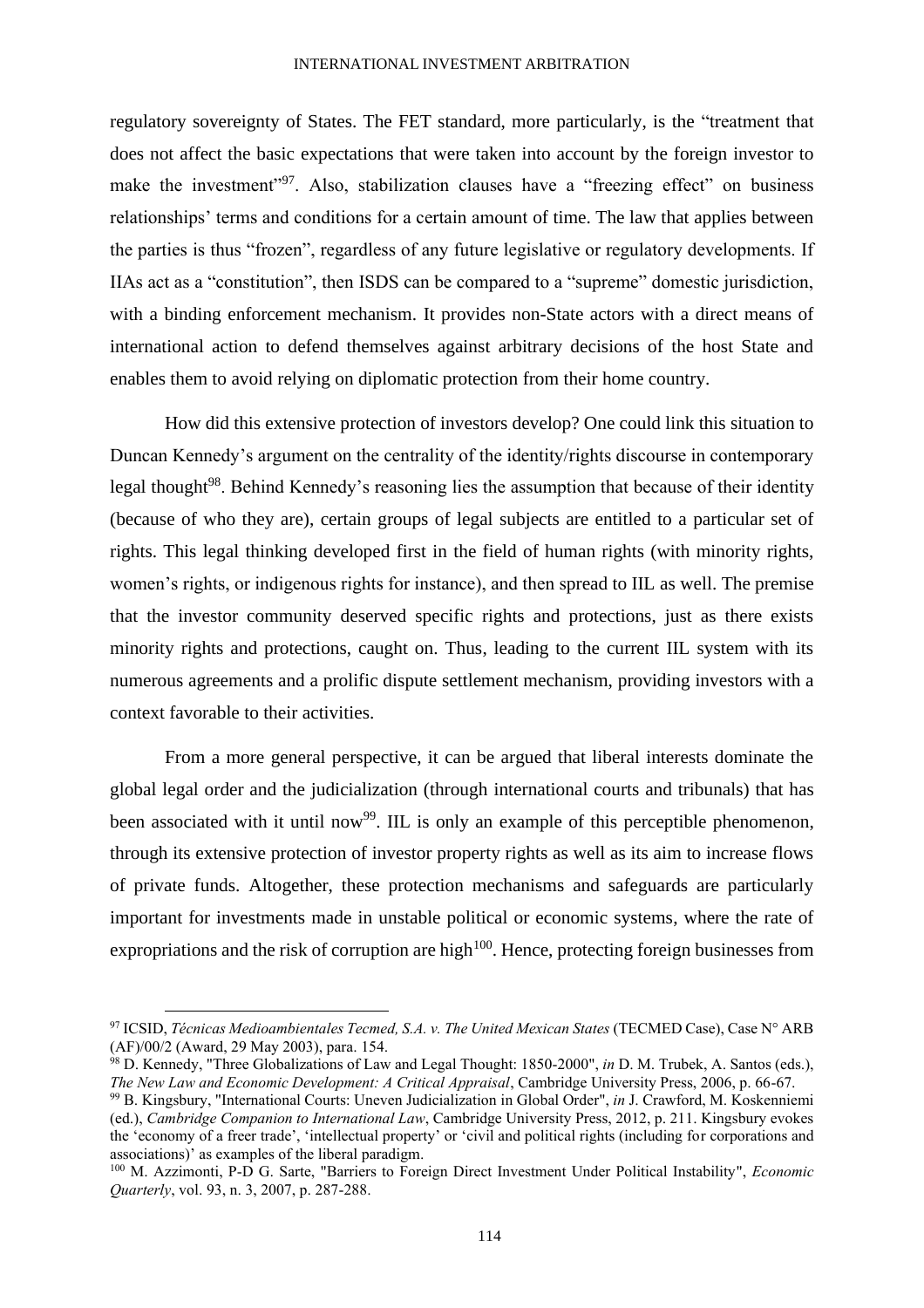"unfair regulatory excess" can, on the one hand, be considered a legitimate aim<sup>101</sup>. However, the present ISDS mechanism appears to suffer from a severe lack of public interest orientation, thus affecting its output legitimacy.

# 2.2.2. The Lack of Public Interest Orientation of the Investment Arbitration System

<span id="page-22-0"></span>The same mechanism that protects investors from illegitimate government action can also limit the latter's capacity when it is most necessary, that is when there is an urge to take measures for human rights, health or environmental protection purposes. The *PMI v. Togo* example presented above, and the focus on the *Gabriel Resources v. Romania* case below, both illustrate the extent to which ISDS can affect States' regulatory sovereignty regarding public policy.

By developing such a level of reliance interest for investors, the relation between the latter and the host State strongly resembles that of a private contract which clearly defines the business relationship between both parties. However, the fact that States are considered to be parties to a contract is problematic, particularly when one becomes aware of the "weight" of responsibilities incumbent upon countries (maintaining public order or taking health measures for its citizens to serve as examples). These responsibilities entail that the situation is considerably different to the usual private contract. When States go back on their policies in favor of corporate interests, because of legal threats or challenges in front of a tribunal, it is often a measure with a legitimate aim of public interest that is abandoned.

Investment arbitration, in its own way, could hinder State capacity to tackle domestic issues relating to health, energy, climate change, or human rights for instance<sup>102</sup>. It seems ISDS is more receptive to the protection of investors' interests through the enforcement of IIAs which create a "bill of rights" specifically for investors<sup>103</sup>. The "sole effects" doctrine is a revealing example of the extent of the protection provided by this system to investors. According to this concept, the tribunals ground their decisions regarding the violation of particular protections "solely" on the effects of the measure at issue on investors<sup>104</sup>. As a result, it appears that all

<sup>101</sup> A. Mills, "The Public-Private Dualities of International Investment Law and Arbitration", *in* C. Brown, K. Miles (eds.), *Evolution in Investment Treaty Law and Arbitration*, Cambridge University Press, 2011, p. 105-108. <sup>102</sup> C. Provost, M. Kennard, "The obscure legal system that lets corporations sue countries", *The Guardian*, 10 June 2015. Available at: [https://www.theguardian.com/business/2015/jun/10/obscure-legal-system-lets](https://www.theguardian.com/business/2015/jun/10/obscure-legal-system-lets-corportations-sue-states-ttip-icsid)[corportations-sue-states-ttip-icsid](https://www.theguardian.com/business/2015/jun/10/obscure-legal-system-lets-corportations-sue-states-ttip-icsid) accessed 25 July 2018.

<sup>103</sup> D. Schneiderman, *Constitutionalizing Economic Globalization*, *op. cit.*, p.69. <sup>104</sup> *Ibid.* p. 72.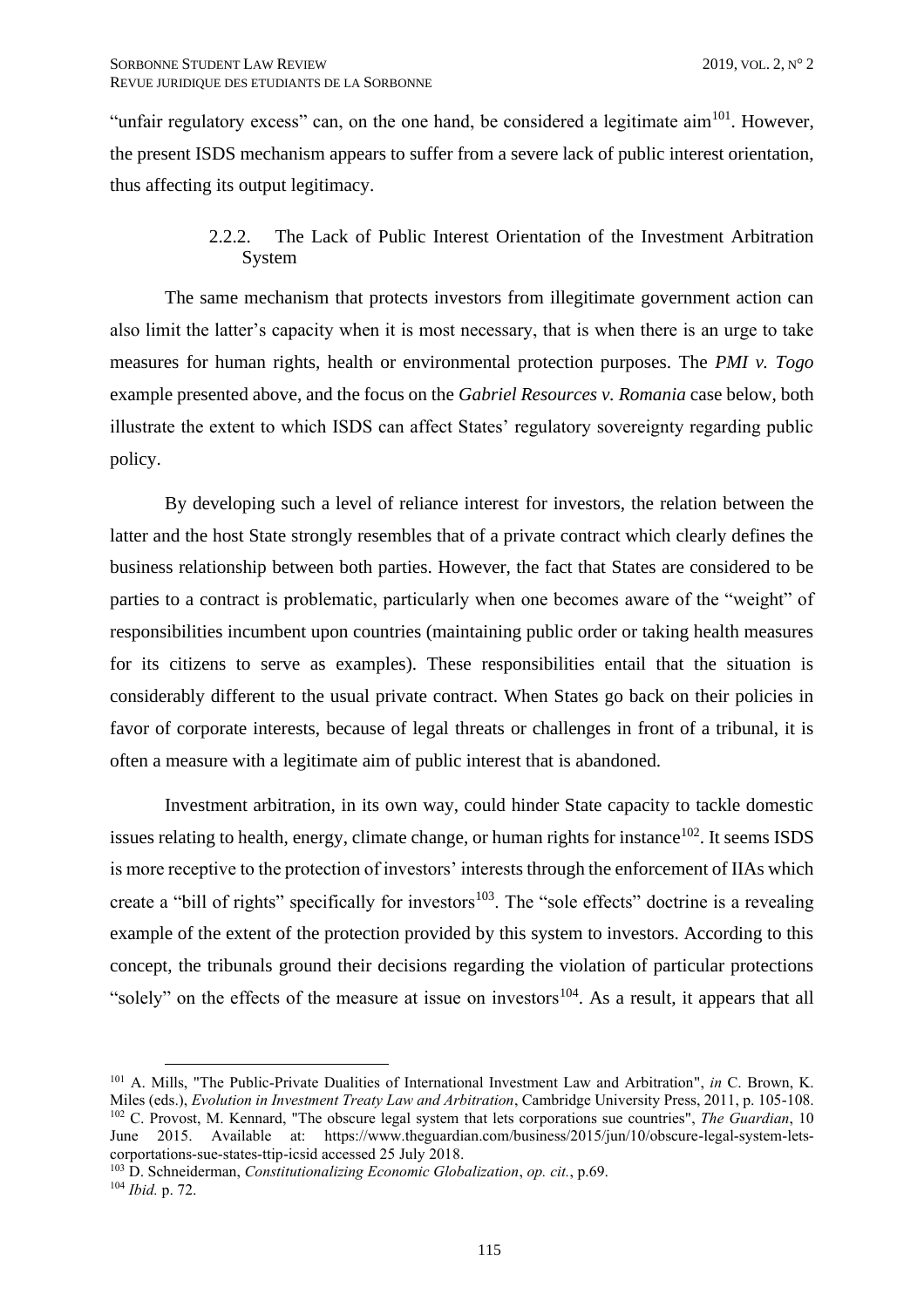matters other than the investor's condition do not benefit from such consideration from the tribunal, including human rights or environmental considerations.

In recent decades, some agreements have included a list of exceptions that the State can bring forward in order to protect some of its interests on the basis, for instance, of the preservation of natural resources, the protection of national security or the protection of human life or health<sup>105</sup>. The latter can do so by incorporating the rules of Articles XX and XXI of the General Agreement on Tariffs and Trade (GATT 1994) into the act. Still, this does not concern most agreements.

IIAs allow investors to sue governments over a multitude of legitimate policies which, they argue, infringe their property rights. In this perspective, multinationals often sue to claim the money they already invested as well as "lost profits" and "expected future profits". This can be problematic as monetary claims can often seem disproportionate compared to the initial investment made and can reach enormous numbers. But if such a system is at the companies' disposal, why would they refrain from using it?

The role of investment arbitration can be criticized for the imbalance that it creates between the protection of investors and the protection of public interests. Indeed, the current ISDS regime can hinder the possibility for States to take regulatory measures aimed at the protection and promotion of human rights, health or environmental law and compel them to pay compensation to those that have harmed these values. This means that arbitration can potentially impede States from addressing corporate impunity when violations of environmental law or human rights take place. In retrospect, after having gathered all the elements covered in this section (the constitutional character of IIL, the Bill of Rights for investors, and ISDS as a supreme court to enforce this system), it appears that the investment law regime is advancing towards a harmonized "global law market"<sup>106</sup>, to which ISDS is contributing through its case law. In this market, through the adaptation of their regulatory systems, States battle to seduce investors and attract capital. But is this desirable for States and their populations? Be that as it may, the output legitimacy of ISDS regarding public interest can be questioned and governments like Romania are becoming aware of this often the hard way.

<sup>&</sup>lt;sup>105</sup> *See*, for instance, Article 11 of the Comprehensive Economic Partnership Agreement between Japan and the Republic of India (concluded 15 February 2011, entered into force 1<sup>st</sup> August 2011). <sup>106</sup> A. Mills, "The Public-Private Dualities", *op. cit.*, p.104.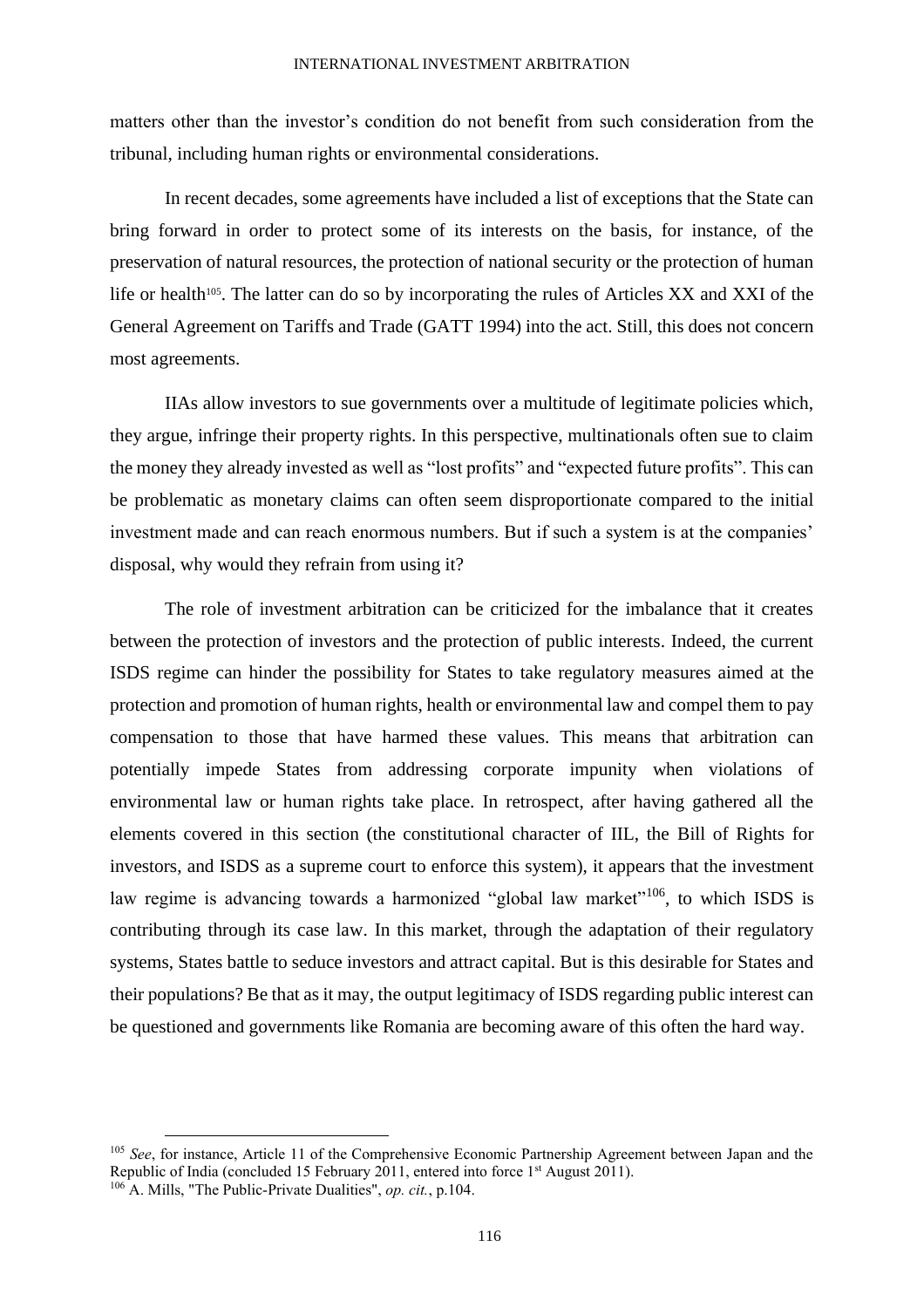# ➢ *The Apparent Dominance of Private Interests in ISDS: The Gabriel Resources v. Romania Case*

In the Apuseni Mountains of Transylvania, a remote community of villages has become in just a couple of years a symbol of the conflict between private and public interests in arbitration. In the early 2000s, a Canadian mining company, Gabriel Resources, saw a huge investment opportunity in the large-scale open-pit mining of gold and silver in the region, which is considered as "one of Europe's most prolific mining districts"<sup>107</sup>. Its plan was to reopen the old State mine that had been closed since the cessation of mining in 2006 and to expand the site. A huge advertising campaign promised a bright future perspective to the inhabitants of the region, new schools, plenty of jobs, and claimed that it would boost Romania's economy.

In order to carry out this enterprise, however, the company would have had to level a large part of the region to the ground. This process would have meant the disfigurement of a historic part of Transylvania, its landscape, its mountains, and Roman ruins. More than this, the extraction process was supposed to include the use of "thousands of tons" of cyanide and would have likely created huge amounts of toxic wastes in the region<sup>108</sup>. Afraid, and rightly so<sup>109</sup>, of the possible destruction of their ecosystem and probable negative impacts on their health, the Romanian population clearly did not see matters in this light and chose to take their destiny into their own hands. This regional issue quickly became a major nationwide cause and demonstrations brought in the streets of Bucharest tens of thousands of people outraged by this project and by the fact that the Romanian government had accepted it. Under such a level of public pressure, the Parliament suddenly changed its position in 2013. After a wave of unprecedented protests since the fall of communism in Romania, it voted to reject the draft bill that authorized the project.

This domestic political battle was won, but a legal battle was about to begin. Gabriel Resources decided to file a complaint and took the case up to the ICSID. Having failed to exploit the mines of Rosia Montana, the company has maybe found in investment arbitration another gold mine. \$4.4 billion is the amount sought by the investor as compensation for the alleged damages caused by "Romania's failure to accord a fair and equitable treatment" to the

<sup>107</sup>*See* Gabriel Resources website, 2018, *Rosia Montana Project*. Available at: http://www.gabrielresources.com/site/rosiamontana.aspx accessed 25 July 2018.

<sup>108</sup> *See The Guardian* website, "Romanian Village Blocks Canadian Firm From Mining for Gold", 14 January 2016. Available at: [https://www.theguardian.com/world/2016/jan/14/romanian-village-blocks-canadian-firm](https://www.theguardian.com/world/2016/jan/14/romanian-village-blocks-canadian-firm-mining-for-gold)[mining-for-gold](https://www.theguardian.com/world/2016/jan/14/romanian-village-blocks-canadian-firm-mining-for-gold) accessed 25 July 2018.

<sup>109</sup> *See* Brilliant Earth website, 2018, *Gold Mining and the Environment*. Available at: https://www.brilliantearth.com/gold-mining-environment/ accessed 25 July 2018.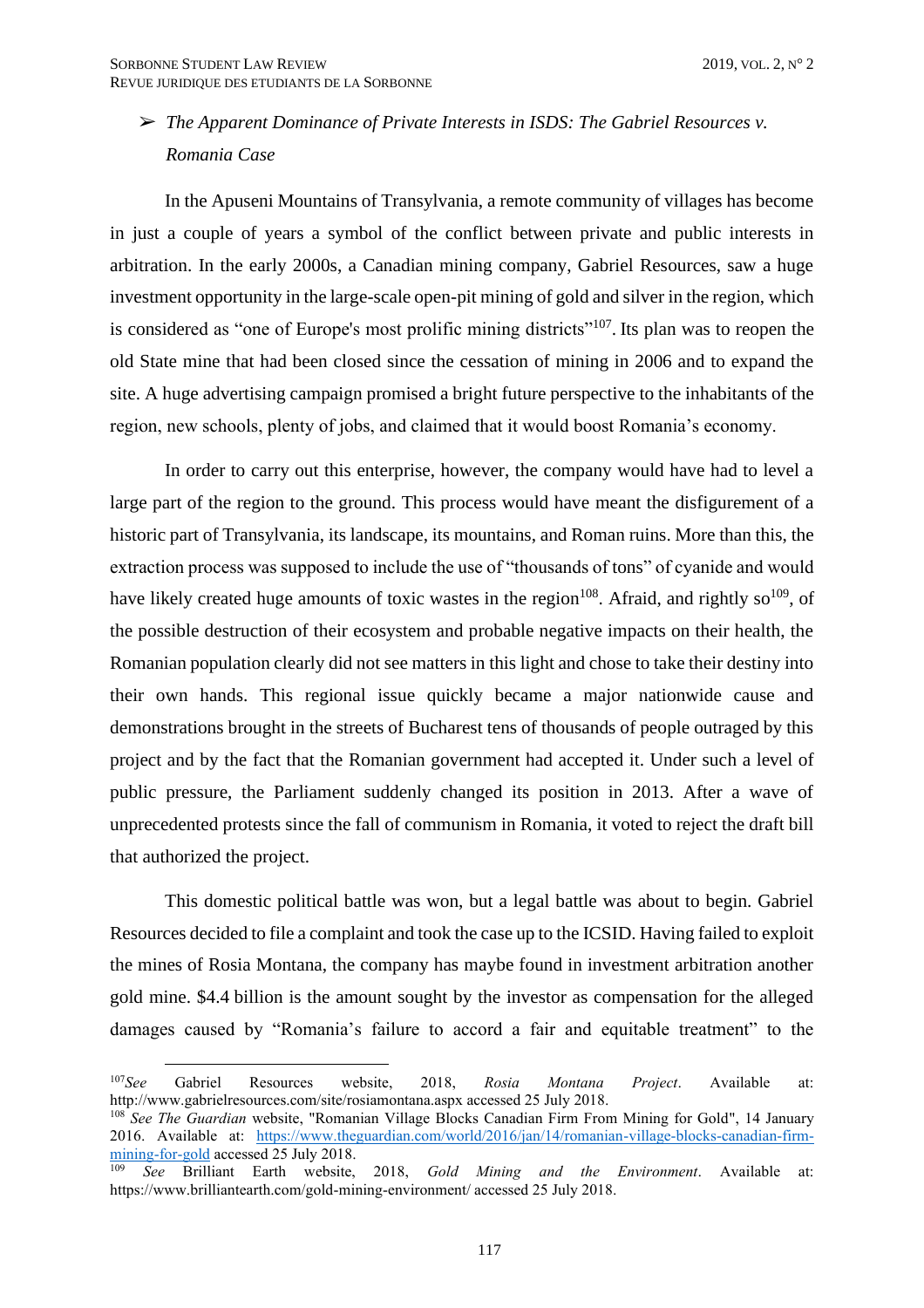#### INTERNATIONAL INVESTMENT ARBITRATION

enterprise, as well as the "unlawful expropriation" of the project, among other legal groundings<sup>110</sup>. In this perspective, the legal bases used by the claimant, counseled by *White & Case LLP*, are provisions included in the UK-Romania  $BIT<sup>111</sup>$ , as well as the Canada-Romania  $\text{BIT}^{112}$ .

Gabriel Resources has invested some \$700 million in Romania and has put into this project time, money and effort<sup>113</sup>. Hence, some form of compensation ought to happen. From a business standpoint, on the one hand, particularly after the Romanian authorities' sudden change of policy, the situation shows a lack of political stability which is exactly what IIL tries to prevent for investors.

On the other hand, a company suing a country through an international tribunal over a public health and environmental measure could be questioned. This example illustrates that States are not just any "normal" commercial players, largely due to their responsibilities *vis à vis* their citizens. Also, the claims are over four times the initial amount invested by the company due to its demands to be compensated for lost profits and expected future profits. This could also seem unfair considering that Romania is one of the poorest countries in the EU. The company's claims amount to approximately 2% of Romania's 2016 GDP<sup>114</sup>. Adding to that amount the fees and other procedural costs incurred in this legal process which could last at least three years (the first hearing will not be held before September  $2019$ )<sup>115</sup>, this case could have a considerable impact on Romania's economy. Both for Romania and its people could potentially pay a hefty price if the panel rules in favor of Gabriel Resources.

This apparent lack of public interest orientation of investment arbitration and IIL could result in a lack of 'persuasion' or "giving reasons" legitimacy<sup>116</sup>. In particular, the idea that governments have to compensate these foreign corporations with taxpayer money can, unsurprisingly, scandalize citizens of the host State. In this sense, the legitimacy of ISDS in its

<sup>110</sup> ICSID, *Gabriel Resources Ltd. and Gabriel Resources (Jersey) v. Romania*, Case No. ARB/15/31 (Claimant's Memorial, 30 June 2017).

<sup>&</sup>lt;sup>111</sup> Agreement between the Government of the United Kingdom of Great Britain and Northern Ireland and Government of Romania for the Promotion and Reciprocal Protection of Investments (UK and Northern Ireland – Romania BIT), UKTS 84 (concluded 13 July 1995, entered into force 10 January 1996).

<sup>112</sup> 'Canada – Romania BIT', CTS 1997/47 (concluded 17 April 1996, entered into force 11 February 1997).

<sup>113</sup> S. Taylor, "Canada's Gabriel Resources to seek \$4.4 bln in damages from Romania", *Reuters* website, 29 June 2017. Available at: https://www.reuters.com/article/gabriel-romania-court-idUSL1N1JK0QU, accessed 25 June  $2018.$ 

<sup>114</sup> *See* Trading Economics website, 2018, *Romania's GDP*. Available at: <https://tradingeconomics.com/romania/gdp> accessed 25 July 2018.

<sup>115</sup> S. Taylor, "Canada's Gabriel Resources to seek \$4.4 bln", *op. cit*.

<sup>116</sup> A. Hurrell, "Legitimacy and the Use of Force: Can the Circle Be Squared?", *op. cit.*, p.18.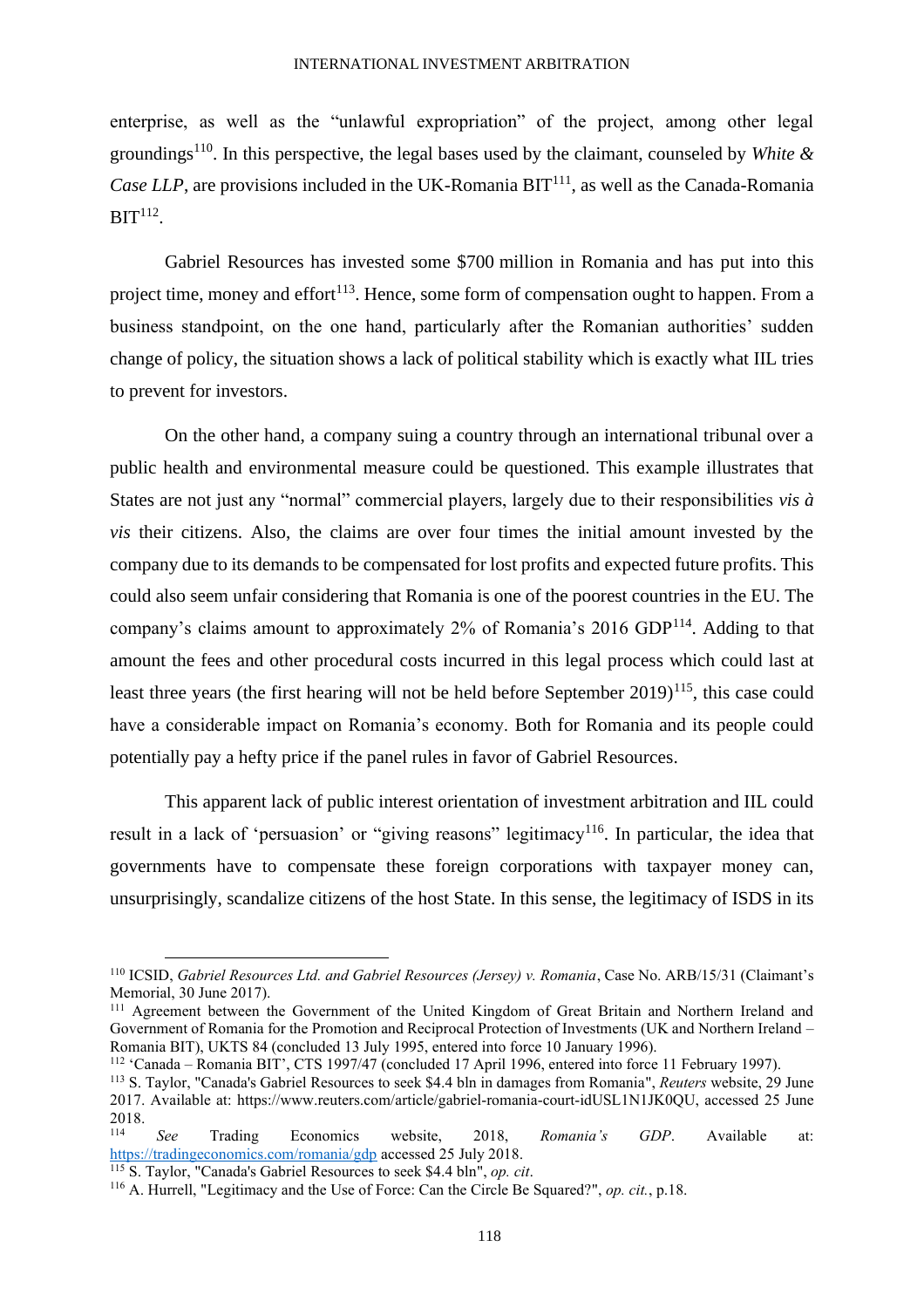sociological sense (is it widely believed to have the right to rule?) also seems to be challenged, especially because it is public pressure that induced a change of government policy. Thus, all the elements seem to indicate that ISDS needs some sort of reform in order to remedy these problems.

## <span id="page-26-0"></span>**3. THE NEED FOR A REFORM OF INVESTMENT ARBITRATION?**

Discussions on the legitimacy issues pertaining to the system appear to be gathering momentum. Hence, it is necessary to think about what could make this dispute settlement system work more efficiently and fairly for the sake of both investors and States. An increasing number of IIL reports and textbooks now include sections about, or are entirely dedicated to, the reform of ISDS. Seemingly, two routes for reform seem possible.

The first route is the more "moderate" one. It entails, through technical readjustments, a rectification of several issues pertaining to ISDS such as transparency, policy space for countries, investor duties and costs. The question remains as to whether these arrangements are sufficient to address these problems (3.1). One could argue instead that a profound systemic reform is needed. This second possible route is more "radical" and pushes for a major reform of the entire IIL dispute settlement mechanism. With that in mind, the question of an appellate process to ensure that fairness and impartiality are complied with is considered first. Finally, the perspective of a permanent court to settle investor-State disputes is studied and appears to be a desirable option. But is it feasible? (3.2)

#### **3.1. The 'Moderate' Route: Potential Adjustments to Improve ISDS**

<span id="page-26-1"></span>Three 'moderate' reforms are considered in this section. The increase in transparency seems like a good starting point to improve the current ISDS mechanism (3.1.1). Nevertheless, it appears that it cannot be achieved with tackling the important issue of arbitration costs (3.1.2). Finally, a push towards more binding obligations for investors relating to human rights or the environment seems necessary (3.1.3).

#### 3.1.1. Increased Transparency for Increased Legitimacy?

<span id="page-26-2"></span>As mentioned in the first chapter, the opaque context in which the whole system operates is one of the main challenges facing investment arbitration. It creates an environment favorable to questionable situations such as conflicts of interest. There exists a trend towards more transparency, through the adoption of the previously stated 2014 UNCITRAL Rules on Transparency for instance. Still, there is a call for a more accessible process. Working towards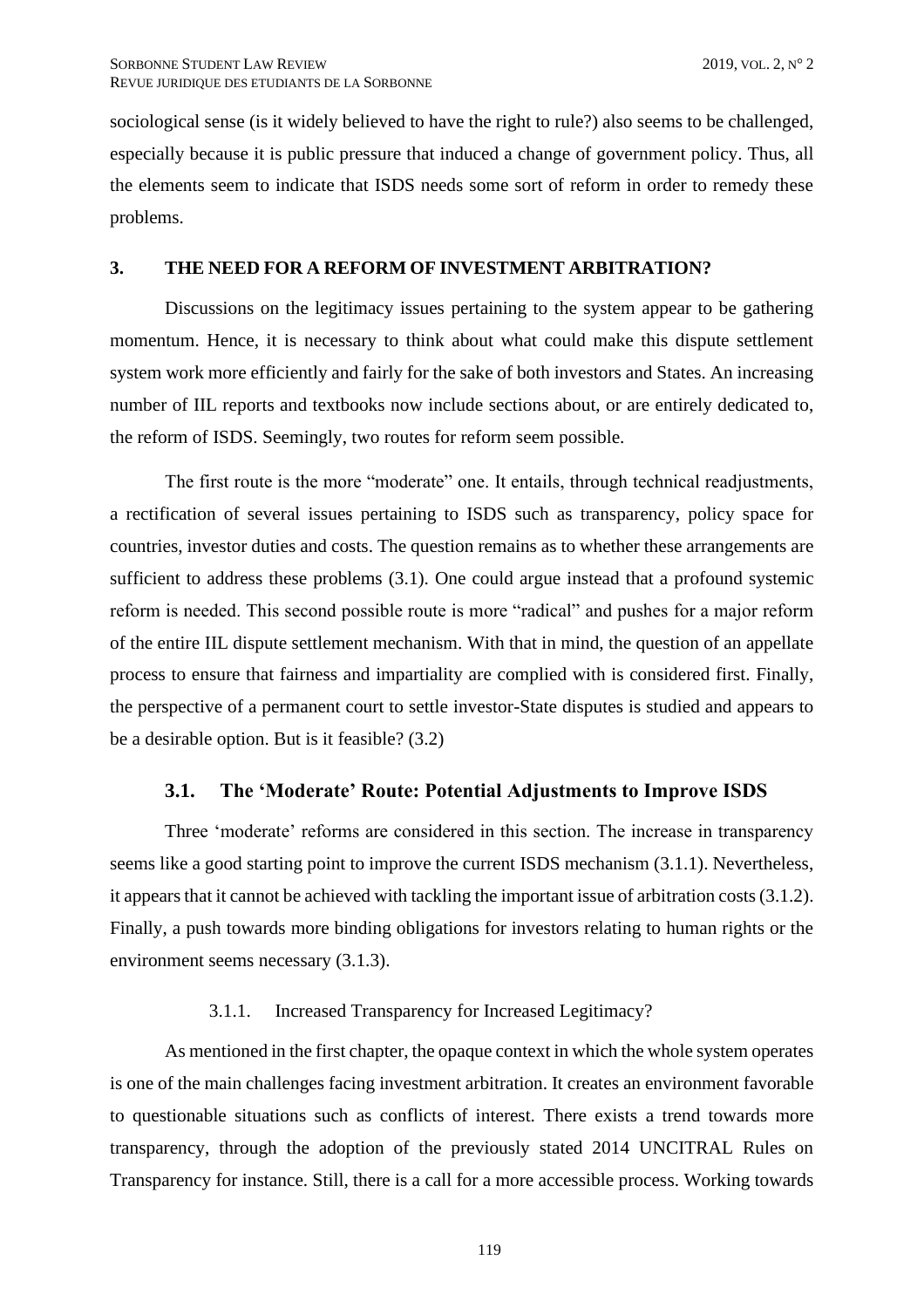this prospect is one medium through which the currently fragile legitimacy of investment arbitration could be addressed, or at least partly<sup>117</sup>. Nevertheless, as it stands today, it is difficult to decide whether the pros of a more transparent mechanism outweigh the potential downsides of such a reform.

On the one hand, several arguments play in favor of this move towards transparency. Developing a process that regularly informs the public about the existence of disputes $118$ , discloses documents, and facilitates public access to hearings and participation would contribute to remedying the lack of input legitimacy that currently exists. Especially with regard to the public has a particular interest at stake like in the *Gabriel Resources v. Romania* case previously covered, civil society should be entitled to have access to information (through public hearings and *amicus curiae*). As a result, any arbitral decision would presumably be easier to implement because it would be more accepted<sup>119</sup>. Also, an enhanced place for third party participation, such as NGOs, is likely to result in a limitation of any improper behavior from arbitrators and would therefore create a "culture" of accountability in ISDS<sup>120</sup>. One could also contend that the multiple investor-state tribunals would be aware of each other's previous decisions and would thus be able to construct a coherent regime through consistent interpretations.

On the other hand, however, transparency could increase the overall costs of arbitration<sup>121</sup>. This consequence is often missed out and is not desirable as costs are already immense, especially for developing and third-world countries<sup>122</sup>. This would risk furthering even more the inequalities that already exist with regard to the "chilling effect" of arbitration fees and accessibility of ISDS to poorer nations. Hence, without tackling the economic issue, any attempt at reform towards a more transparent procedure would appear to be fruitless. Delays to resolve disputes will be more important as increased transparency will likely entail a longer

<sup>117</sup> *See* UNCTAD report, "Investor-State Dispute Settlement: A Sequel", *op. cit.*, p.121.

<sup>118</sup> S. Aslı Budak, C. C. Kadıoğlu, "Transparency in International Arbitration", *in* Hergüner Bilgen Özeke Attorney Partnership Newsletter, *Covering Some of the Latest Developments in Turkish Law*, 2017, p. 17. 'Apart from ICSID and NAFTA arbitrations, most arbitration rules do not require publicizing disputes'.

<sup>119</sup> J. Delaney, D. Barstow Magraw, "Procedural Transparency", *in* P. Muchlinski, F. Ortino & C. Schreuer (eds.), *The Oxford Handbook of International Investment Law*, p. 1285-1286.  $120$  *Ibid.* 

<sup>121</sup> *Ibid*., p. 1287.

<sup>122</sup> Ad Hoc Tribunal (NAFTA/UNCITRAL), *Methanex Corporation v. United States of America (Decision on 'amici curiae', 15 January 2001).* para 50, p. 22. The tribunal noted that 'there is a possible risk of imposing an extra burden on one or both the Disputing Parties'. As a result, strict page limitations must be respected.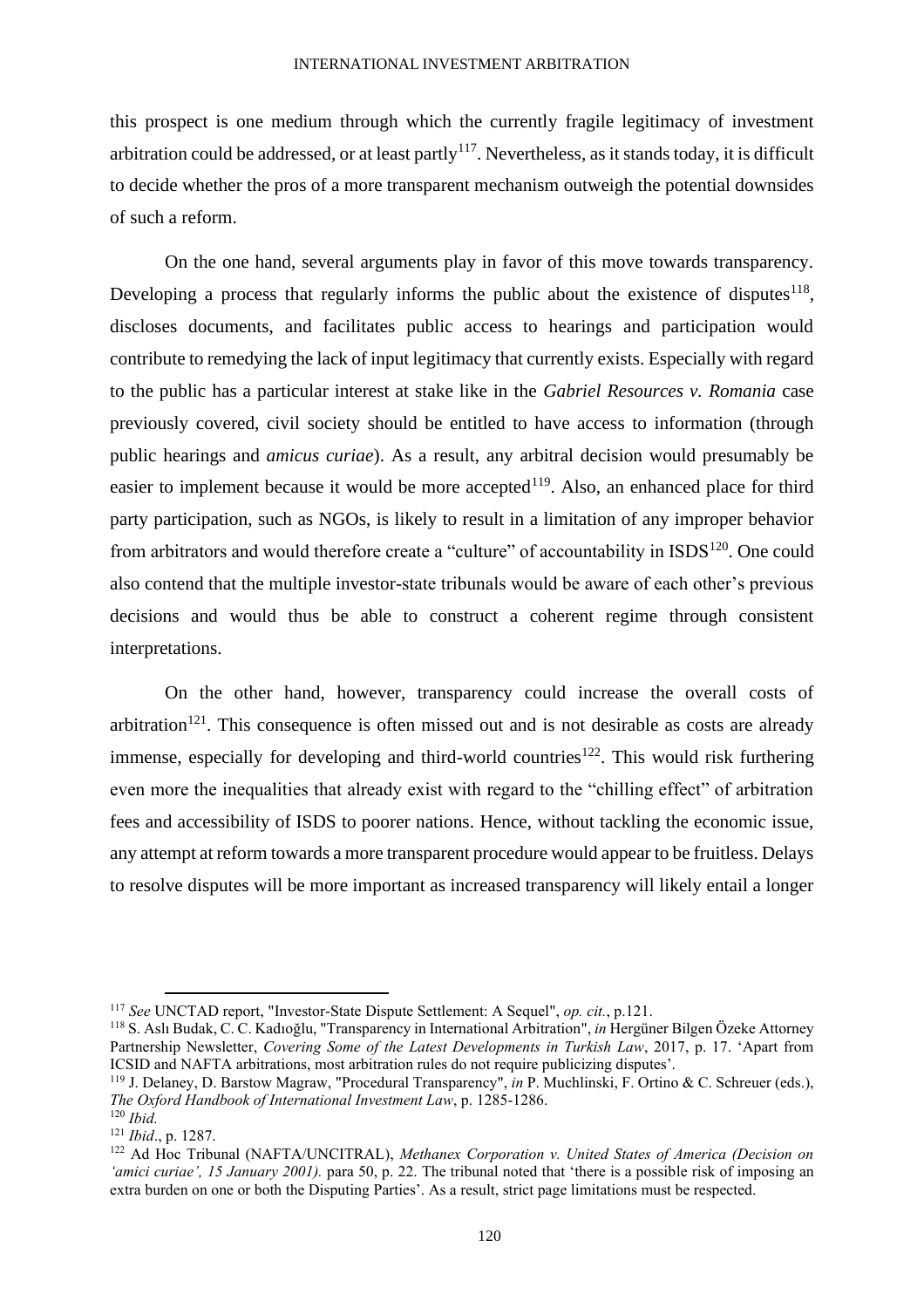procedure<sup>123</sup>, added to the fact that the duration of a case is already considerable (approximately 4 years)<sup>124</sup>.

The issue of transparency would therefore have to be tackled jointly with the burden of costs if one wishes for a more accessible IIL justice.

# 3.1.2. Tackling the Burden of Investment Arbitration Costs

<span id="page-28-0"></span>'Exorbitant' legal costs and arbitrator fees, as well as the billions of dollars of compensation often claimed by investors, are a matter of concern<sup>125</sup>. In response to the large amounts involved with documentation, ICSID works towards "going greener". This also aims at modernizing and simplifying the process, focusing particularly on reducing the time and costs of arbitration through the increasing use of electronic documents in the stead of hard copies<sup>126</sup>. Is this sufficient?

Another possible reform is also gaining importance in IIL literature. Unlike judges, arbitrators have no cap on financial remuneration, meaning their fees can vary from around \$375 to \$700 per hour, and how much one can earn in total will depend on the case's length and complexity. On average, an arbitrator could earn up to \$350,000 per case, but in some cases this number was much closer to \$1 million<sup>127</sup>. It seems logical for arbitrators to be well remunerated as these cases are often very complex and demand a lot of time, work and expertise. Nonetheless, it has been argued that a cap should be imposed on the costs of lawyers and arbitrators so as to mitigate the current disparity between those who can and those who cannot afford such fees<sup>128</sup>. As previously discussed, these costs can have a "chilling effect", especially on weaker economies, and are therefore an issue that needs to be addressed. For

<sup>123</sup> *Ibid*.

<sup>&</sup>lt;sup>124</sup> See Allen & Overy study, "Investment Treaty Arbitration: cost, duration and size of claims all show steady increase", 14 December 2017, official website: http://www.allenovery.com/publications/en-gb/Pages/Investment-Treaty-Arbitration-cost-duration-and-size-of-claims-all-show-steady-increase.aspx accessed 30 July 2018.

<sup>&</sup>lt;sup>125</sup> A. Roberts, Z. Bouraoui, "UNCITRAL and ISDS Reforms: Concerns about Costs, Transparency, Third Party Funding and Counterclaims", *EJIL: Talk!*, 6 June 2018. Available at: [https://www.ejiltalk.org/uncitral-and-isds](https://www.ejiltalk.org/uncitral-and-isds-reforms-concerns-about-costs-transparency-third-party-funding-and-counterclaims/)[reforms-concerns-about-costs-transparency-third-party-funding-and-counterclaims/](https://www.ejiltalk.org/uncitral-and-isds-reforms-concerns-about-costs-transparency-third-party-funding-and-counterclaims/) accessed 30 July 2018. *See*  South Africa's concerns on the significant costs of arbitration for a good overview of the problem.

<sup>126</sup> *See* ICSID website, 2018, *Practice Note - ICSID is Going Greener*. Available at: https://icsid.worldbank.org/en/Pages/resources/ICSID%20NewsLetter/2017-Issue3/ICSID-is-Going-Greener.aspx accessed 30 July 2018.

<sup>&</sup>lt;sup>127</sup> P. Eberhardt and C. Olivet, "Profiting from Injustice: How Law Firms, Arbitrators and Financiers are Fuelling an Investment Arbitration Boom", *op. cit.*, p.35.

<sup>128</sup> A. Roberts, Z. Bouraoui, "UNCITRAL and ISDS Reforms". South Africa denounces the fact that there is "no limit as to the costs" of a case and goes as far as to describe ISDS as "first and foremost the system for the most powerful", *op. cit.*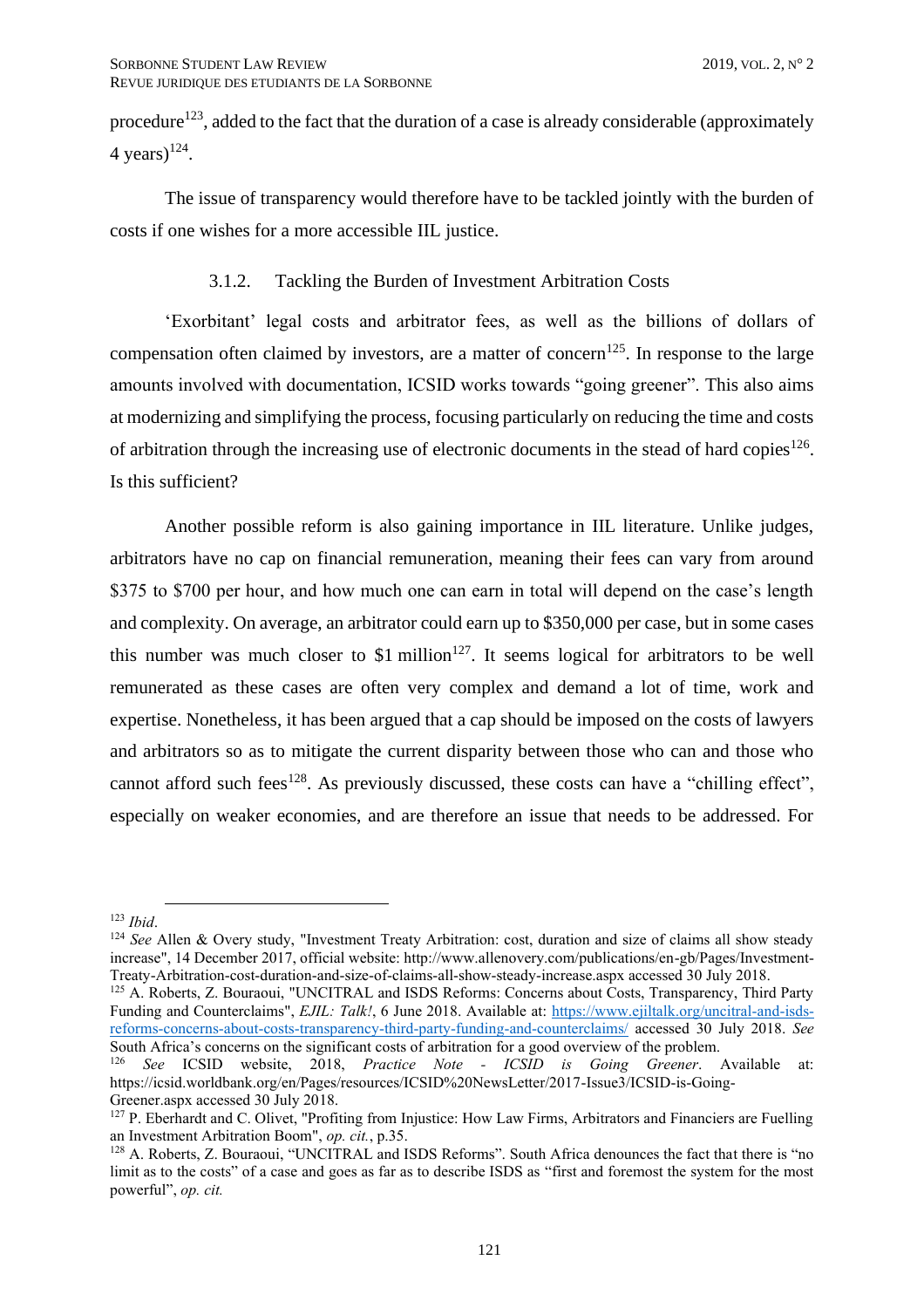example, a Center for legal advice including a fee cap has been subject to discussion within the Union of South American Nations (UNASUR), in an effort to limit the parties' expenses<sup>129</sup>.

In addition, many corporations claim compensation for "lost profits". Such claims could often be seen as excessive regarding the initial investment made. For instance, Libya was ordered to pay \$935 million for "lost profits" to a company from Kuwait for a cancelled investment project. In comparison, the company had only invested \$5 million in the project and construction never began<sup>130</sup>. This could also be subject to reform. Limiting the potential compensation of foreign investors to expropriation of property and loss of previous investment value would be more justifiable<sup>131</sup>. The legitimacy of the arbitration system would surely increase if lawsuits were more 'affordable' and thus more "accessible".

Nevertheless, focusing solely on financial and procedural matters is not enough. From a substantive point of view, ISDS could also be more equitable by aiming reforms at what investors can or cannot do.

# 3.1.3. Health, Human Rights and Environmental law: More Binding Obligations for Investors?

<span id="page-29-0"></span>IIL was founded on the idea of creating rules and procedures to promote and protect foreign investments (both from individuals and multinational corporations)<sup>132</sup>. In this system the State is perceived negatively, as a possible obstacle to businesses, which is understandable in a post-colonial context marked by independence struggles *vis à vis* foreign domination. By introducing BITs, western States provided a way to protect their investors' interests from, for instance, 'unfair' nationalization and expropriation of land or property<sup>133</sup>. Nevertheless, in today's globalized world, businesses impact the societies of the host States too, whenever and however they operate, whether it is in a good way (e.g. employment and development) or in a bad way (e.g. pollution, corruption, or child labor). Currently, however, many instruments

<sup>129</sup> K. Grant, "The ICSID Under Siege: UNASUR and the Rise of a Hybrid Regime for International Investment Arbitration", *Osgoode Hall Law Journal*, vol. 52, n. 3, 2015, p. 34. Available at: http://digitalcommons.osgoode.yorku.ca/cgi/viewcontent.cgi?article=1103&context=olsrps accessed 30 July 2018.

Also P. Eberhardt, C. Olivet, "Profiting from Injustice: How Law Firms, Arbitrators and Financiers are Fuelling an Investment Arbitration Boom", *op. cit.*, p. 72-73. This Center is inspired by the Legal Center for Dispute Settlement in the WTO, whose services are cheaper than international law firms.

<sup>130</sup> D. Rosert, "Awards and Decisions", *International Institute for Sustainable Development*, 19 January 2014. Available at: http://www.iisd.org/itn/fr/2014/01/19/awards-and-decisions-14/ accessed 30 July 2018.

<sup>131</sup> J. E. Stiglitz, "Towards a Twenty-first Century Investment Agreement", *in* L. Johnson, L. Sachs (eds.) *Yearbook on International Investment Law and Policy 2015-2016*, Oxford University Press, 2018, p. xiii-xxviii.

<sup>132</sup> P. Muchlinski, "Corporate Social Responsibility", *in* P. Muchlinski, F. Ortino & C. Schreuer, *The Oxford Handbook of International Investment Law*, p. 1108-1109.

<sup>133</sup> *Ibid*.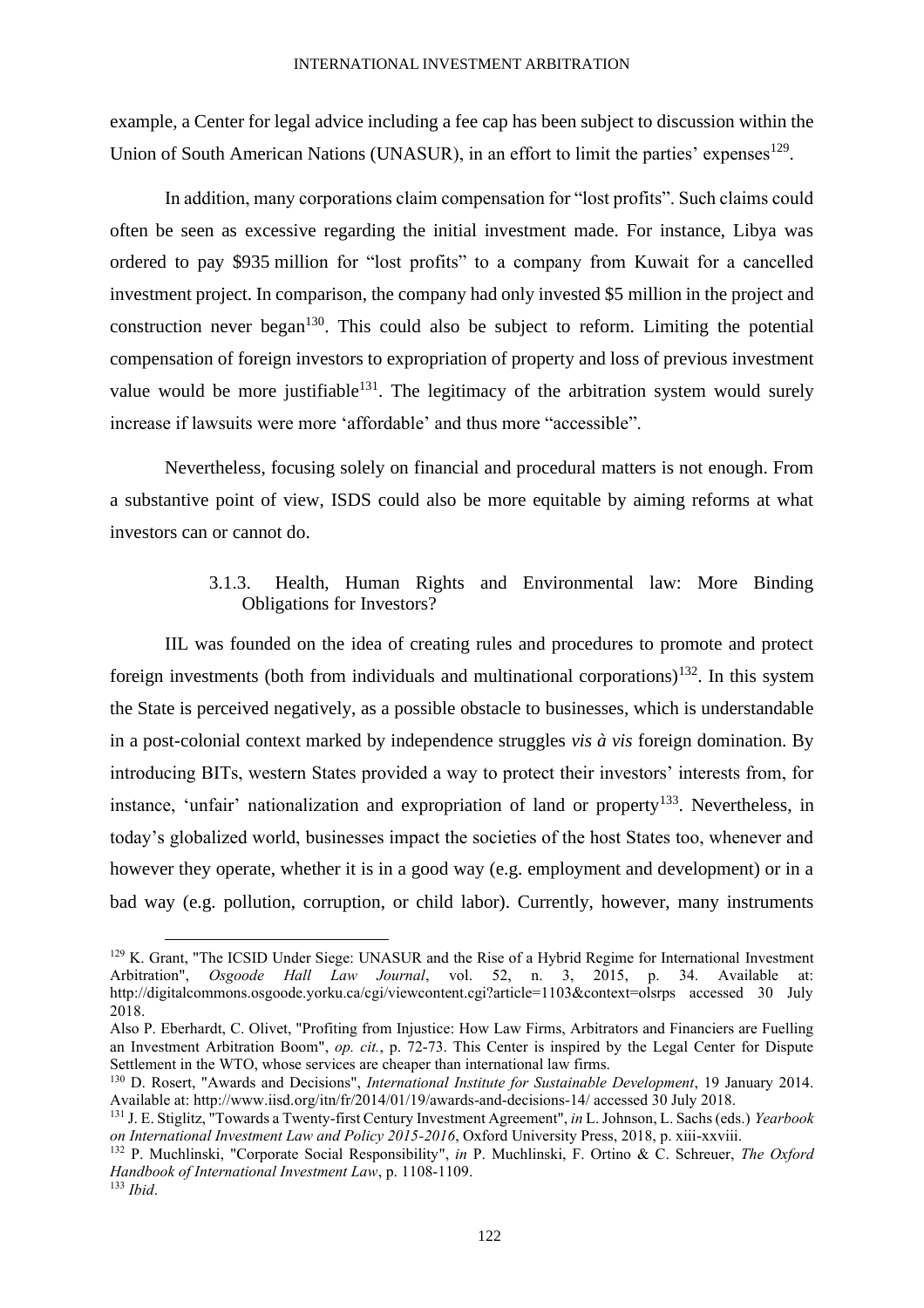providing for human rights, health or environmental requirements in IIL are non-binding. The United Nations Guiding Principles on Business and Human Rights, for instance, do not create legal obligations<sup>134</sup>. Also, IIAs rarely contain such provisions.

The development of binding obligations for investors regarding impacts of businesses on these matters would likely result in a more legitimate dispute settlement system. Indeed, as a result of these inclusions in IIAs, arbitrators would therefore have to take such issues into consideration when deciding cases. Consequently, the host States' policy-space to regulate would presumably be enhanced, and arbitrators would have to follow through and apply what the law is to the particular case. This could hopefully reduce the number of situations similar to the *Gabriel Resources v. Romania* example, where a State has to compensate a company whose activities were abandoned because they threatened the environment and the citizens' health.

Investment treaties ought to include certain obligations in this perspective, so as to clarify what investors can or cannot do. It could be conceived that future IIAs increasingly refer to these issues as a source of "important standards"<sup>135</sup>. Binding or not, these standards could be placed on the balance with the rights and obligations of investors that ought to be interpreted through the ISDS process. Combined with the increased transparency of arbitration, particularly with the popularization of *amicus curiae* briefs from the civil society, these standards would probably be subject to more consideration from arbitrators and lead to more legitimate outcomes. One step in this direction was made with the revised COMESA Agreement on a Common Investment Area. It is one of the first IIAs to include commitments aimed at investors regarding the respect of human rights as well as a provision on environmental impact, along with other social issues $^{136}$ .

However, it is unlikely that the aforementioned reforms, on their own, can fully address the inherent flaws of IIL arbitration. To provide for a more balanced and just system, another route, although more radical, could also be envisaged.

<sup>134</sup> United Nations Human Rights Council, *Protect, respect and remedy: a framework for business and human rights: report of the Special Representative of the Secretary-General on the Issue of Human Rights and Transnational Corporations and Other Business Enterprises, John Ruggie*, A/HRC/8/5 (7 April 2008). Available at: https://www.business-humanrights.org/en/un-secretary-generals-special-representative-on-business-humanrights/un-protect-respect-and-remedy-framework-and-guiding-principles accessed 31 July 2018. The Guiding principles rest on three pillars. The first is the "State duty to protect Human Rights". The second is the "corporate responsibility to respect Human Rights". And the third is a greater access by victims to effective remedy.

<sup>135</sup> P. Muchlinski, "Corporate Social Responsibility", *op. cit.*, p.1148.

<sup>136</sup> *See* Art. 7.2.d. of the Investment Agreement for the COMESA Common Investment Area (signed 23 May 2007, not yet ratified).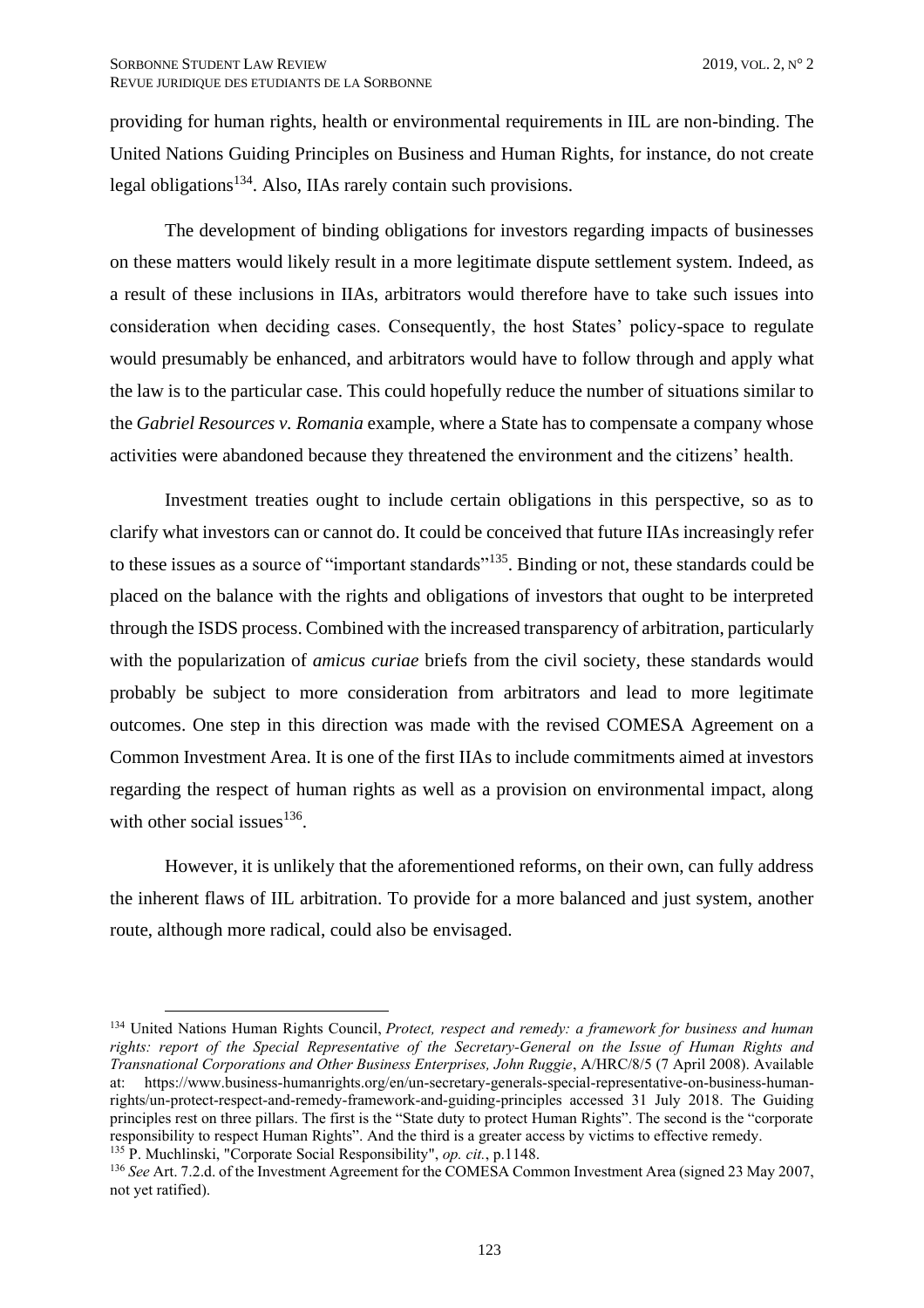# <span id="page-31-0"></span>**3.2. The 'Radical' Route: Towards a Systemic Reform of Investment Arbitration?**

The creation of an appeal mechanism has been subject to discussion and could potentially help correct some legitimacy issues, but it is not without its own disadvantages (3.2.1). Finally, the idea of an independent and permanent Investment Court as an alternative to private arbitration needs to be discussed (3.2.2).

## 3.2.1. The Pros and Cons of an Appellate Mechanism

<span id="page-31-1"></span>The new model agreement presented by Ecuador in March 2018, and which will serve as the basis for future negotiations with other countries, includes an appellate stage<sup>137</sup>. Therefore, the idea of an appellate mechanism for investment disputes seems to be expanding. But the desirability of such a mechanism needs to be considered with some degree of prudence. Indeed, what seems like a good option towards an impartial and equitable process might also have unwanted consequences.

On the one hand, the "consistency argument" is often presented as one of the main reasons for the creation of an appellate system in IIL dispute settlement. Such a reform would possibly enhance the coherence and also the quality of decisions taken by the present investment tribunals<sup>138</sup>. In this perspective, the legitimacy of the system could find itself enhanced if the appellate body in question can verify the respect of 'due process', the impartiality and the independence of arbitrators, thus potentially limiting the likelihood of conflicts of interest<sup>139</sup>. One could contend that, in the long run, the perceived "pro-investor" bias" that seems inherent to the system would be weakened in favor of increased public interest orientation<sup>140</sup>. Nevertheless, these are only expectations and are nothing close to being certain.

On the other hand, these potential advantages of an appeal would have to be balanced with the possible drawbacks pertaining to the creation of such a mechanism in the context of IIL. Many complications can arise from this reform. Indeed, one of the main drawbacks of an appellate mechanism is the increased time and costs of procedure. Adding another step in the

<sup>137</sup> UNCTAD, "Recent Developments in the International Investment Regime", *UNCTAD IIA Issues Note*, n. 1, 2018, p. 7. Available at: http://unctad.org/en/PublicationsLibrary/diaepcbinf2018d1\_en.pdf accessed 1 August 2018.

<sup>138</sup> C. J. Tams, "An Appealing Option? The Debate About an ICSID Appellate Structure", *Essays in Transnational Economic Law Working Paper*, n. 57, June 2006, p. 33. Available at: https://papers.ssrn.com/sol3/papers.cfm?abstract\_id=1413694 accessed 1 August 2018.

<sup>139</sup> A. H. Qureshi, "An Appellate System in International Investment Arbitration?", *in* Muchlinski, P., Ortino, F. & C. Schreuer, (eds.) *The Oxford Handbook of International Investment Law*, p. 1950.

<sup>140</sup> C. J. Tams*,* "An Appealing Option?", *op. cit.*, p.34.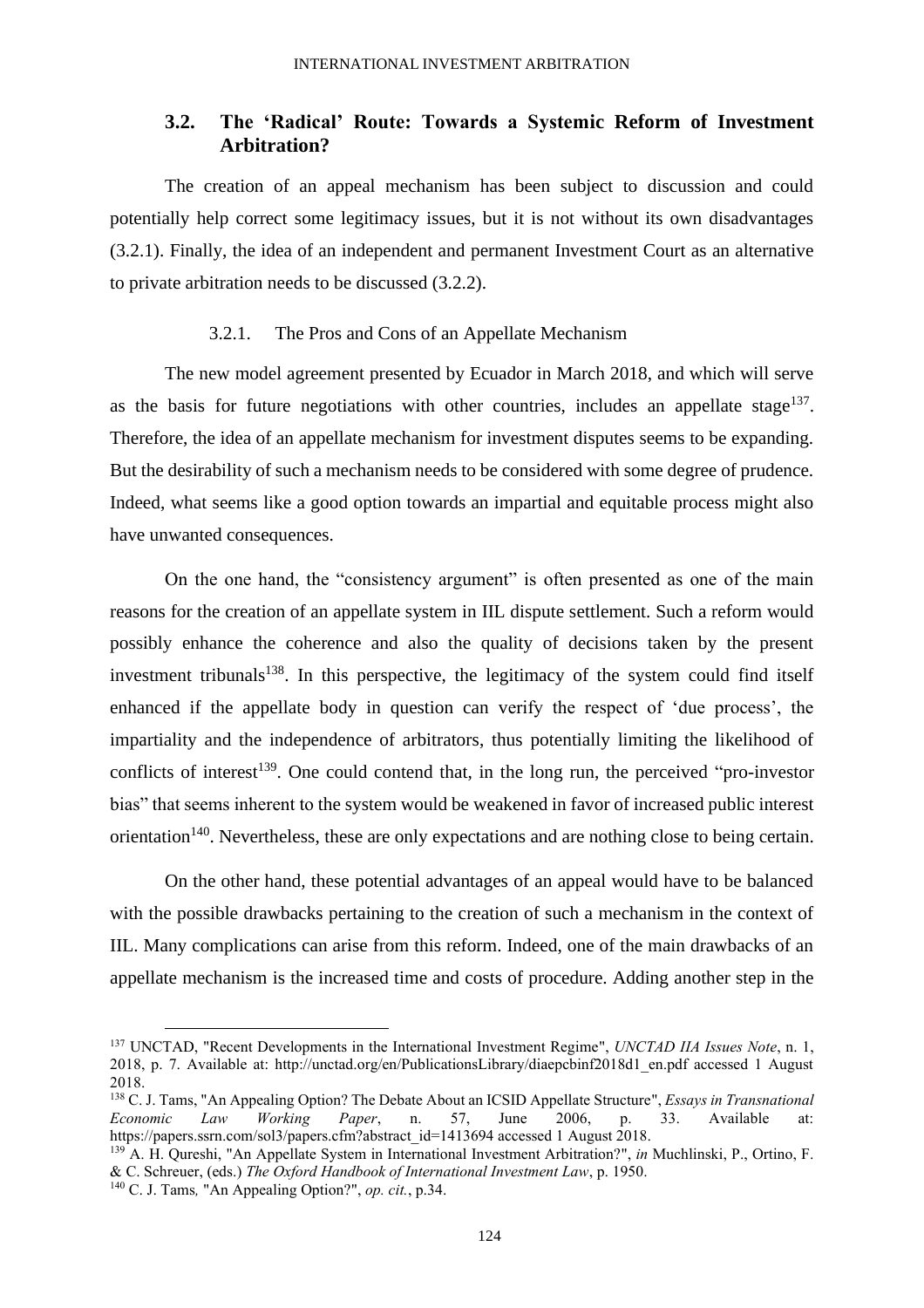process will not only risk undermining first instance decisions, it will most likely have an important impact on the amount of time required to resolve disputes. Necessarily, this will affect the total costs incurred, in particular the amount of legal fees that ought to be paid by both the investor and the host State. Hence, this sort of reform does not seem to resolve the "chilling effect" of ISDS, and the long proceedings that already exist $141$ . One particular example of a prolific appeal mechanism, by international law standards, is the WTO's Appellate Body, where panel reports are appealed around  $68\%$  of the time<sup>142</sup>. This is a prospect to consider in the context of investment arbitration if such a reform comes to fruition.

Many specific questions remain as to which type of appeal mechanism could be set up. Will this appellate body be permanent? How will the members be chosen? Will they be able to base their decisions upon the facts of the case, or will they just scrutinize the respect of "due process"<sup>143</sup>? Could this reform increase the risk of investors bias to the detriment of weaker host States by furthering the ability of companies to appeal? Eventually, could this lead to a discouragement of States and investors to providing or looking for investment opportunities<sup>144</sup>?

Notwithstanding, from a general perspective, it seems that through the creation of an appeal procedure the *status quo* in ISDS would likely remain. Instead, for a meaningful reform of the system, the option of a standing permanent court to settle investment disputes could be the way forward.

## 3.2.2. The Call for a Permanent Court

<span id="page-32-0"></span>Many technical questions are relevant in order to craft a viable and fair permanent court solution for the settlement of investor-State disputes. Should this court be an institution of its own or set up as part of a chamber in the International Court of Justice? The latter option could be interesting as it is often considered as one of the main judicial organs of the international economic order<sup>145</sup>. Also, by what standards and through which process should the judges be nominated? For instance, judges could be appointed or elected by States on a permanent basis

<sup>141</sup> C. J. Tams*,* "An Appealing Option?"*, op. cit.*, p.15.

<sup>142</sup> *See* WTO website, 2018, *Statistical Information on Appeals in the WTO*. Available at: https://www.wto.org/english/tratop\_e/dispu\_e/stats\_e.htm accessed 1 August 2018. Data between 1996 and 2014. <sup>143</sup> *Ibid.*, p. 6, for a general overview of the questions that could arise for the creation of an appellate body in the context of ISDS.

<sup>144</sup> *Ibid*, p.15.

<sup>145</sup> A. H. Qureshi, "An Appellate System in International Investment Arbitration?", *op. cit.*, p. 1947-1950. For example, States have resorted to the International Court of Justice for the resolution of economic-related disputes before, and it has also been central in confirming several international economic law principles (the right to development, the right to environmental protection, the principle of sustainable development…).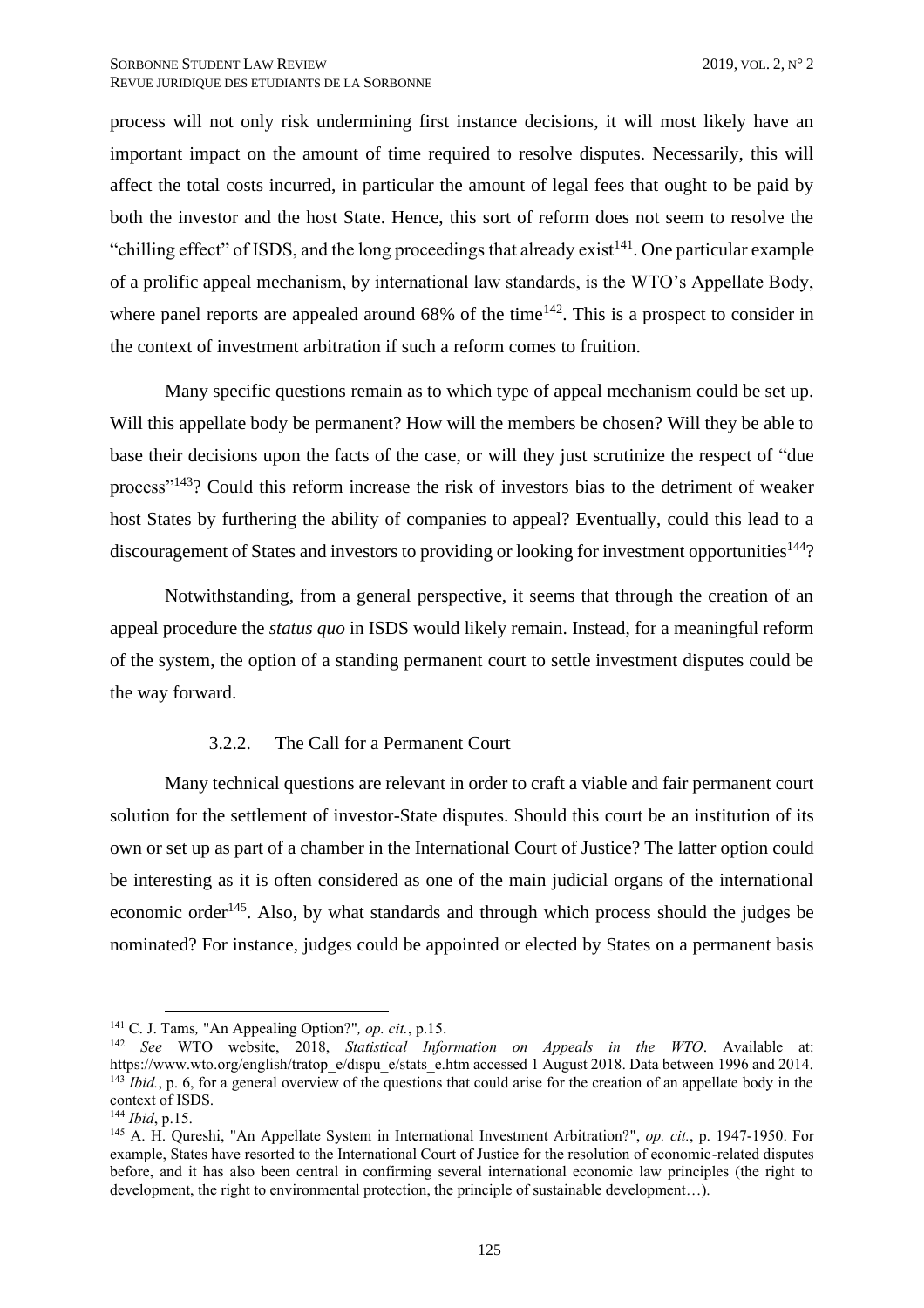#### INTERNATIONAL INVESTMENT ARBITRATION

for a fixed term, which is essential to guarantee their independence<sup>146</sup>. Furthermore, in order for the process to be more "inclusive", the roster of judges would have to comprise non-Western and female professionals as well<sup>147</sup>. The aim of this paper, however, is not to provide definitive answers to these numerous technical points, but rather to adopt a global approach on the desirability of an independent investment court in the stead of private arbitration.

The issues covered in this paper demonstrate that ISDS, as a whole, seems to lack openness and accountability. One could also perceive it as not operating in the fairest of ways regarding developing and third-world countries. The legitimacy issues facing this system are inherent structural problems. Consequently, it appears that only a more "radical" reform could overcome the current legitimacy crisis. Many of the presupposed advantages of arbitration previously mentioned are illusory in the context of ISDS. The presumed "promptness" of the arbitral process, the greater "flexibility" and control by the parties in the proceedings, and the "lesser costs" of arbitration are misconceptions<sup>148</sup>. The fact that a private mechanism of adjudication is competent regarding claims by individuals against "the legality of the use of sovereign authority<sup>"149</sup>, that is for public law matters, is often seen as inappropriate.

With the creation of a standing investment court, parties could gain an independent and more transparent dispute settlement mechanism. The creation of an appellate body could also be an additional safeguard in this perspective<sup>150</sup>. As a result, both conflicts of interests and perceived bias would likely pose a lesser risk $151$ . If the roster of judges is more representative of the diversity of States and actors which are relevant in the context of IIL, then perhaps this system will consider more the local specificities of each case. Also, delegation to clerks in the context of a permanent court would seem less problematic than with arbitration as judges do not benefit directly from payments by the parties. Hopefully, the "chilling effect" of arbitration

<sup>146</sup> UNCTAD report, "Investor-State Dispute Settlement: A Sequel", *op. cit.*, p.194. *Also see,* G. V. Harten, *Investment Treaty Arbitration and Public Law*, *op. cit.*, p.181-182. This could be done by nomination from an entity through a list of judges submitted by States, much like the International Court of Justice. Another possibility, similar to the process applied in the International Criminal Court, through an election of the judges by an assembly of State parties for instance.

<sup>&</sup>lt;sup>147</sup> P. Eberhardt, C. Olivet, "Profiting from Injustice: How Law Firms, Arbitrators and Financiers are Fuelling an Investment Arbitration Boom", *op. cit.*, p. 72.

<sup>148</sup> *See* UNCTAD report, "Investor-State Dispute Settlement: A Sequel", *op. cit.*, p.13.

<sup>&</sup>lt;sup>149</sup> G. Van Harten, "A Case for an International Investment Court", *Society of International Economic Law Working* Paper  $N^{\circ}$  22/08 (July 2008), p. 6. Available at: *Working Paper N° 22/08* (July 2008), p. 6. Available at: http://digitalcommons.osgoode.yorku.ca/cgi/viewcontent.cgi?article=1258&context=all\_papers accessed 2 August 2018.

<sup>150</sup> J. E. Stiglitz, "Towards a Twenty-first Century Investment Agreement", *op. cit.*, p. xxiv.

<sup>151</sup> *Ibid*.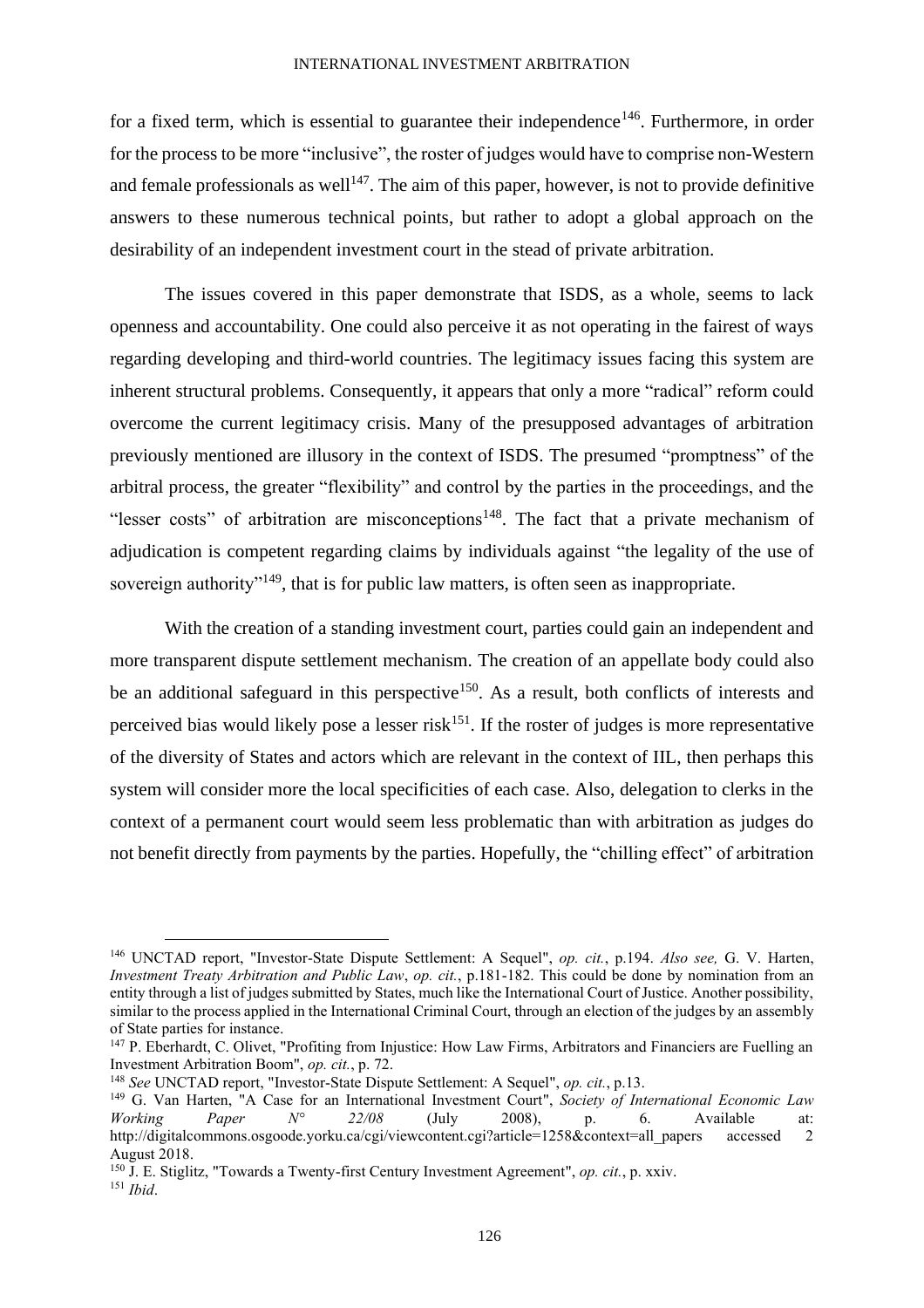on States will not be repeated in the case of a major reform, thus allowing States more space for policy-making, particularly regarding human rights, health and environmental matters.

However, any dispute settlement procedure is costly for a developing economy<sup>152</sup>. By replacing arbitration with a permanent body composed of judges one cannot hope to remedy all of the legitimacy issues inherent to ISDS. For instance, the duration of proceedings will probably remain close to the average 4 year-long process required to settle investment disputes. The creation of an 'independent' and "permanent" institution does not totally negate the risks of bias either. Depending on how the judges are nominated (e.g. if States have a monopoly on this matter) there could still be critiques on how much the court is conditioned by Member State preferences<sup>153</sup>. Hence, some "illegitimacy" seems inevitable in any given legal system, regardless of the extent of reforms<sup>154</sup>. There are no "perfect" dispute settlement mechanisms.

Moreover, enhancing the legitimacy of ISDS is not only about changing the institutional model that is used. For the system, as a whole, to be more "equitable", both parties have to be considered for what they represent. This entails the inclusion of the relevant obligations owed by investors (particularly regarding human rights and environmental protection) in IIAs, as mentioned previously in the first section of this chapter, as well as a transparent process allowing for public participation. These problems ought to be tackled simultaneously if the future ISDS mechanism is to be more legitimate.

Joseph E. Stiglitz suggests that the judicial standards of ISDS fall 'far below twentyfirst century standards' and that the problems could "easily" be remedied<sup>155</sup>. While he may be right about the deceit of international investment arbitration, a major reform of the system in the near future seems unlikely to happen. Indeed, many reasons can be pointed out to explain the relatively slow progress of reforms in the context of IIL. States worry that their "attractiveness" to foreign investors may be reduced if the current system is 'disrupted' by a

<sup>&</sup>lt;sup>152</sup> See for example, R. Abbott, "Are Developing Countries Deterred from Using the WTO Dispute Settlement System?", *ECIPE Working Paper* n. 1, 2007. Available at: http://www.ecipe.org/app/uploads/2014/12/aredeveloping-countries-deterred-from-using-the-wto-dispute-settlement-system.pdf accessed 2 August 2018.

<sup>153</sup> M. Blauberger, S. K. Schmidt, "The European Court of Justice and its Political Impact", *West European Politics*, vol. 40, n. 4, 2017. Available at: https://www.tandfonline.com/doi/full/10.1080/01402382.2017.1281652 accessed 5 August 2018.

<sup>154</sup> P. G. Stillman, "The Concept of Legitimacy", *Polity*, vol. 7, n. 1, 1974, p. 43. Available online at: https://www-jstor-org.ezproxy.lib.gla.ac.uk/stable/3234268?pq-

origsite=summon&seq=1#page\_scan\_tab\_contents accessed 2 August 2018.

Providing an analysis of the concept of legitimacy and applying to governments, Stillman argues that "in almost all societies some illegitimacy exists" but that "legitimacy is nonetheless a desirable property". A parallel could be made with ISDS and the idea that some legitimacy issues may remain, but reform is nonetheless desirable for the sake of both States and investors.

<sup>155</sup> J. E. Stiglitz, "Towards a Twenty-first Century Investment Agreement", *op. cit.*, p. xxiv.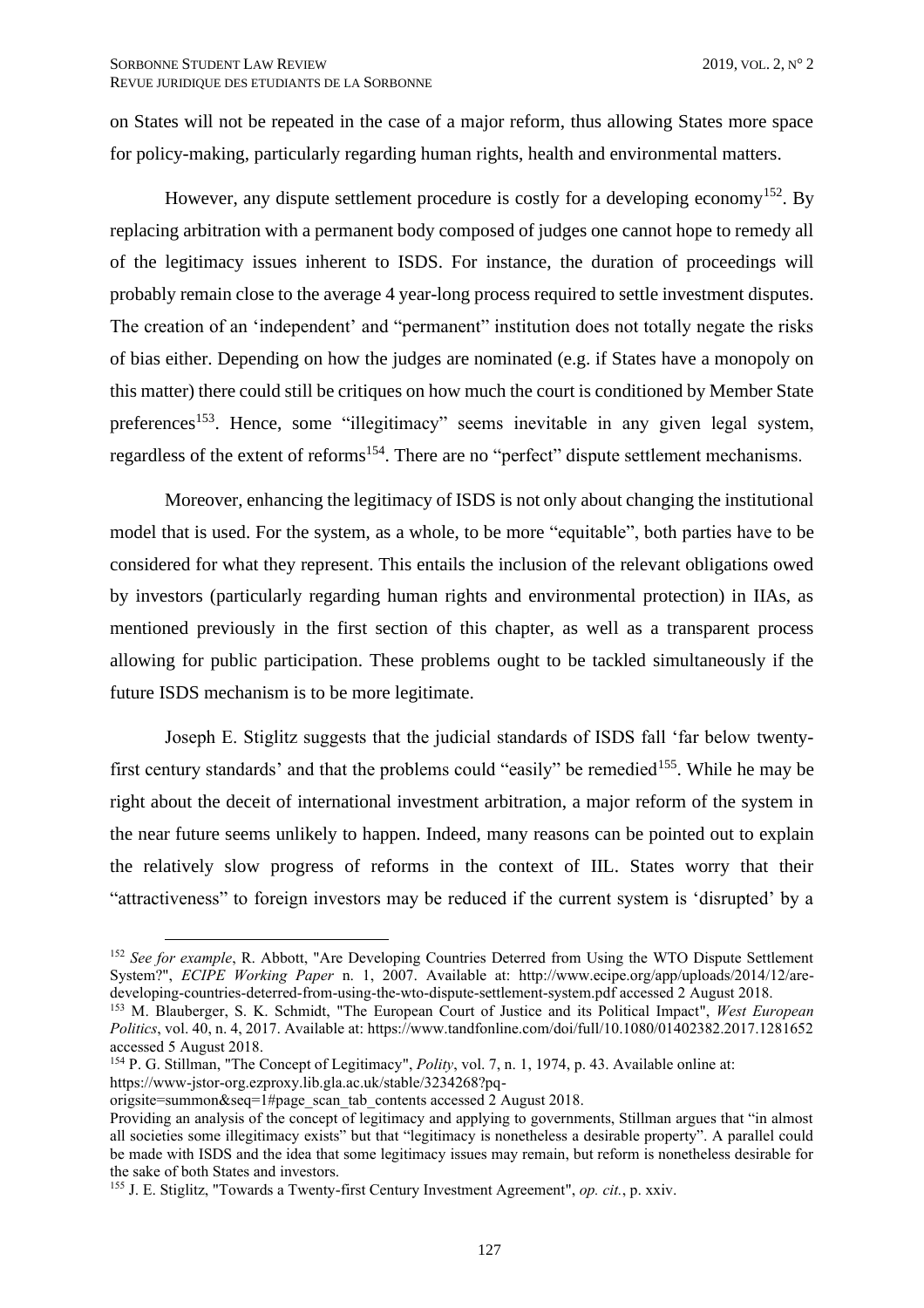substantial reform<sup>156</sup>. Moreover, if a permanent court is to be conceived, consensus would be required among the States concerned, as such an institution will not be created unilaterally<sup>157</sup>. Nevertheless, ISDS has probably more to gain from the creation of a permanent court composed of independent judges, for fixed terms, than from maintaining the current private arbitration system and occasionally correcting some of its flaws with "modest" adjustments. Anyone who is satisfied with the current state of affairs might still prefer a permanent investment court rather than the total loss of the ability of investors to bring claims in front of a tribunal<sup>158</sup>.

## **CONCLUSION**

<span id="page-35-0"></span>It seems clear that for investor-State dispute settlement to be a more just and fair process, a major reform is needed. The system suffers from several important legitimacy issues, as demonstrated by the "input/output legitimacy" perspective of this paper. The multiple examples covered provide a clear picture of the several lacunas of this system.

Only a handful of arbitrators and a few global law firms, handle most of the world's biggest disputes, to the detriment of inclusiveness and diversity. This calls into question the presupposed flexibility of arbitration as most cases require the ability to determine local facts and apply local law. This "family" of lawyers are very present in academia and research, through extensive publishing as well as teaching in several notorious law universities. Hence, perspectives from other disciplines risk being crowded out. This is problematic as foreign investments impact human rights, the environment of host States and the health of their citizens. Therefore, these elements need to be included in IIL discourse. Perceptible monopolies are coupled with a serious lack of transparency in the arbitral process and little to no room for public participation which could facilitate abuses such as conflicts of interest.

More than these input legitimacy issues, the output legitimacy of the system is also challenged. ISDS creates an uneven balance of interests. The enormous costs related to the legal fees and the tribunal expenses, along with the huge monetary claims and compensations at stake, are crippling for weaker economies. This has a "chilling effect" on States meaning that the latter are compelled to recede from their policies whenever there is a risk or threat of prosecution. This situation could be qualified as some sort of economic coercion inflicted upon

<sup>156</sup> UNCTAD, "Recent Developments in the International Investment Regime", *op. cit.*, p.10.

<sup>157</sup> *Ibid*., p. 7.

<sup>158</sup> A. Roberts, "Incremental, Systemic, and Paradigmatic Reform of Investor-State Arbitration", *American Journal of International Law*, vol. 112, 2018, *forthcoming*. Available at: [https://papers.ssrn.com/sol3/papers.cfm?abstract\\_id=3189984](https://papers.ssrn.com/sol3/papers.cfm?abstract_id=3189984) accessed 3 August 2018.